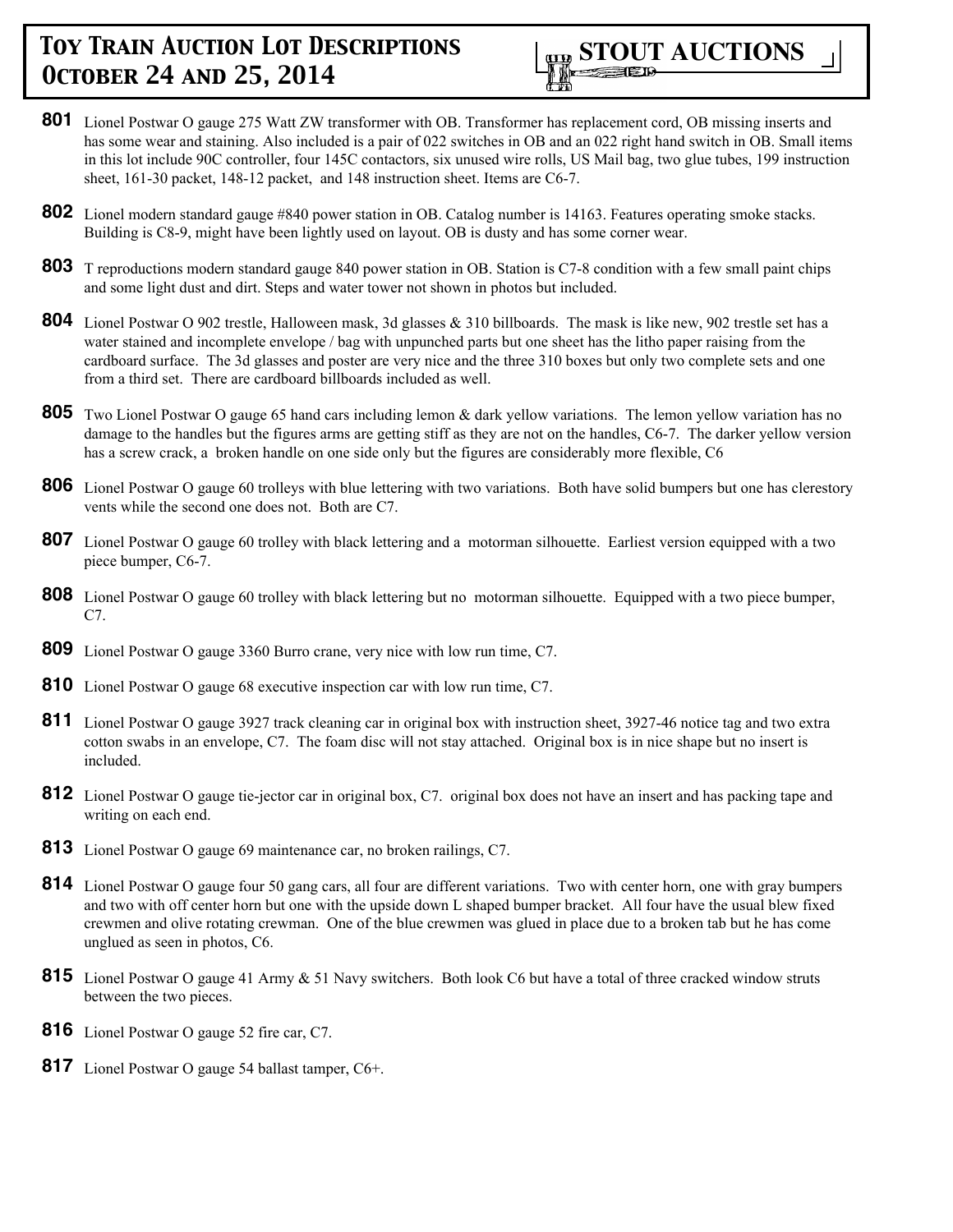

- **818** Lionel Postwar O27 gauge 11710 set in original box. 11710 consists of: 1061 steam locomotive and slope back tender, 6402 flat with cable reels, 6142 gondola with one red canister (should have had two), 6059 Minneapolis and St. Louis caboose, 8 curve & two straight track section and a 1025 transformer. These trains have barely been run and are C7. The set box is very clean on the sides but has some writing on the top as well as surface skinning from tape removal.
- **819** Lionel Postwar O27 gauge 11730 Union Pacific freight set in original box. Set consists of: 645 Union Pacific switcher, 6402 flat car with boat, 6142 gondola with canisters, 6014 Frisco boxcar, 6176 Lehigh Valley hopper and 6167 Union Pacific caboose, eight curve and one section of straight track with 6149 uncoupling section, CTC lockon and a small control button. Cars are very clean with low run time, C7. Original box is very nice all around and includes some original paperwork and a mint 1969 catalog.
- **820** Lionel Postwar O27 gauge 11740 Rock Island freight set in original box. Set consists of: 2041 Rock Island AA diesel set, 6315 Gulf tank car with built date, 6142 gondola, 6014 Frisco boxcar, 6476 Lehigh Valley hopper, 6059 Minneapolis and St. Louis caboose, eight section of curve and seven straight track sections, 1025 transformer, four unused wires, CTC lockon, control button and a 1969 catalog. Trains are C6-7 with low run time, set box is nice on the four sides but has some writing on one of the top flaps.
- **821** Lionel Postwar O27 gauge 11750 steam freight set in original box. Set consists of 2029 steam locomotive, 234W tender with NO WHISTLE, 6014 Frisco boxcar, 6476 Lehigh Valley hopper, 6473 rodeo car, 6315 Gulf tank car, 6130 Santa Fe work caboose, eight sections of straight and seven sections of curve track, 6149 remote track section and original box. Trains are C6 to C6+. Original box has some surface skinning and worn corners.
- **822** Lionel Postwar O gauge 1619W diesel freight set in original set box with inner component boxes. The set consists of a 218 Santa Fe alco diesel AA set, 6819 flat car with a broken helicopter, 6802 flat car with girder bridge, 6801 flat car with boat, 6519 Allis Chalmers car, broken 6017 Santa Fe gray painted caboose and a CTC lockon. The inner boxes are all missing their perforated windows and are missing flaps and most have damage. Trains are C6, original box is not the typical display type but rather in a tan corrugated box with an over stamped marking.
- **823** Lionel Postwar O 221 New York Central Dreyfuss steam locomotive with tender freight set. Includes 221 locomotive, 221W tender, 2452x gondola, x 3464 New York Central operating boxcar with a broken catwalk end, 6656 stock car with Armour sticker and 2472 Pennsylvania caboose, C6.
- **824** Lionel Postwar O gauge Gifts Galore set 149 in original box with the original Gifts Galore sales advertisement showing the giveaway announcement for the train. The set consists of 2018 steam locomotive, 6026 tender, 6025 Gulf tank car, 6112 gondola with four canisters, x6014 Baby Ruth boxcar, 6017 caboose, six billboards, seven curve and five straight tracks sections, 6019 track section, 1015 transformer, bottle of smoke pellets, CTC lockon, 96C control button and the original brochure. The original set box was opened from the bottom and does have some storage and moving wear but displays very nicely when right side up. One inner component was boxed which was the 2018 steam locomotive , that box is sealed on one end but has a missing inner flap from the opened end. The trains are in the C6 to C6+ range.
- **825** Lionel Postwar O gauge 19345 steam freight set in original box. Set consists of 239 die cast steam locomotive, 242T tender, 6465 tank car, 6014 Frisco boxcar, 6142 gondola with two canisters, 6067 undecorated red caboose, 1025 transformer, CTC, control button, 1020 90 degree crossing, twelve sections of curve and three sections of straight track, uncoupling section and paperwork. Trains are C6 to C6+ range. Box is nice with no split corners and a complete insert but does have some water stains.
- **826** Lionel Postwar O gauge 11011 diesel freight set in original box. Set consists of 222 Rio Grande alco, 6076 Lehigh Valley hopper, 3510 red satellite launching car, 6120 yellow unmarked work caboose, 1025 transformer, CTC, two unused wires, eight curved and two straight track sections and two pieces of original paperwork. Trains have very low run time and are C7-8. The original box is complete with no writing or tape repairs.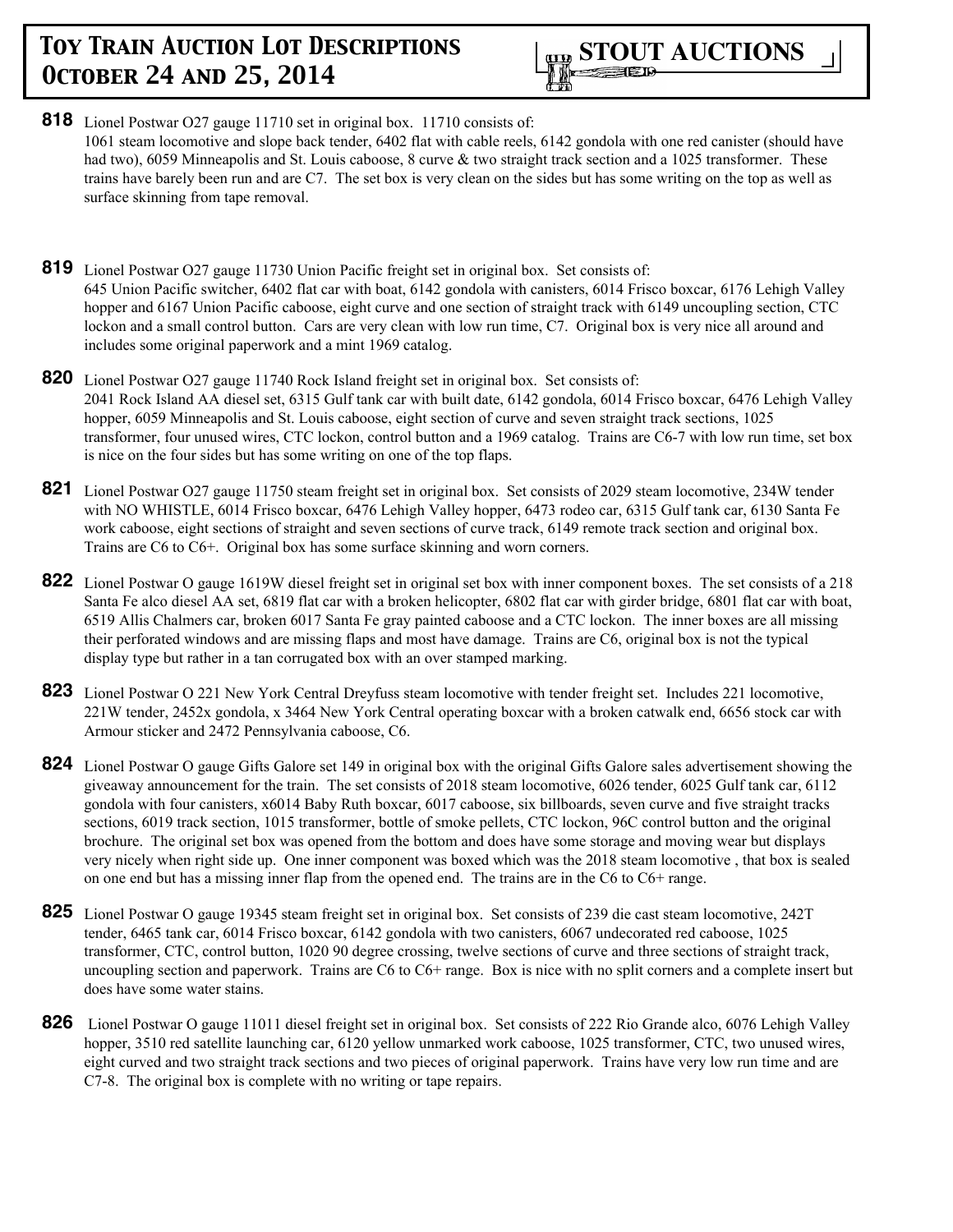

- **827** Lionel Postwar O gauge uncataloged x716 steam freight set in original box. Set consists of 1060-25 steam locomotive, 1050T-25 tender, 6042-25 gondola with two red canisters, 6076-75 Lehigh Valley hopper, 6067-25 unmarked red caboose, eight curved and four straight track sections, CTC, two wire coils and 1026 transformer. original box is complete with insert and in nice shape but has some writing and tape repairs. Trains are C6-7.
- **828** Lionel Postwar O gauge 2353 Santa Fe F3 ABA set, no battery damage or screw crack on any of the pieces, C6.
- **829** Lionel Postwar O gauge 2373 Canadian Pacific F3 AA diesel locomotives with reproduction shells. Frames are C6+, shells are C7.
- **830** Lionel Postwar O 685 & 2065 4-6-4 Hudson style steam locomotives w/ 6026W tenders, both locomotives have heat stamped lettering, no missing or broken steps on the tenders, condition ranges from C6 to C7.
- **831** Lionel Postwar O 685 & 2046 Hudson locomotives with 2046W tenders. One tender has a broken step and a crack on the side of the shell, overall C6.
- **832** Lionel Postwar O gauge 6220 Santa Fe and 6250 Seaboard switchers, C6.
- **833** Lionel Postwar O gauge 625 & 628 Lehigh Valley and 628 Northern Pacific 44 ton switchers, C6.
- **834** Lionel Postwar O gauge 671 turbine with 2671WX tender, 2400 Maplewood, 2401 Hillside and 2402 Chatham passenger cars, C6.
- **835** Huge group of Lionel postwar smoke pellets & track cleaner. Includes 51 bottles of smoke pellets, a partial original smoke pellets dealer display box, three bottles of 5159 track cleaner, two modern era 2911 smoke pellet canisters and a 3/4 full tube of oil from a 927 set.
- **836** Lionel Postwar O gauge 6812 track maintenance cars 3 variations including all yellow platform and base, gray platform with black base and all gray platform and base, C7.
- **837** Lionel Postwar O gauge 6519 Allis Chalmers cars including the dark orange and pale orange variations, both are very nice with each having their brake wheels but the dark version does have a hairline crack on the brake wheel mounting area, C7.
- **838** Lionel Postwar O gauge 3512 fire and ladder cars including both variations, one with a silver ladder with one broken ladder tab, C6, the other with a black ladder, C7.
- **839** Lionel Postwar O gauge 6800 flat cars with Beechcraft bonanza loads including black over yellow, dark yellow over black and lighter yellow over black airplanes. All loads are original. Overall, C6.
- **840** Lionel Postwar O gauge 226 Boston and Maine alco AB set, no screw cracks or pilot damage, C6+.
- **841** Lionel Postwar O gauge 2354 New York Central F3 ABA set, missing one porthole lens, no battery damage or screw cracks, C6.
- **842** Lionel Postwar O gauge 2383 Santa Fe F3 AA set, no battery damage or screw cracks, C6.
- **843** Lionel Postwar O gauge 217 Boston and Maine alco AB set, no pilot damage, very nice set, C7.
- **844** Lionel Postwar O gauge 227 228 Canadian National alco diesel locomotives, no pilot damage, C6+.
- **845** Three Lionel Postwar O gauge 6822 night crew searchlight cars in original boxes, C7. Original boxes look nice but may have missing inner flaps or tape repairs.
- **846** Lionel Postwar O gauge X600 uncataloged set in original box with inserts. Set includes 246 steam locomotive, 1130T tender, 6042 gondola with two red canisters, 6076 Lehigh Valley hopper, unmarked 6404 flat car, unmarked 6067 caboose, 1016 transformer, three browned instruction sheets and a rough 1961 catalog. Trains are C6. Set box has been cut on two sides but is still holding together, the stamped number on the side of the box is partially covered with the remnants of packing tape but still legible.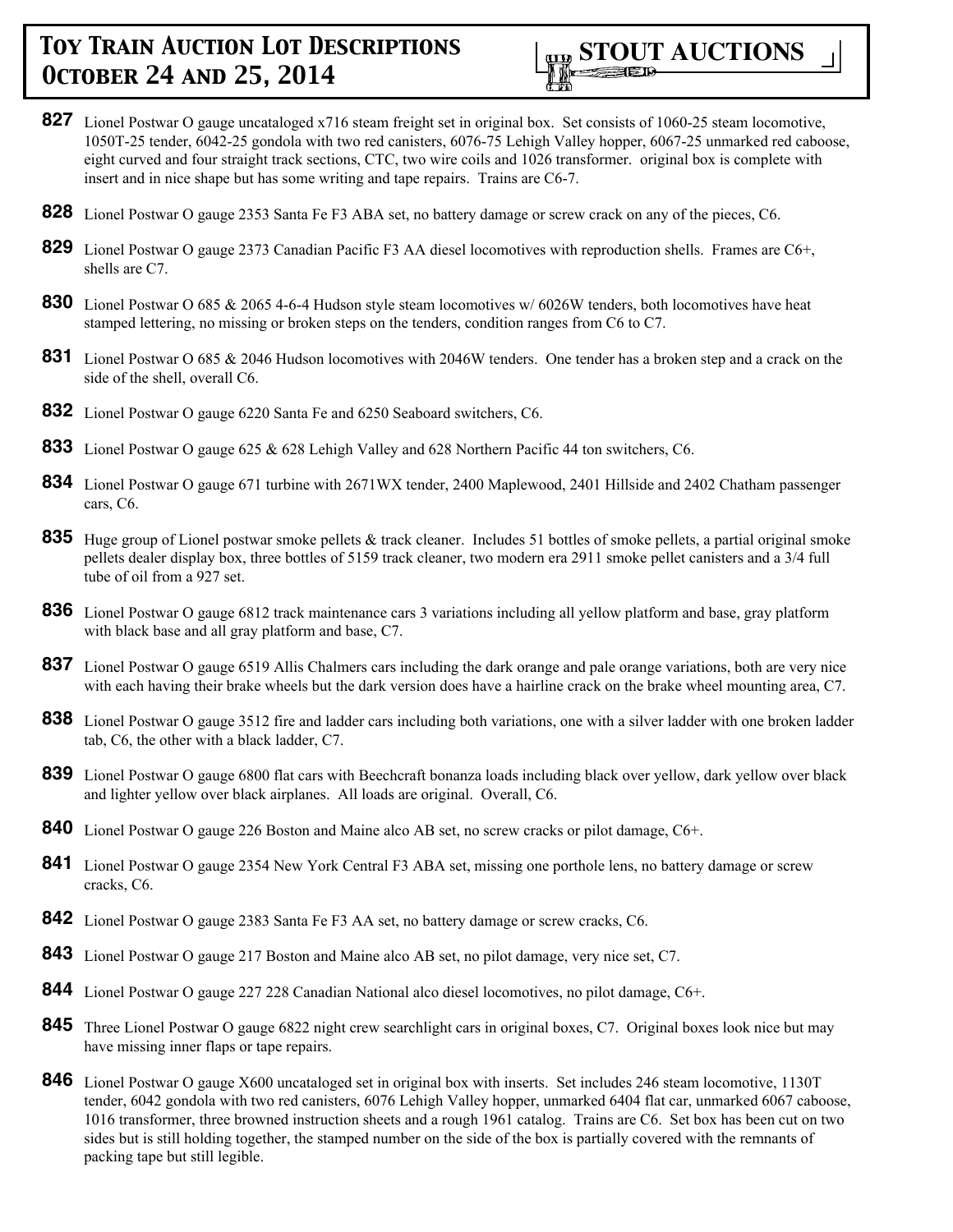

- **847** Lionel Postwar O gauge 6501 solid fuel motorboat & 6801 flat car with boat, both boats are all original postwar items, C6.
- **848** Lionel Postwar O 9651 freight set in original set box with separate component boxes. The set consists of a 246 steam locomotive, 1130T tender, 6062 New York Central gondola with three orange cable reels, 6476 Lehigh Valley hopper, 6825 flat car with trestle bridge and 6057 caboose. Trains are C7, boxes all have their perforated windows intact but some have a missing flap or two inside. The set box is in nice shape with no missing flaps, tape repairs or graffiti.
- **849** Lionel Postwar O gauge 1800 General set in frontier pack box, insert is complete but a little caved in in the middle. Train consists of 1862 general type steam locomotive, 1862T Western and Atlantic tender, 1865 and 1866 passenger cars and 1877 horse car, C6+.
- **850** Lionel Postwar O gauge 1633 military set from 1960. The set consists of 224 US Navy alco AB set, 6544 missile firing trail car, 6820 flat car with missile transport helicopter, 6830 flat car with submarine and 6017 caboose. The missile rack on the helicopter is original but the missiles are reproductions. Both brake wheel mounting tabs are cracked. Trains are C6.
- **851** Lionel Postwar O gauge 600 MKT switcher with a gray painted frame and yellow end rails, C6.
- **852** Lionel Postwar O gauge 600 MKT switchers, one with a gray painted frame and the other with a common chemically blackened frame, C6.
- **853** Lionel Postwar O gauge 3429 USMC flat car with operating helicopter, C7.
- **854** Two Lionel Postwar O gauge 3409 operating helicopter flat cars, both with original helicopter bodies, one has a damaged original rear rotor, the other has a modern reproduction rear rotor, C7
- **855** Two Lionel Postwar O gauge 3410 & 3419 operating helicopter flat cars, both with original undamaged helicopters, C6. The 3419 is a more odd color than normally seen for this car.
- **856** Lionel Postwar O gauge 3419 helicopter & 3830 submarine flat cars. The rear rotor is broken and the prop blades are warped on the helicopter and the submarine is in nice shape the flat cars are C6.
- **857** Lionel Postwar O gauge 1590 freight set in original boxes. Set consists of 249 steam locomotive with 250T tender, 6112 canister car with three white canisters, 6014 red Bosco boxcar, 6151 flat car with range patrol truck, 6017 caboose and a few original instruction sheets. Trains are C6 to C6+. The component boxes do have some shelf wear and could have missing flaps inside but the only outer flaps missing are from the tender and caboose boxes. The set box does have some shelf wear but is complete and intact with a clear tape repair on one corner.
- **858** Lionel Postwar O gauge 1882 General Halloween set consisting of 1882 General steam locomotive, 1882T tender, 1885 & 1866 passenger cars and and 1877 horse car with yellow stakes, C7.
- **859** Lionel Postwar O gauge 225, 230 and 2024 Chesapeake and Ohio alco powered A units, no pilot damage or screw cracks, C6.
- **860** Lionel Postwar O gauge x-538NA promotional set in original box. The set consists of a 246 steam locomotive, 1103T tender, 6476 Lehigh Valley hopper, 6825 flat car with trestle bridge, 6017 caboose, 1016 transformer and eight sections of curved track. the set box is in nice shape with a complete insert but has some writing on the lid. Trains are C7 with low run time.
- **861** Lionel Postwar O 1800 General Frontier pack in original box. A very nice and clean set consisting of 1862 general type steam locomotive, 1862T Western and Atlantic tender, 1865 and 1866 passenger cars and 1877 horse car, C7-8. These cars all have low run time, the lot also includes a complete billboard set with a few perforations being loose, 1927 lubrication sheet, 1800-10 instruction sheet and a 1959 catalog.
- **862** Lionel Postwar O 3540 3545 radar scanning scope & TV monitor flat cars, both need a good cleaning, C7.
- **863** Lionel Postwar O gauge 3562-25, -50, -50 and -75 operating barrel cars with 19 barrels total, C6-7.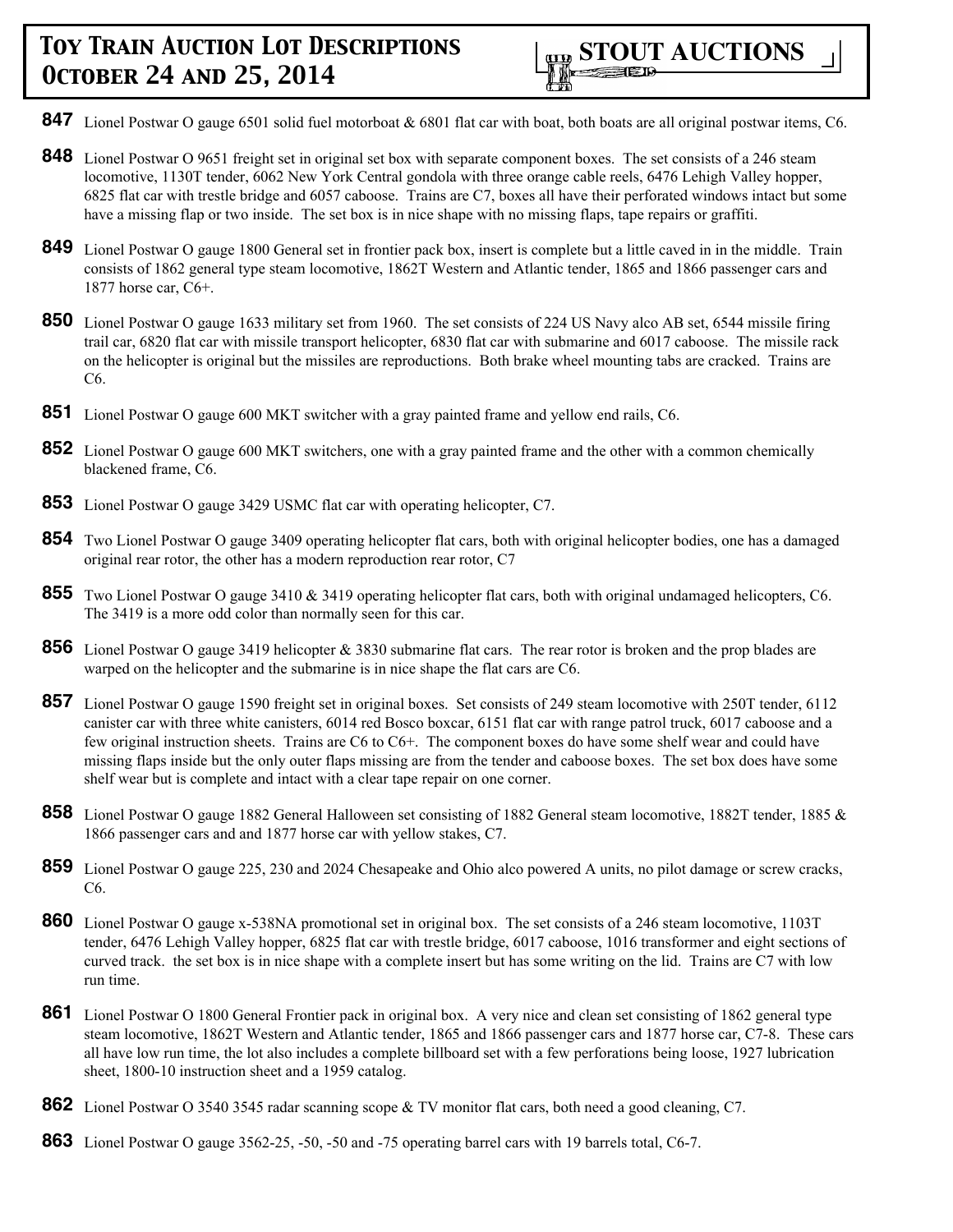

- **864** Lionel Postwar O gauge 2344 New York Central F3 ABA set, gray shells from 1952 but with large GM decals. No battery damage or screw cracks, C6+.
- **865** Lionel Postwar O gauge 470 missile launching platform with exploding target car, 6470 exploding target car, 448 firing range, two 6448 target range cars and one original box for the 470. One nice missile is included, original box is clean but has some shelf wear, trains & accessories are C6.
- **866** Lionel Postwar O gauge 6448 target range boxcar, 6650 missile launching flat car, 3309 and 3349 turbo missile firing flat cars and 3665 Minuteman boxcar, C6 to C6+.
- **867** Lionel Postwar O gauge 2344 New York Central F3 AA units with small GM decals, no battery damage or screw cracks but all of the porthole lenses are reproductions, C6-.
- **868** Lionel Postwar O gauge 6407 flat car with missile or rocket. The rocket is all original but has a darker red decoration, C6.
- **869** Lionel Postwar O gauge 6469 liquefied gas flat car, nice car with an original cylinder, very low run time C7. Comes with a crisp but folded original inspection slip.
- **870** Four Lionel Postwar O gauge 3470 target launcher cars all four are different. One has an aqua frame with clear nozzle but a broken anemometer, the other three have dark blue frames and good anemometers on all three. One has a clear nozzle, one is red and the last one is gray, the last two being unrun. Nice cars but could use a good cleaning, C6-7.
- **871** Unrun Lionel Postwar O gauge 6804 flat with all original USMC Pyro loads, C8.
- **872** Lionel Postwar O gauge 6806 flat with Pyro military loads. The medical truck is all original but the radar dish on the other truck is a reproduction, C7.
- **873** Unrun Lionel Postwar O gauge 6807 flat with original Pyro USMC Duck DKW boat, C8.
- **874** Lionel Postwar O gauge 6803, 6804, 6808 and 6809 flat cars with reproduction loads, C6.
- **875** Lionel Postwar O gauge original Pyro tank for 6803 flat car, marked underneath with the Pyro logo, C6-7.
- **876** Unrun Lionel Postwar O gauge 6067 olive drab caboose, looks C7 but has had material shaved off the top of both steps on one side of the car only.
- **877** Lionel Postwar O gauge 1613S set in original box with all inner boxes. the set consists of a 247 steam locomotive, 247T Baltimore and Ohio tender, 6819 flat car with helicopter, 6826 flat car with Christmas trees, 6821 flat car with crates, 6017 caboose, 1015 transformer, 1008 camtrol, SOUTHERN PACIFIC pellets, tube of lubricant, CTC lockon 2 straight and 8 curved track sections. The original set box is in nice shape and has some Luskins discount store tape on the top. The original boxes range from slightly worn to very nice. Trains are in the C7-8 range with low run time.
- **878** Lionel Postwar O gauge 1656 0-4-0 steam switcher & 1625T tender. White rubber stamped lettering on the locomotive, both marker jewels are missing, C6.
- **879** Lionel Postwar O gauge 3494-625 SOO Line operating boxcar, C6-7.
- **880** Lionel Postwar O gauge 1656 steam switcher C6+ and 2403B tender C6.
- **881** Lionel Postwar O gauge 6468 Baltimore and Ohio tuscan boxcar, C6-7.
- **882** Lionel Postwar O gauge 682 steam turbine and 2046W Pennsylvania tender, C6.
- **883** Lionel Postwar O anniversary set passenger cars. Includes 2481 Plainfield, 2482 Westfield and 2483 Livingston. Cars are really nice but the 2481 has a cracked roof that is easily replaced, C7 besides the noted observation.
- **884** Lionel Postwar O gauge 251 steam locomotive & 1062T tender, C7 locomotive, C6+ tender.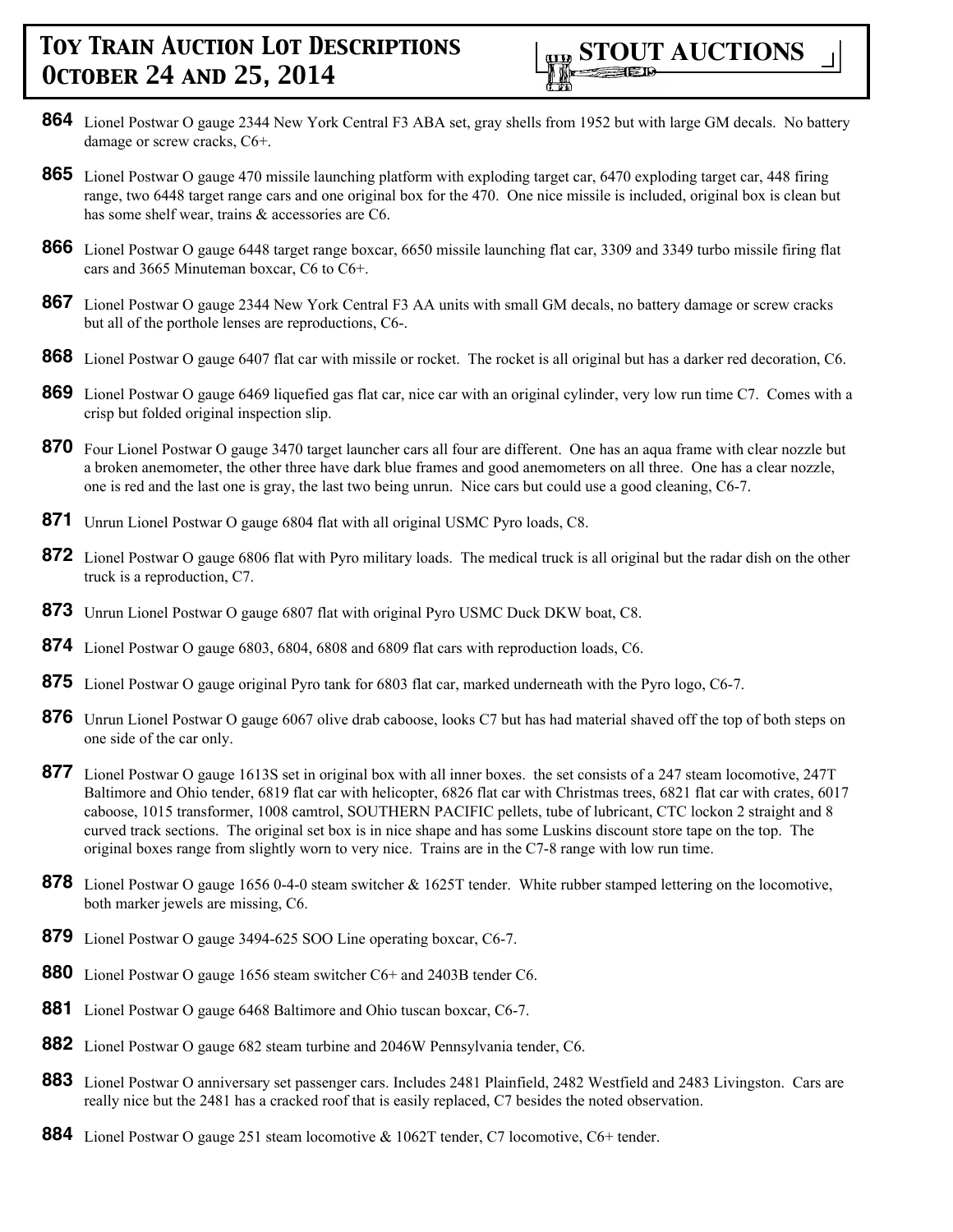- **885** Lionel Postwar O gauge 11620 set in original box with paperwork. Set consists of a 2029 steam locomotive, 234W tender, 6062 gondola with two red canisters, 6404 gray flat car with two orange cable reels, 6476 Lehigh Valley hopper and 6130 Santa Fe work caboose with a bronze colored frame. cars are all C7-8 with low run time, paperwork is very nice as is the original box.
- **886** Lionel Postwar O gauge 1467W set in original box with separate component boxes. The set consists of a 2023 Union Pacific Alco set with master carton, 6465 Sunoco tank car, 6456 maroon Lehigh Valley hopper, 6656 stock car, 6357 illuminated SP caboose, 1033 transformer and 6019 uncoupling track section. Inner boxes are nice for the most part but the 6456 is worn, the master carton is complete with inserts but does have water stains. Trains are C7 with low run time.
- **887** Lionel Postwar O gauge 11450 set in original box, consisting of 242 steam locomotive, 1060T tender, 6076 Lehigh Valley hopper, 6142 gondola with two canisters, 6473 rodeo car, 6059 Minneapolis and St. Louis caboose, 1025 transformer, two straight and eight curve track sections. Also included is all paperwork with an undamaged billboard sheet. Trains are C6-7 range, set box has some shelf wear and has rodent damage on one corner.
- **888** Lionel Postwar O gauge 11520 set in original box, consisting of 242 steam locomotive, 1062T tender, 6176 Lehigh Valley hopper, 6142 gondola with two canisters, 3362 log car, 6059 Minneapolis and St. Louis caboose, 1010 transformer, four straight and eight curve track sections. Also included is some paperwork with an 1130-40 parts packet. Trains are C7, set box has some shelf wear.
- **889** Lionel Postwar O gauge x-827 uncataloged set consisting of 210 Texas Special AA Alco set, 6801 flat car with boat, 6424 flat with two autos, 6112-1 canister car, 6014 Frisco boxcar, 6465 gray Gulf tank car, and 6017 caboose. There are some instruction sheets and a warranty card as well as two small tubes of oil. All inner component boxes are included as well. Some have missing flaps but overall condition is better than worse, see pictures for best description. Trains are C6-7 with all original loads where applicable.
- **890** Lionel Postwar O gauge set x-546 NA in original box with insert. The box is a suitcase style box and the handle is mostly missing. The set consists of a 244 steam locomotive, 244T tender, 6062 gondola with three orange cable reels, 6825 flat car with trestle bridge, 3419 operating helicopter car, 6017 caboose, 1015 transformer, two straight and six curved track sections, 1008 camtrol, CTC, small bottle of smoke and a warranty card. Trains are C6-7, the set box is clean and has no writing or tape repairs.
- **891** Lionel Postwar O gauge General passenger set 1644 in original box. Set consists of an 1862 General steam locomotive, 1862T tender, 3370 sheriff and outlaw car, 1866 mail-baggage car, 1865 passenger car, incorrect 1043 transformer, four straight and eight curved sections of track. Trains are C6-7 with the locomotive having slight damage to the black plastic whistle, but it is still there. The box is missing half of the inserts, has tape repairs and writing on the outside but has clean sides for shelf display.
- **892** Original Lionel Postwar O gauge service manual catalogs in binders. Very nice and clean catalogs with loads of information that is helpful not only in identifying those small parts but also in getting your trains back to original working condition again.
- **893** Lionel Postwar O 746 Norfolk and Western J locomotive & 746W short stripe tender, no broken steps on tender, C6.
- **894** Lionel Postwar O gauge 736 Berkshire & 2046W-50 tender, C6+.
- **895** Lionel Postwar O gauge 726RR Berkshire & 2046W tender, C6+.
- **896** 1950 Lionel Postwar O gauge 773 Hudson & 2426W tender, C6-7
- **897** 1964 Lionel Postwar O gauge 773 Hudson steam locomotive, very nice with low run time, C7+.
- **898** Lionel Postwar O gauge 637 steam locomotive 2046W tender. Nice tender with raised number on the side, locomotive has a very small ding on the cab overhang, C6-7.
- **899** Lionel Postwar O gauge 682 steam turbine 2046W-50 Pennsylvania tender, tender has some rust on the underside of the frame and on the draw bar but the set is still C6.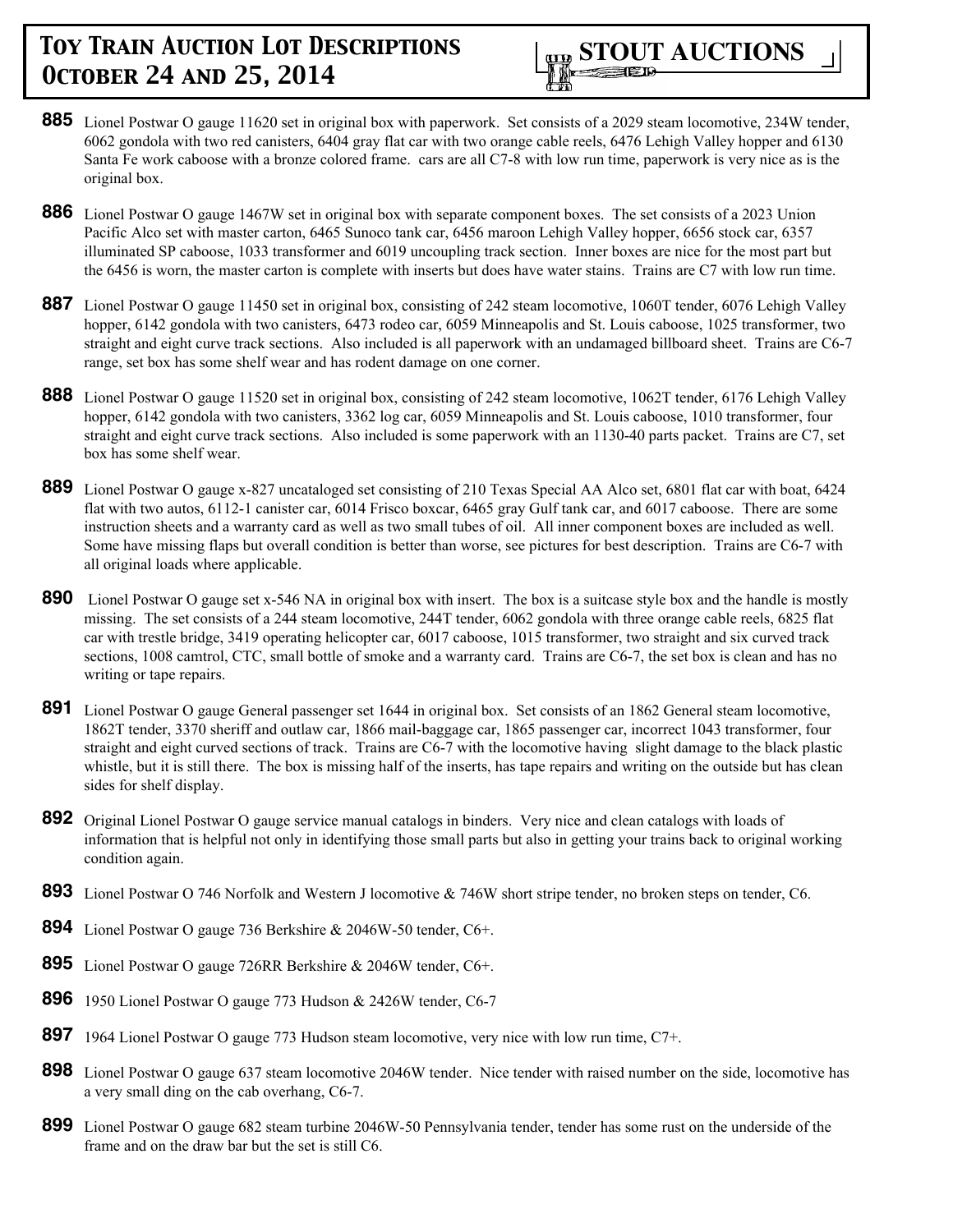- **900** Scarce Lionel Postwar O gauge 1061 steam locomotive with paper label 1062T tender, C6+ to C7.
- **901** Lionel Postwar O gauge 2056 Hudson steam locomotive & 2046W Pennsylvania tender. Extremely nice C7+ locomotive but the tender could be a lot nicer, C6.
- **902** Lionel Postwar O gauge Montgomery Wards 48-21303 19546 set in original box. Set consists of 237 steam locomotive, 1103T tender, 6431 flat car with white piggyback trailers and a Midgetoy semi tractor, 6142 green gondola with 2 white canisters, 6465 tank car, 6050 Swift boxcar, 6167 caboose, partial 309-100 yard set (all 8 signs but only 5 bases), two right and one left hand 1022 manual switches, 461 unloading platform, Plasticville switch tower, signal bridge and watchman shanty, 13 straight and 15 curved track sections, uncoupling track section, CTC lockons, control buttons, track bumper and a 1025 transformer. Trains have very low run time and are C6+ to C7. The original box has a lot of tape repairs and surface skinning but is missing any inserts that may have come with it. All other parts are nice and C6-7.
- **903** Lionel Postwar O gauge x-667 uncataloged partial set, missing the track and a 3409 operating helicopter car. The set consists of a 236 steam locomotive, 1060T tender, 6480 exploding target range car, 6630 missile firing flat car, 6076 Lehigh Valley hopper and a red 6067 caboose. Also included are a partial bottle of smoke fluid, CTC lockon, some instruction sheets and missile that is missing the blue rubber tip. The original box is well worn and has a hole in it as well a sold tape residue and writing. The cars are all in nice shape with low run time, C6+ to C7.
- **904** Two Lionel Postwar HO 5739 diesel military sets in original set boxes with most component boxes included. Each set includes a 0564 Chesapeake and Ohio Alco diesel and 0819-275 work caboose, 0847 explosives boxcar, 0850 missile firing flat car and 0823 missile carrying flat car. Each also has a 1013 power pack, several curve and several straight track sections per set. One set does have some paperwork including a partially intact billboard sheet. The inner boxes are very nice in one set but a little worn and browned in the other set. Trains are C6-7 and may have some loose or broken couplers.
- **905** Four Lionel Postwar O gauge HO freight sets in original boxes. There are three 14240 4 unit husky diesel freight sets and a 14013 four piece diesel switcher freight set. This is a General Condition lot meaning we have not graded or examined every item in the lot so the condition will typically vary from C6-7 with the possibility of an item or two in the lot having a lower or higher grade, General Condition lots cannot be returned.
- **906** Lionel Postwar HO 5715 and 5721 freight sets in original boxes. 5715 includes a Rio Grande diesel AA set, Reading piggyback flat car, NKP flat car with airplane, New York Central boxcar, Gulf tank car and a Rio Grande caboose, no boxes or anything else is included in this set. The locomotives are both missing their front coupler. The 5721 includes a Texas Special 0566 Alco, 0864-325 boxcar, 0866-200 circus stock car and 0819-225 Santa Fe work caboose in original boxes as well as a loose 0805 Seaboard atomic energy waste flat car, power pack, box of 5721-10 curved track and some other loose track. The boxes are all missing their inserts. The set boxes are in decent shape but do have some shelf wear. Trains are C6 to C6+.
- **907** Lionel Postwar O gauge Quaker Oats x-600 promotional set in original box. Set consists of a 246 steam locomotive, 1060T tender, 6406 flat car with gray bumper, red auto, 6042 gondola with two red canisters, 6076 Lehigh Valley hopper, 6067 red caboose, two straight and eight curved track sections, 1016 transformer, 1103-12 parts packet with correct parts and two instruction sheets. Trains are C6-7, set box is complete with inserts but has the word "train" written on two sides.
- **908** Lionel Postwar O gauge x-838 Wix filters set in original box. Set consists of 246 steam locomotive with a missing marker light, 1103T tender with a missing steps and other chipped areas, cream 6014-150 Wix boxcar with a heavily chipped catwalk end but gorgeous lettering on both sides, 6162 New York Central gondola with two white canisters, 6057 caboose, 1008 camtrol, 1015 transformer, ten straight and nine curved track sections, CTC and two wire coils. Trains are C6 unless otherwise noted. set box has shelf wear but still has a perfect label on one end of the box.
- **909** Lionel Postwar HO 5743 diesel freight set in original set box with individual component boxes. Set consists of 0597 Northern Pacific GP-9, 0300 log dump car, 0865-250 gondola with crates, 0301 coal dump car, 0860-200 Pennsylvania derrick car,0819-250 Northern Pacific work caboose, 0214 girder bridge, 0900 remote control track section, 5741-10 curved track and 0101 power pack. Inner boxes for the cars and girder bridge are very nice, the track boxes are worn with loose or missing flaps and tears. Trains look C6-7. original box is complete but has a tear on the lid.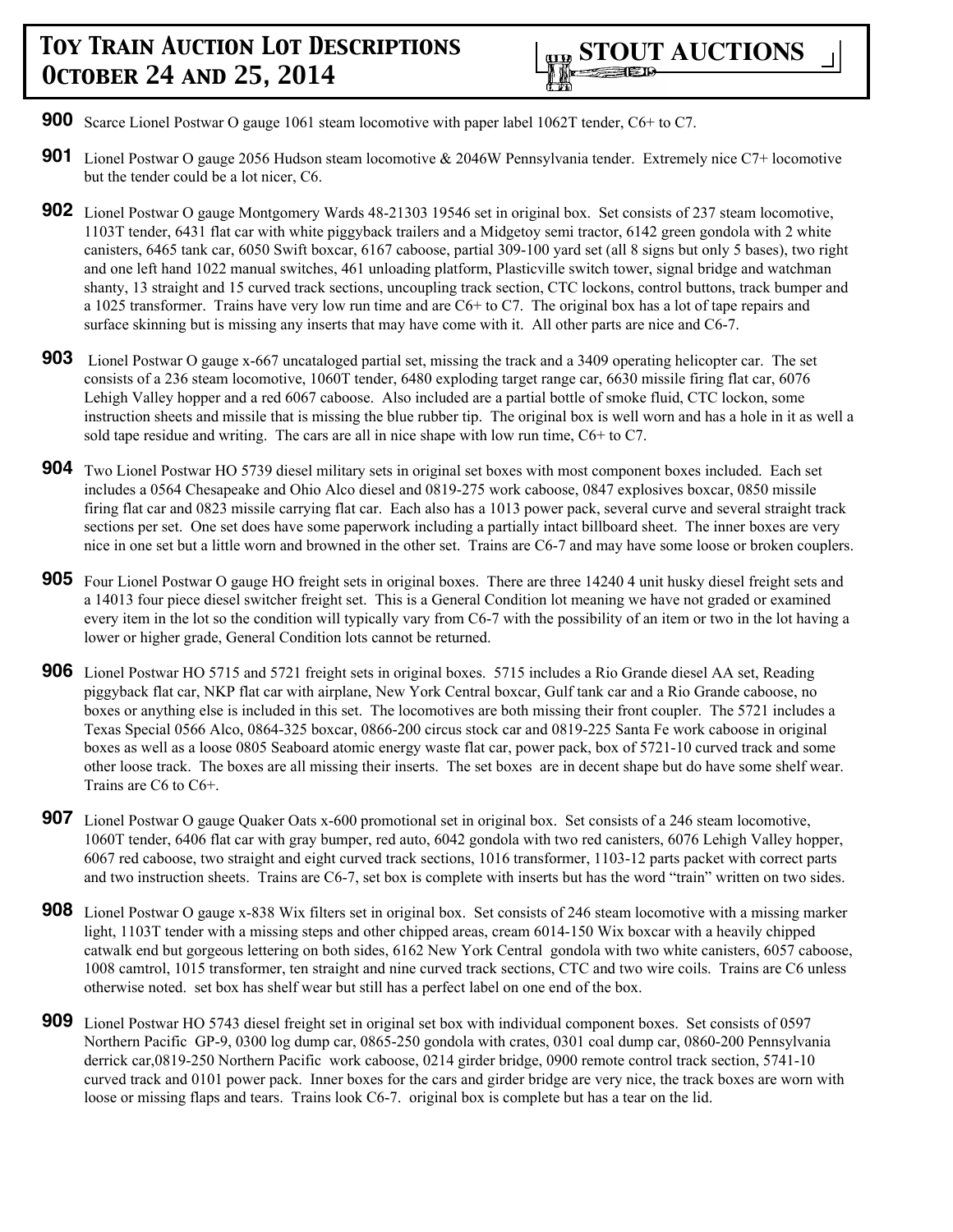

**910** Lionel Postwar HO 15503 and 5760 freight sets in original boxes.

5760 consists of 0057 Union Pacific husky switcher, 0805 Seaboard flat car, 0850 missile firing flat car with missing couplers and broken launcher handles, 0847 explosives boxcar, 0817 Union Pacific caboose and four sections of curved track.

15503 consists of 0059 Minuteman switcher with a damaged side frame, 0813-200 Mercury capsule car, 0349 turbo missile firing car with two missiles, 0847 explosives boxcar, 0841 AEC caboose, 0103 power pack with brittle cord, six sections of 18" radius Lionel curved track, with one power section included and likely every piece of paperwork that came with the set including six instruction sheets, five billboards, parts envelope and original accessory order form.

Both boxes are the display type and have nice interior die cut inserts but the outer boxes have surface skinning and shelf wear.

**911** Lionel Postwar HO 5760 and 5764 freight sets in original boxes.

5760 consists of 0057 Union Pacific husky switcher, 0805 Seaboard flat car, 0850 missile firing flat car, 0847 explosives boxcar, 0817 Union Pacific caboose, operating instructions booklet and ten sections of Atlas curved track.

5764 consists of 0605 switcher, 0805 Seaboard flat car, 0337 circus car, 0319 operating helicopter car, 0841 unmarked caboose, 0103 power pack, six sections of Lionel 18" radius curved track with one power section and three loose billboards.

All of the trains in these lots are complete and nice and C7-8 range. The boxes have nice complete inserts and the outer boxes are clean but do have some shelf wear.

- **912** Lionel Postwar O gauge 2501W Minneapolis and St. Louis GP-9 set in original box with mostly rough inner boxes. the set consists of 2348 Minneapolis and St. Louis GOP-9 diesel locomotive, 6802 flat car with girders, 6560 crane car, 6464-525 Minneapolis and St. Louis boxcar, 6434 poultry dispatch car, 6119 D. L. & W. work caboose, four straight and twelve curved track sections. The set box has a lot of clear tape on the outside but has no missing flaps. The locomotive box was opened along the long seam instead of one end. the ends are both factory sealed with tape which does display well. Only one box has an end flap left and that is the 6464-525 which has one end flap but is still; very square and straight. trains are C6 to C6+.
- **913** Lionel Postwar O gauge 2283WS set in original box with all component boxes. The set consists of a 646 4-6-4 Hudson steam locomotive, 2046W tender, 3424 Wabash operating brakeman car with 3424-100 low bridge signal set missing one O gauge track adapter, 6464-525 Minneapolis and St. Louis boxcar, 6562-50 canister car with four red canisters (white lettering), 3361x operating lumber car, 6357 caboose, four straight and eight curved sections of track, UCS and 133-8 envelope with parts. Trains are very nice and clean with low run time, C7. Original set box is complete with no tape repairs and the inner boxes are all very nice but may have an inner flap missing here or there but overall nice boxes.
- **914** Lionel Postwar O gauge 2175W Santa Fe diesel freight set in original set box with separate component boxes. The set consists of 2343 and 2343T Santa Fe F3 AA set, x3464 Santa Fe boxcar, 6456 Lehigh Valley hopper, 6555 Sunoco tank car, 6462 New York Central gondola with three barrels and 6457 caboose. Trains are C6 to C6+, original boxes are all worn and missing some flaps but only one end flap is missing. the set box has two split corners and various tape repairs.
- **915** Lionel Postwar O gauge 1650 set in original box. Set includes a 2037 steam locomotive, 233W tender, 6470, 3419, 3330, 6544 and 6017. Accessories include a boxed 1063 transformer, 90 controller and a few pieces of straight track. Trains are C5-6 with some having missing or damaged parts. The original box has brown packing tape across the top and slightly down two sides but is pretty nice otherwise.
- **916** Lionel Postwar O gauge 614 Alaska switcher with BUILT BY LIONEL on the side, scarce variation, C6.
- **917** Lionel Postwar O gauge 216 Burlington Alco diesel, C6+.
- **918** Lionel Postwar O gauge ZW 275 Watt transformer in original box with instruction sheet and inspection slip. Cord has been replaced, very nice and clean, C7. original box has some shelf wear but has all of the original inserts.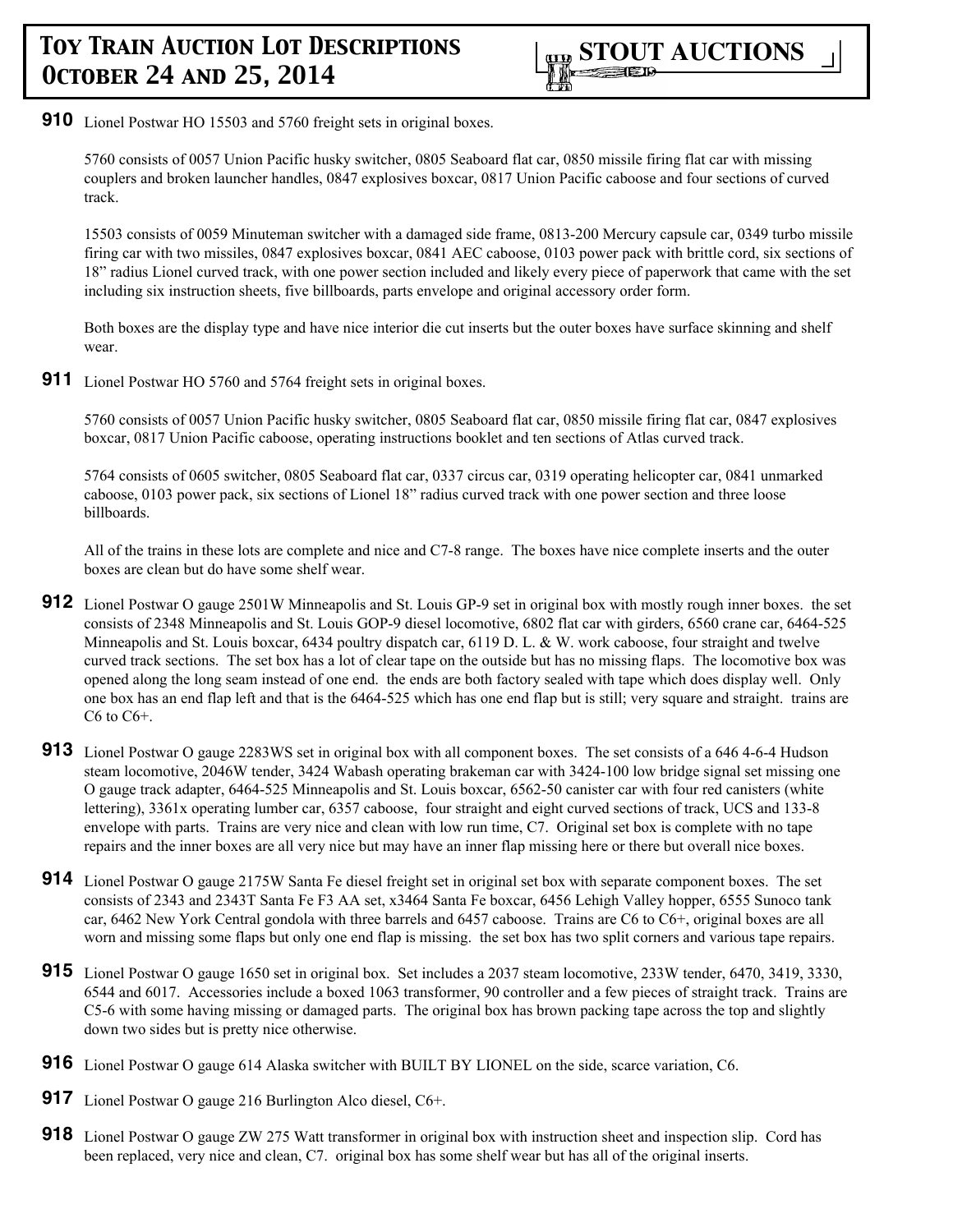**919** Lionel Postwar O gauge 11520 steam and 11530 diesel freight sets in original boxes.

11530 set consists of 634 Santa Fe switcher, 6014 Frisco boxcar, 6406 flat car with two cable reels, 6112 gondola with canisters and a red painted 6130 Santa Fe work caboose. A few pieces of paperwork are included as well. Trains are C6-7.

11520 set consists of 242 steam locomotive, 1062T tender, 6176 hopper, 3364 log car, 6142 gondola and 6059 caboose. trains are C6. Also included are track sections, 1011 transformer, CTC and control button.

Both boxes are in decent shape but one is missing much of the insert.

- **920** Lionel Postwar O gauge 11212 diesel freight set in original box. Set box has a lot of surface skinning on the lid which is detached from the box. Set consists of 633 Santa Fe switcher, 6425 flat car with trestle bridge, 3349 turbo missile firing car (no missiles), 6057 caboose, 1010 transformer, CTC, two straight and eight curved track sections, C6.
- **921** Lionel Postwar O gauge 1431W freight set in original boxes. set consists of 1654 steam locomotive, 1654W tender, 2465 Sunoco tank car, 2452X Pennsylvania gondola and 2257 caboose, C6 to C6+. Boxes all have their inserts but some are better than other with some having loose or detached flaps. Set box is complete but opened from top and bottom.
- **922** Unrun Lionel Postwar O gauge 6464-500 Glen Uhl Timken boxcar, C8.
- **923** Lionel Postwar O gauge 6465-500 Timken boxcars. One with dark yellow unpainted type IIb body, the other is unrun with a light yellow unpainted body with no built date information, C7-8.
- **924** Lionel Postwar O gauge 1609 steam freight set in original box with inserts. Set consists of 246 steam locomotive, 1130T tender, 6162 gondola with three canisters, 6476 Lehigh Valley hopper, 6057 caboose, two straight and eight curved track sections, 1008 camtrol, 1015 transformer and two CTC lockons. Trains are C6 to C6+.
- **925** Lionel Postwar O gauge 1809 Western Gift pack in original box. Set consists of 244 steam locomotive, 1130T tender, 3376 giraffe car, 1877 flat car with horses, 3370 sheriff and outlaw car, 6017 caboose and a partial bottle of smoke fluid, C7. Box is complete but the lid was detached and is held on with clear packing tape.
- **926** Lionel Postwar O gauge 1513S steam freight set in original box with inner component boxes. Set consists of 2037 steam locomotive, 6026T tender. 6012 gondola, 6014 Baby Ruth boxcar, 6015 Sunoco tank car, 6017 caboose, 1043 transformer, 6009 uncoupling track and an original "how to operate Lionel" booklet. trains are C6 to C6+. Original set box has dog eared flaps but nice otherwise. Inner boxes have minor to moderate wear with some missing flaps as seen in the pictures.
- **927** Unrun Lionel Postwar O gauge 6464-250 Western Pacific boxcar, type IV body, C7-8.
- **928** Lionel Postwar O gauge 6464-475 Boston and Maine boxcar, with medium blue, gray painted shell, C8 with no more than a test run.
- **929** Lionel Postwar O gauge x-654 diesel military set in original box. Set consists of a 1065 Union Pacific Alco diesel, 3409 operating helicopter car, 6630 missile firing flat car, 6480 exploding target car, 6120-25 unmarked work caboose, four straight and eight curved track sections, 1026 transformer and a few instruction sheets. Trains are C6, box has a detached lid that has surface skinning and water stains.
- **930** Two Lionel Postwar O gauge 11520 steam freight sets in original boxes. 11520 set consists of 242 steam locomotive, 1062T tender, 6176 hopper, 3364 log car, 6142 gondola and 6059 caboose. trains are C6. Also included are track sections and 1011 transformer. One set has all loads and the other is missing the loads. One set has some paperwork with it while the other doesn't. One has a complete insert and the other is missing some insert pieces.
- **931** Lionel Postwar O gauge x-589 diesel freight set in original box. Set includes 204 Alco diesel, 6024 Whirlpool boxcar, 6112 gondola with four canister with black lettering, 6111 yellow flat car with missing load and 6017 caboose. Also included are three straight and eight curved track sections, uncoupling section, CTC, 90 controller,three catalogs and an original instruction sheet. Trains are C7, box is really nice but has creases on the top flaps.
- **932** Lionel Postwar O gauge 6464-300 boxcar, C7.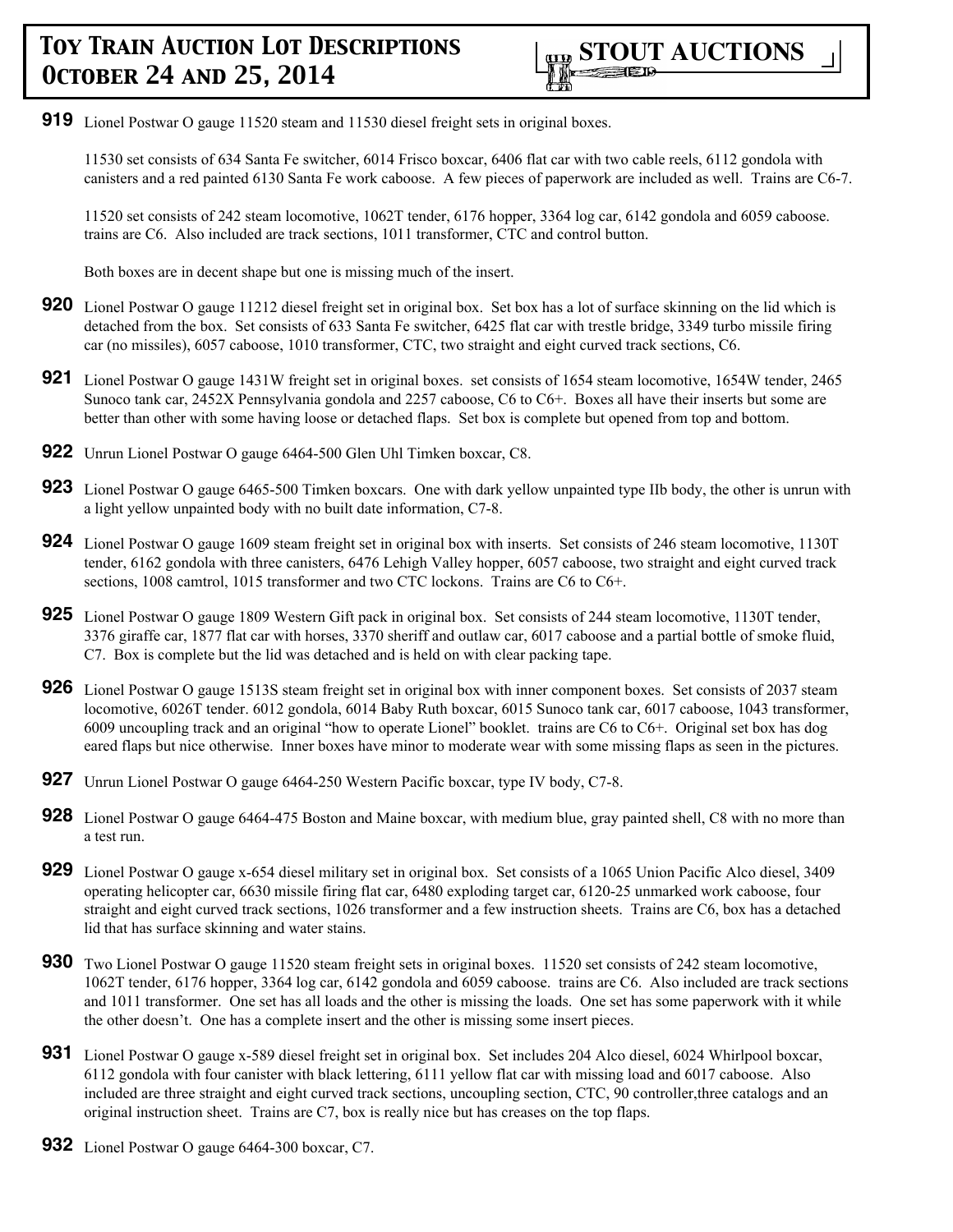- **933** Lionel Postwar O gauge 6464-325 Baltimore and Ohio sentinel boxcar, C7-8.
- **934** Lionel Postwar O gauge 19500 and 11430 steam freight sets in original boxes. Both sets are C6 to C6+ trains and include 1062 steam locomotives, 1061T slope back tenders, 6142 and 6042 gondolas, 6176 and 6076 hoppers, 6167 cabooses, 1025 and 1026 transformers, straight and curved track sections, one instruction sheet and an 1103-20 envelope. Both boxes have complete inserts but the boxes have shelf wear and one has water stains.
- **935** Lionel Postwar O gauge 1800 The General frontier pack in original box. Includes 1862 General steam locomotive, 1862T tender, 1865 passenger car, 1866 baggage car and 1877 horse car with six horses. The horse car has some damage to the railings. The rest of the set is C6-. The original box has surface wear, paint loss and the briefcase handle is broken but the insert is complete and intact.
- **936** Lionel Postwar O gauge 1599 diesel freight set in original box. Set consists of 210P and 210T Texas special Alco diesels (powered unit has a cracked pilot), 6014 red Frisco boxcar, 6112 gondola with three canisters, 6801 flat car with reproduction yellow boat, 6424 flat car with two original autos, 6465 Gulf tank car, 6017 caboose and a 1015 transformer. Trains are C6 unless otherwise noted. The original box is complete but does have some surface skinning and a few small tears on the flaps. The component boxes are worn and some have missing or loose flaps on the inside and outside.
- **937** Unrun Lionel Postwar O gauge type IV 6464-700 Santa Fe boxcar, C8.
- **938** Lionel Postwar O 6464-900 New York Central and unrun 6464-450 Great Northern type IV boxcars, C7 and C8 respectively.
- **939** Lionel Postwar dealer display 970 ticket office in original box. Ticket office is C7+ with some browning from age, original box is complete but has some water stains and was slightly crushed.
- **940** Lionel Postwar O gauge 1461S and 11570 sets in original boxes.

1461S consists of a 6110 steam locomotive, 6001T tender, 6004 boxcar, 6002 gondola, 6007 caboose, 3 straight and 8 curved track sections, 6019 uncoupling set, CTC lockon, 1012 transformer with no cord, bottle of smoke pellets, lube and two instruction sheets. Trains are C7, boxes have some missing flaps.

11570 consists of 1061 steam locomotive, 1062T tender, 6042 gondola with 2 canisters, 6402 flat car with 2 cable reels, 6167 caboose, 1025 transformer, 4 straight and 8 curved track sections and a CTC. Trains are C8 with very low run time. Box is nice but has some small holes in the top flaps.

**941** Lionel Postwar O gauge 1569 & 11570 steam freight sets in original boxes. 1569 consists of a 202 Union Pacific Alco diesel, 6014 Frisco boxcar, 6111 gray flat with two logs, 6112 gondola with two canisters and a 6017 caboose. Trains are C6, box is very nice with no issues.

11570 consists of 1061 steam locomotive, 1062T tender, 6042 gondola with 2 canisters, 6402 flat car with 2 cable reels, 6167 caboose, 1025 transformer, 4 straight and 8 curved track sections and a CTC. Trains are C7+ with very low run time. Box is nice but has some graffiti on one side.

- **942** Lionel Postwar O gauge 6464-100 Western Pacific and 6464-150 Missouri Pacific boxcars, C6.
- **943** Lionel Postwar O gauge 6464-350 MKT Katy boxcar, C8.
- **944** Lionel Postwar O gauge 3376 giraffe car with yellow lettering in original box with parts packet. Car is C8+ with low run time, parts are all mint and unused. Original box has some shelf wear and creases but no missing flaps or tape repairs.
- **945** Lionel Postwar O gauge 3376 unmarked giraffe car, C8 with low run time.
- **946** Lionel Postwar O gauge 3376 green giraffe car, C7.
- **947** Lionel Postwar O gauge 6352 with light brown doors and 3 lines of data on the ice door, C7.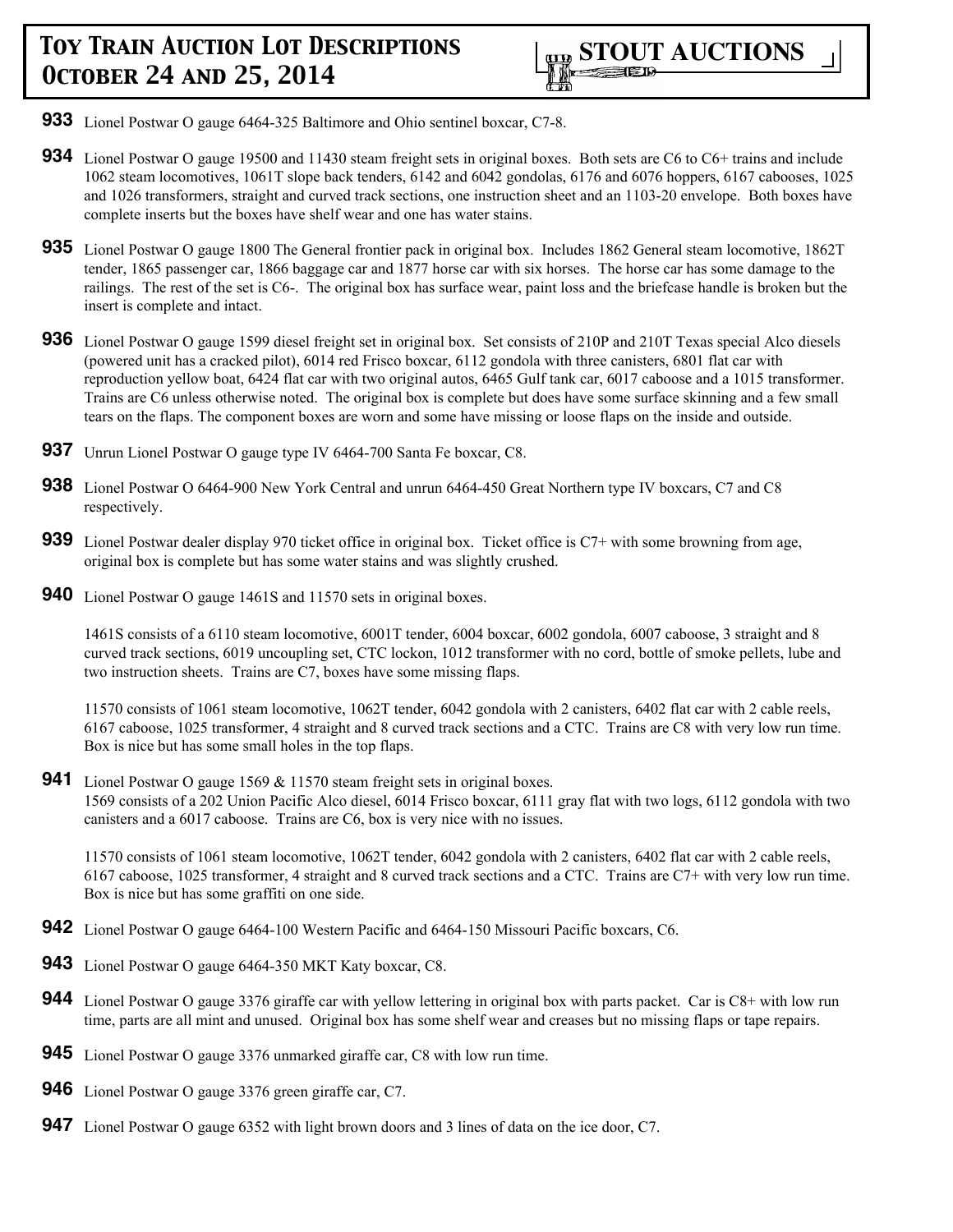- **948** Two Lionel Postwar O gauge 6352 PFE boxcars, both with 4 lines of data on the ice doors, C7.
- **949** Lionel Postwar O gauge 3366-100 circus horses, 3356-100 horses and 3656-9 cattle figures in original boxes. Boxes are nice and figures are C7-8.
- **950** Lionel Postwar O gauge 195-75 separate sale floodlight head in original box, still wrapped in original Lionel wrap, C9. Box is nice with no missing flaps.
- **951** Lionel Postwar O gauge 164-64 5 logs, 450L signal light head and 3462-70 magnetic milk cans separate sale items in original boxes. The 164-64 seems to be the only unopened box and is C9, the other two have been opened and are missing flaps, C6-7.
- **952** Lionel Postwar O gauge SP-12 dealer display smoke pellets in original box. All of the bottles inside match but are not mint and some have pellets missing. Box has 50 cents written in pen on the die cut cloud over the locomotive.
- **953** Lionel Postwar O gauge early clear smoke pellets box, 5/8 full of solidified smoke pellets.
- **954** Lionel Postwar O gauge dealer service ST-297 7/32 nut driver, nice lettering on the handle but not perfect.
- **955** Lionel Postwar O gauge x686 steam freight set in original box with inserts. Set includes a 1060 steam locomotive, 1050T tender, 6042 gondola with two canisters, 6050 Swift boxcar, 3409 operating helicopter flat car (missing helicopter), 6067 caboose, 1026 transformer, three instruction sheets and an 1103-12 envelope with unused contents. The oil packet has cracked from age and is empty. The lubricant packet is still sealed and full. Trains are C6 to C7 with low run time unless otherwise noted.
- **956** Lionel Postwar O gauge 19328 steam freight set in original box to include 1061, 1060T, 6465, 6014, 6142 and 6167, transformer and track. Trains are C6 with a nice box and include track and a cut billboard set.
- **957** Lionel Postwar O gauge Super O switches and a few sections of track. Includes six 142 right hand manual switches, six 142 left hand manual switches, five 112 right hand remote switches, 130 45 degree crossing, and seven curved sections. A few light spots of rust on some of the switch rails. Generally C7.
- **958** Two Lionel Postwar O gauge 11520 steam freight sets in original boxes. 11520 set consists of 242 steam locomotive, 1062T tender, 6176 hopper, 3364 log car, 6142 gondola and 6059 caboose. trains are C6-7. Both sets include complete loads. One set includes a transformer while the other doesn't.
- **959** Lionel boxed 1545 postwar diesel freight set. 628 Northern Pacific diesel switcher, 6025 Gulf tank car, X6014 Pennsylvania Baby Ruth boxcar, 6424 flatcar with two original autos and 6257 caboose, C6-7. Set box is worn with tape repairs but has no missing flaps.
- **960** Lionel Postwar O gauge 2249WS freight set in original box. Set includes a 736 Berkshire steam locomotive, 2046W Tender, 3359-55 Double Dump Car, 6414 Auto-Loader with four autos all with some bumper damage, 3652-25 Operating Barrel car, 6464-275 Bangor and Aroostook State of Maine boxcar, 6517 bay window caboose, LW transformer and a dump tray. Trains are C6, box is worn and has split on the factory seam and has some graffiti as well.
- **961** Lionel Postwar O gauge 727 steam freight set in OB. Set includes 250 steam loco, 249T Pennsylvania tender, 6476 Lehigh Valley hopper, 6464-425 New Haven boxcar, 6112 gondola with canisters 6025 Gulf tank car, 6017 caboose, track and transformer. Original box has shelf wear and a partially split corner. Trains are C6.
- **962** Lionel Postwar O gauge 2035 2-6-4, 2026 2-6-4 and 1120 2-4-2 steam locomotives in original boxes. 2035 is C7-8, 2026 is C6 and 1120 is C6- with a missing marker jewel. Original boxes for the two 2-6-4 locomotives have missing flaps but the 1120 box is nice. All three boxes have their inserts.
- **963** Lionel Postwar O gauge 41 US Army switcher in original box with insert, C7-8. Box has a tear on one tuck flap seam and a tape repair on the opposite end.
- **964** Unrun Lionel Postwar O gauge 6464-400 Baltimore and Ohio boxcar in original box, C8. Box is brick-ish but has a tape repaired tuck flap on one end only.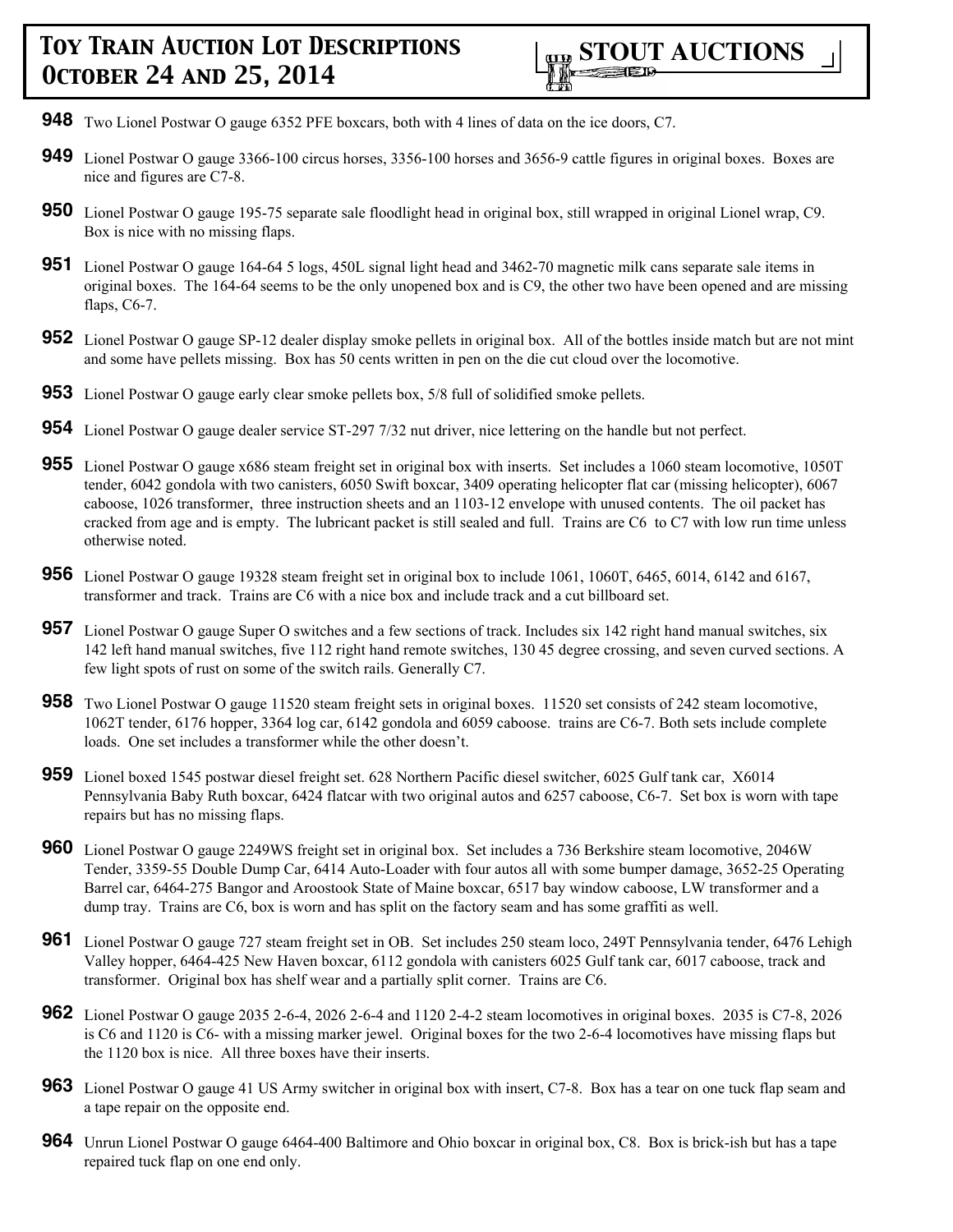

- **965** Unrun Lionel Postwar O gauge 6414 autoloader with mint autos in sleeves, C8-9.
- **966** Lionel Postwar O gauge 501 diesel switcher freight set in original box. Set to include 610 Erie switcher, x6014 Pennsylvania Baby Ruth boxcar, 6015 Sunoco tank car, 6017 caboose, track, transformer, CTC and 90 controller, C7 trains with low run time. Box was slightly crushed on one end and has a small piece missing from one flap.
- **967** Lionel Postwar O gauge 624 Chesapeake and Ohio switcher in original box, three stanchions, no GM decal, C6. Original box has insert but has detached inner flaps and tape repairs.
- **968** Lionel Postwar O gauge 623 Santa Fe and 624 Chesapeake and Ohio switchers in original boxes. Both have three stanchions on each side. The 624 is missing the cab decals and most of the decals from the sides but does have the small GM decal. Both are C6. 624 box is worn with missing flaps and tape repairs. 623 box is considerably better with some tape repairs and a nice insert.
- **969** Lionel Postwar O gauge 1043-500 girls set transformer in original box. Box is missing factory tape from the seam in the box and has some water stains but is still acceptable. Transformer is generally clean but the cord is brittle in places, C6.
- **970** Lionel Postwar O gauge 3927 track cleaning car & 54 ballast tamper in original boxes, C6 with nice boxes but no inserts.
- **971** Lionel Postwar O gauge accessories in original boxes including two 3098 yard sets, two sets of No. 76 three boulevard lamps, 153 block signal and 154 road crossing signal. Accessories range from C7 to C9. Boxes range from very nice to slightly worn.
- **972** Lionel Postwar O gauge factory sealed 760 tubular track outfit in original box. Box has shelf wear.
- **973** Lionel Postwar O gauge accessories in original boxes including three No. 76 sets of three boulevard lamps, 252 automatic crossing signal and 140 banjo signal. All five sets are C9 with nice boxes but one box does have some small tears.
- **974** Lionel Postwar O gauge boxed accessories including 92 circuit breaker controller, 37 uncoupling track set, 36 operating car remote control set, 38-85 accessory adapter track set, two 309 yard sets and a 153 block signal. Accessories range from C7 to C9. Most of the boxes are in nice shape but the 153 has some missing inner flaps.
- **975** Lionel Postwar O gauge 1599 diesel freight set in original set box with two component boxes. Set to included 210 Texas Special Alco AA units, 6801 flat car with boat, 6014 Bosco boxcar, 6112 gondola with three canisters, 6465 Gulf tank car, 6424 flat car with two autos and a 6017 caboose. Also included are a 1012 transformer, track, CTC, uncoupling section and wire coils. The set box has wear to the flaps but is complete. The two inner boxes include 6424-60 and 6465.
- **976** Lionel Postwar dealer display SP-12 smoke pellets in original display box. The bottles have a total of four different types of caps and there are two different types of labels. Some of the labels are worn and a few of the bottles are not full or have crushed pellets. The box is in nice shape but has some doodling in pen in the small die cut cloud coming from the locomotive.
- **977** Lionel Postwar O gauge space & military cars to include 6805 flat car with radioactive waste containers (on container damaged), 6823 flat car with two missiles, 3509 manual satellite launching car and 6413 Mercury capsule car that is missing the metal bar but has two elastic bands included, C6-7.
- **978** Unrun Lionel Postwar O gauge 3470 aerial target launching car in original box with packet, instruction sheet and some dried up balloons, C9.
- **979** Lionel Postwar O gauge 3461 automatic lumber car, 3472 and 3662 operating milk cars in original boxes with inserts. Cars are C6-7, platforms are C6, two milk car boxes are nice but the 3461 box has loose and missing flaps with tape repairs.
- **980** Lionel Postwar O gauge 3356 operating horse car & corral in original box with insert, car is C7, corral is C6 and includes 3356-100 horse figures in box, OTC lockon and 364C controller. Original box is complete with no missing flaps but a couple are coming loose at the seams.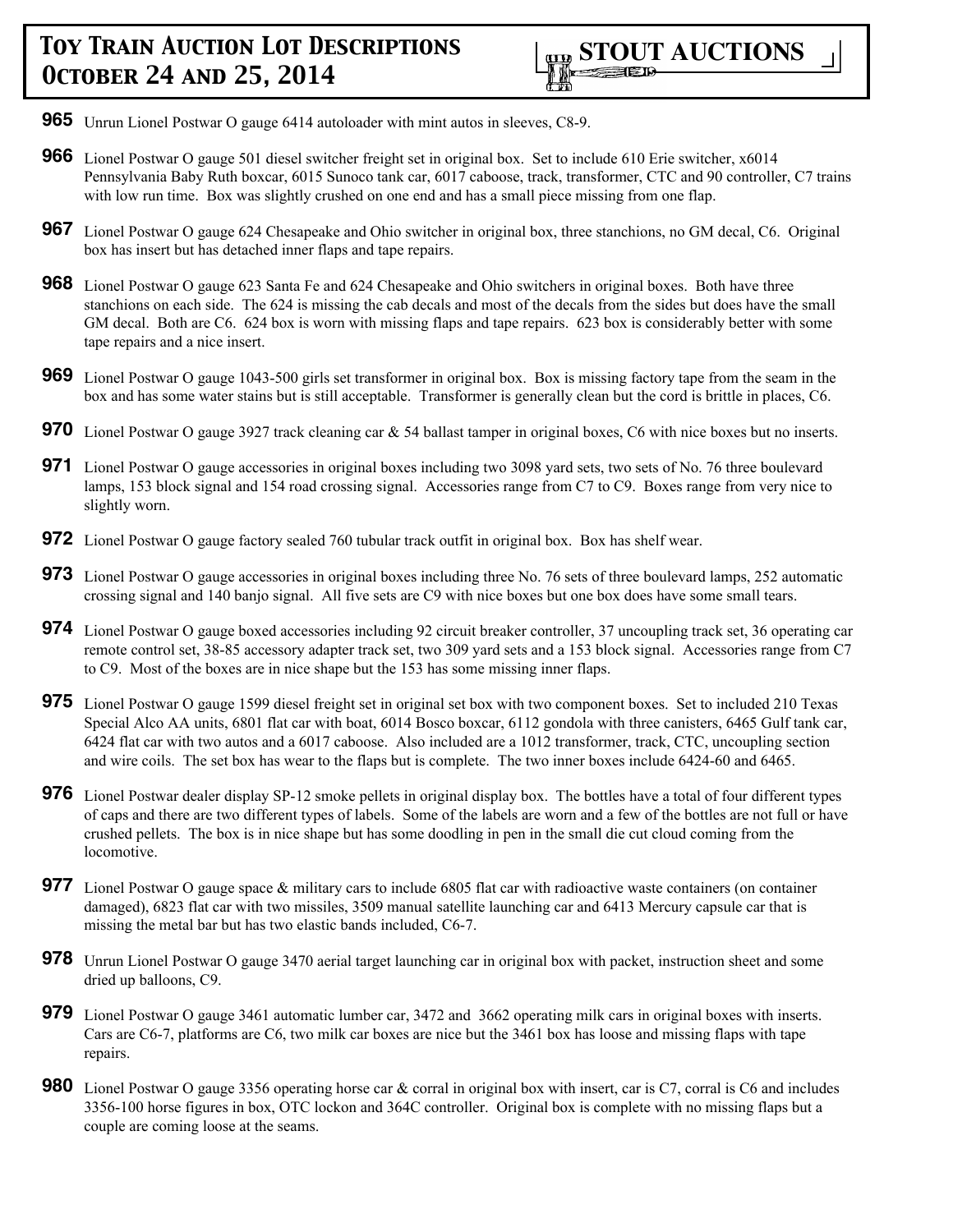

- **981** Lionel Postwar O gauge 3362 helium tank unloading car and 3376 operating giraffe car in original boxes, C7. Both include instruction sheets and the giraffe car has a nearly complete and unassembled parts packet, missing only one telltale. Both original picture boxes are in nice shape with no missing flaps or tape repairs.
- **982** Lionel Postwar O gauge 6464-700 Santa Fe boxcar in original box, C7+. The factory seam is loose but the box has no missing flaps but does have a small amount of shelf wear.
- **983** Lionel Postwar O gauge 6473 rodeo car, 6572 REA car, 6361 timber car and 6428 mail car in original boxes. Trains are C6+ to C7 but the 6361 has rust on the wheels, boxes are all complete and in nice shape.
- **984** Lionel Postwar O gauge 6448 missile firing range set with 6448 exploding boxcar, 6470 exploding boxcar and 943 exploding ammunition dump in original boxes. 448 is C7, 6448 is C6-7. 6470 is unrun C8 and the 943 is C6. Original boxes are in nice shape and clean.
- **985** Lionel prewar 43 runabout boat with stand and original key, C6.
- **986** Lionel Postwar O gauge 209 New haven Alco AA units. One looks C6 but has a cracked shell, the other has a broken pilot,  $C5.$
- **987** Lionel Postwar O gauge passenger cars including two 2432 Clifton vista dome cars, 2434 Newark and 2436 Mooseheart passenger cars, C7 to C7+. Original boxes do have some missing flaps but are still in nice shape.
- **988** Lionel Postwar O gauge 2189WS steam freight set in original set box with some well worn component boxes. Set includes 726 RR steam locomotive, 2046W tender, 3656 operating cattle car with corral, 6462 New York Central gondola, 3520 operating searchlight car, 3461x automatic lumber car, 6457 caboose and several sections of straight and curved track. trains are C6, set box has two split corners, partially torn flap seams and surface skinning. Inner boxes have tape repairs and missing flaps.
- **989** Lionel Postwar O gauge 2383 Santa Fe F3 AA set
- **990** Lionel Postwar O gauge 2028 Pennsylvania GP7 with yellow lettering, frame has three rivets, C6+. Includes a 2328 instruction sheet.
- **991** Lionel Postwar O gauge 1502WS set with no boxes but includes a 2055 Hudson steam locomotive with 234W tender, 2421 Maplewood, 2422 Chatham, 2423 Hillside and 2429 Livingston passenger cars, C6- to C6+.
- **992** Lionel Postwar O gauge 1432W passenger set to include 221 Dreyfuss steam locomotive, 221W New York Central tender, two 2430 Pullman cars and a 2431 observation car, C6.
- **993** Lionel Postwar O gauge translucent green 6112 gondola, C7.
- **994** Lionel Postwar O gauge 221 and 222 Rio Grande & 1065 Union Pacific Alco diesels, C6.
- **995** Two Lionel Postwar O gauge 3530 GM electro mobile generator cars, one with transformer pole and searchlight but missing the lens. One car is C6-7 while the other is C6- with rust on the door frames.
- **996** Lionel Postwar O gauge 6817 flat car with Allis Chalmers scraper. The pin on the scraper that is typically broken is nicely intact, however, the stack is broken. The positive light is that the motor can be removed and replaced with one that has a complete and undamaged smoke stack. The car is C6 and the scraper looks C7 but has the noted damage.
- **997** Lionel Postwar O gauge 1552 passenger set to include a 629 Burlington 44 ton switcher, 2432 Clifton, 2434 Newark, 2435 Elizabeth and 2436 Mooseheart passenger cars, C6- switcher with a screw crack and C6-7 passenger cars.
- **998** Lionel Postwar O gauge 2321 gray top Lackawanna FM, screw cracks on both ends C6-.
- **999** Lionel Postwar O gauge 624 Chesapeake and Ohio, 633 and 634 Santa Fe switchers, C6-7.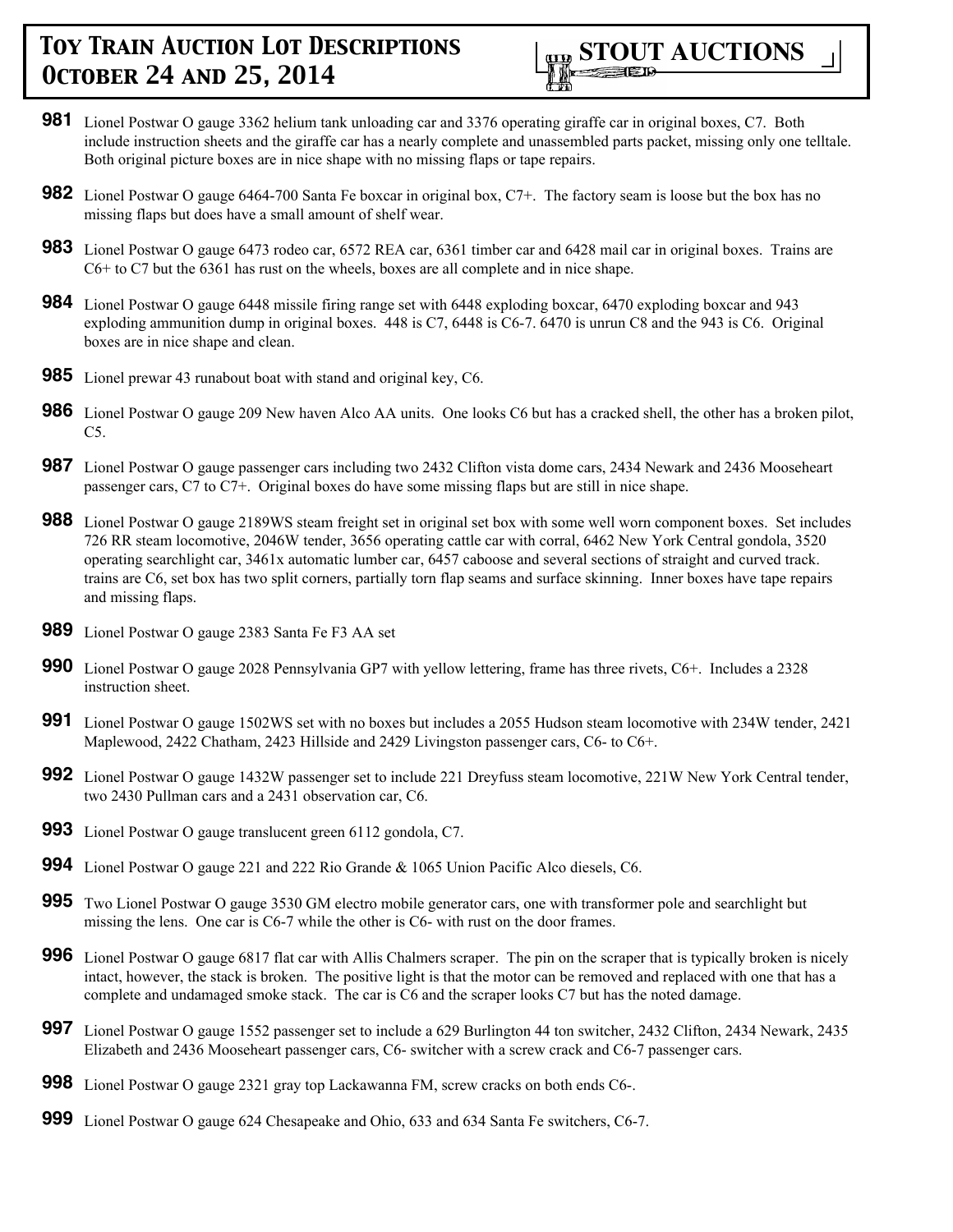

- **1000** Lionel Postwar O gauge ZW 275W transformer in yellow box with inserts, instruction sheet and inspection slip, C8. Box is extremely nice with no missing flaps, tape repairs or graffiti.
- **1001** Lionel Postwar O 59 Minuteman switcher, gorgeous lettering on both sides and perfect window struts, only slight yellowing at the screw holes, C8.
- **1002** Lionel Postwar O gauge 57 AEC switcher, perfect window struts and gorgeous color and lettering on both sides, looks C8 however, there is a small chip from the cab roof overhang and a tiny bit of oxidation on one of the handrail bases.
- **1003** Lionel Postwar O gauge 65 hand car, lemon yellow variation, both men present, C8.
- **1004** Lionel Postwar O gauge 6431 piggyback flat car with Midgetoy semi in original box, white vans. Box is nice and includes original insert and an intact cellophane window, C7-8.
- **1005** Lionel Postwar O gauge 6431 piggyback flat with Midgetoy semi in original box with yellow vans. Box is missing the insert and the cellophane window is loose on the left side and along the bottom, C7.
- **1006** Lionel Postwar O 59 Minuteman switcher original box with insert and original instruction sheet ONLY. No switcher is included but the box is complete with no loose flaps, tape repairs or graffiti. Very nice box bordering on brick status.
- **1007** Lionel Postwar O gauge 347 olive drab cannon firing range, C7.
- **1008** Lionel Postwar O gauge 221 olive drab Santa Fe alco diesel locomotive, C6+.
- **1009** Lionel Postwar O gauge 231 Rock Island alco diesel with no red on the sides, test run only, C8.
- **1010** Lionel Postwar O gauge 2360 GG1 with gold painted stripe and large keystone decal, C7.
- 1011 Lionel Postwar O gauge 6556 MKT Katy stock car, very low run time and looks C8 but there is a small melt mark on one side to the left of the doors.
- **1012** Lionel Postwar O gauge 55 Tie-Jector, harder to find variation with slot behind the driver, C7.
- **1013** Lionel Postwar O gauge 53 Rio Grande snow plow, no screw cracks or broken window struts, C7.
- **1014** Lionel Postwar O gauge 42 Picatinny Arsenal switcher, low run time, no screw cracks and looks C6-7, however, one window strut is cracked but no broken off and is still firmly in place.
- **1015** Lionel Postwar O gauge 56 Minneapolis and St. Louis mine transport switcher, low run time and no screw cracks or broken window struts, C7.
- **1016** Lionel Postwar O gauge 65 hand car in original box with instructions. The darker yellow car has a missing handle from the left hand of the red worker and the box is very nice but missing the cellophane window. The instruction sheet is nice and crisp but does have a diagonal fold crease, C6. The lemon yellow hand car has a crack in one side and a missing handle, the original box is an earlier version with some wear and a missing cellophane, C5.
- **1017** Lionel Postwar O gauge 58 Great Northern snow plow with low run time, looks C8-9, however, both window struts have been repaired but done very carefully so that the naked eye cannot see.
- **1018** Lionel Postwar O gauge 3494-550 Monon operating boxcar, C6+.
- **1019** Lionel Postwar O gauge 3309 olive drab turbo missile flat car, low run time, C6.
- **1020** Lionel Postwar O gauge 6142-175 olive drab gondola, C6.
- **1021** Unrun Lionel Postwar O gauge 6076 olive drab unmarked hopper, C7.
- **1022** Lionel Postwar O gauge 1967 TTOS convention hopper, C6.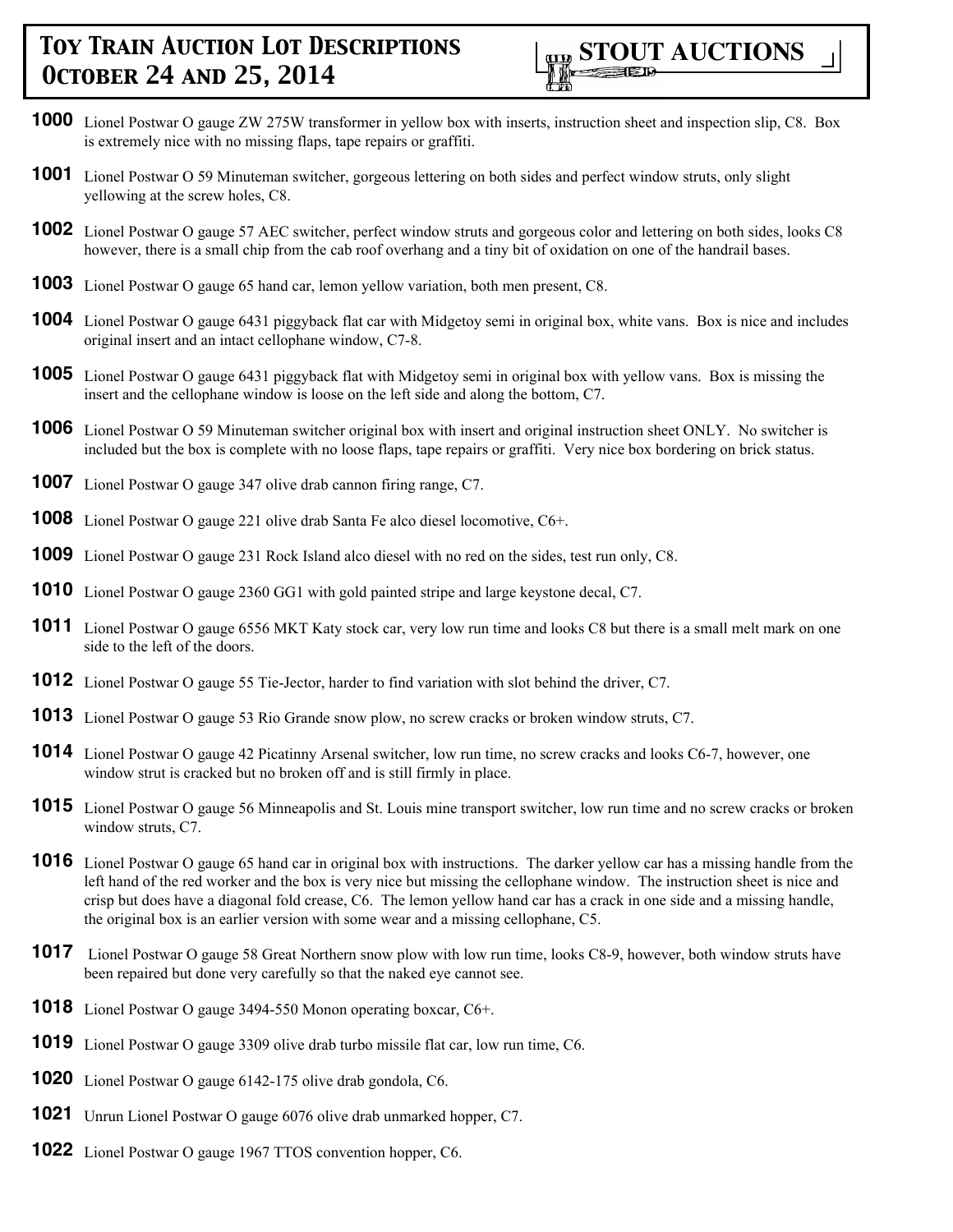

- Lionel Postwar O gauge 6640 USMC missile launching flat car, c7.
- Unrun Lionel Postwar O gauge 6651 USMC cannon car with two silver painted wooden shells, C8.
- Unrun Lionel Postwar O gauge 3820 USMC operating submarine flat car, C8 with a C7 3830 submarine.
- Lionel Postwar O gauge 3666 Minuteman firing boxcar, nice car with low run time, C6.
- Lionel Postwar O gauge 6814 rescue unite with black frame, came in an uncataloged Sears set, C6+.
- Lionel Postwar O gauge 6119-125 olive drab rescue unit, C6+.
- Unrun Lionel Postwar O gauge 6824 olive drab rescue unit with and unmarked tray. The post holding the man is broken off in the figure. The smoke stack is a metallic colored version. The stretchers and tank are original pieces, C8.
- Lionel Postwar O gauge 221 olive drab USMC diesel alco, very low run time and looks C8, however, the frame sides are bent out a little at the center of the rear truck assembly.
- Lionel Postwar O gauge 2378 Milwaukee Road F3 AB set, no battery damage or screw cracks, C6-.
- Lionel Postwar O gauge 2378 Wabash F3 AB set, no battery damage or screw cracks, C6+.
- Lionel Postwar O gauge 2378 Western Pacific F3 AA set, no battery damage or screw cracks, C6.
- Lionel Postwar O gauge 2379 Rio Grande F3 AB set, no battery damage or screw cracks, C6-7.
- Lionel Postwar O gauge 2245 MKT Texas Special F3 AB set, no battery damage or screw cracks, C6.
- Lionel Postwar O gauge 2240 Wabash F3 AB set, no battery damage or screw cracks, C6.
- Lionel Postwar O gauge 2368 Baltimore and Ohio F3 AB set, no battery damage or screw cracks, C6.
- Lionel Postwar O gauge 2363 Illinois Central F3 AB brown lettering, no screw cracks or battery damage. One screw in the B unit is not original, C6.
- Lionel Postwar O gauge 2355 Western Pacific F3 AB with brown lettering, there is a screw crack in the nose of the powered unit but no battery damage, C6.
- Lionel Postwar O gauge 2356 Southern F3 ABA set, no battery damage or screw cracks, C6+.
- Lionel Postwar O gauge 2037-500 girls set heat stamped locomotive, C6-.
- Lionel Postwar O gauge 2037-500 rubber stamped locomotive and tender. The locomotive has a crack just above the pilot but is in no danger of falling off and the tender has a piece of the shell broken off, C5-6.
- Lionel Postwar O gauge 1130T-500 girls set tender, extremely nice and clean with perfect lettering on both sides, C7.
- Lionel Postwar O gauge 6464-515 MKT Katy girls boxcar, C8.
- Lionel Postwar O gauge 6464-510 New York Central girls boxcar, C7.
- Lionel Postwar O gauge 6462-500 New York Central girls gondola, clean car but some lettering is faded, C7.
- Lionel Postwar O gauge 6436-500 Lehigh Valley girls hopper with spreader brace, C7-.
- Lionel Postwar O gauge 6427-500 Pennsylvania girls caboose, C7-8.
- Lionel Postwar O gauge 6401 flat car in a tough separate sale box. Car has very low run time, C8.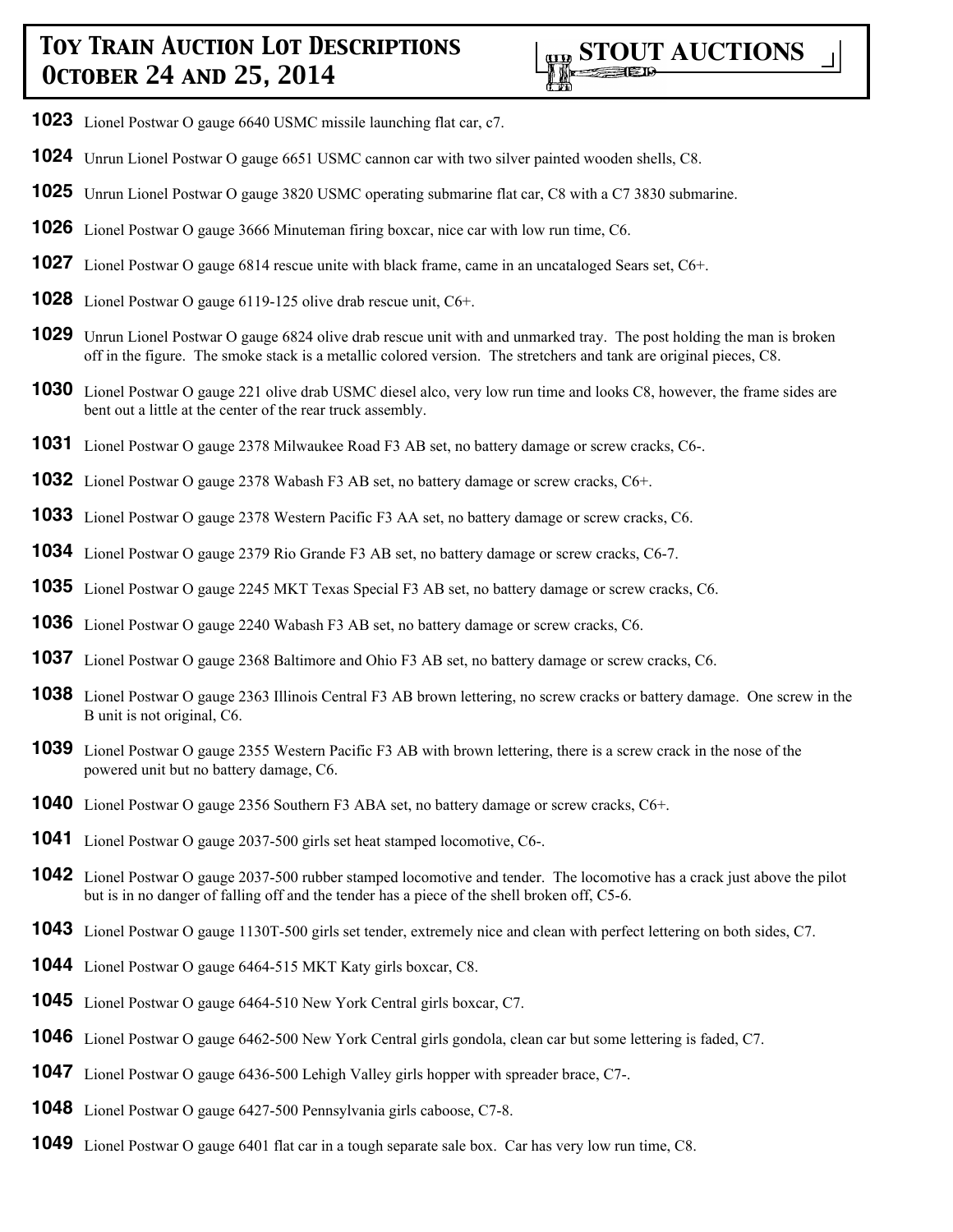- Tough Lionel 6262 red frame wheel flat car with load. Load consists of eight unrun postwar wheel sets. car has low run time and is extremely clean, C8.
- Lionel Postwar O gauge 6520 searchlight car with a green generator, smooth gray housing and serif lettering, C6.
- Lionel Postwar O gauge 3562-1 black barrel car with yellow trough and six barrels. Four barrels are shiny and two are dull, C8.
- Lionel Postwar O gauge 3562-25 red letter barrel car with barrels and an original figure, C6.
- Lionel Postwar O gauge 6456 glossy painted Lehigh Valley hopper with yellow lettering, low run time and very clean, C7 -8.
- Unrun Lionel Postwar O gauge 6414 autoloader with cheapie autos, C7-8.
- Lionel Postwar O gauge 6414 autoloader w/ gray bumper lemon yellow autos, C6-7.
- Lionel Postwar O gauge 6414 autoloader w/ gray bumper red autos, C7.
- Lionel Postwar O gauge 6414 Glen Uhl autoloader red autos gray bumpers, C7.
- Lionel Postwar O gauge 2460 Bucyrus Erie 12 wheel crane car, C6+.
- Lionel Postwar O gauge 6464-825 Alaska boxcar, looks C7, however, has a small chip from the roof near one end.
- Unrun Lionel Postwar O gauge 6414 autoloader with sleeved premium autos. Beautiful car and extremely n ice looking autos from what can be seen, C9.
- Unrun Lionel Postwar O gauge 6424 automobile flat car with mint sleeved premium autos, yellow and blue, C9.
- Lionel Postwar O gauge 6014 Chun King, 6050 Swift and a white 6014 Bosco boxcar lot. The Swift has the nicest sides at C7+, Bosco has a couple small rubs on one side but still C7 and the Chun King has wear to the lettering on both sides but one side still displays fairly well, C6.
- Unrun Lionel Postwar O gauge 6014 orange Frisco & 638-2361 Van Camps boxcars, C8.
- Lionel Postwar O 6014 Wix boxcar, cream variation, C7+.
- Lionel Postwar O gauge boxcars, 6014 Wix with a broken catwalk end, C6 and 6024 Whirlpool, C7.
- Lionel Postwar O gauge 6557 smoking caboose, C7-8.
- Lionel Postwar O gauge 257 caboose red with matching smokestack, C7-.
- Lionel Postwar O gauge 6657 Rio Grande caboose without ladder slots in original box. Low run time with gorgeous silver and perfect decals but does need some careful touch up cleaning, C8. original box is complete but has skinning on one end flap.
- Unrun Lionel Postwar O gauge 6427 Virginian porthole caboose, C8.
- Lionel Postwar O gauge 6417-50 gray Lehigh Valley porthole caboose, extremely low run time, C8.
- Lionel Postwar O gauge 6517-75 Erie bay window caboose with low run time, C8.
- Lionel Postwar O gauge 6429 D. L. & W. work caboose, one set only in 1963, C7.
- Lionel Postwar O gauge 3482 / 3472 refrigerated milk car, extremely clean, white and nice, C8.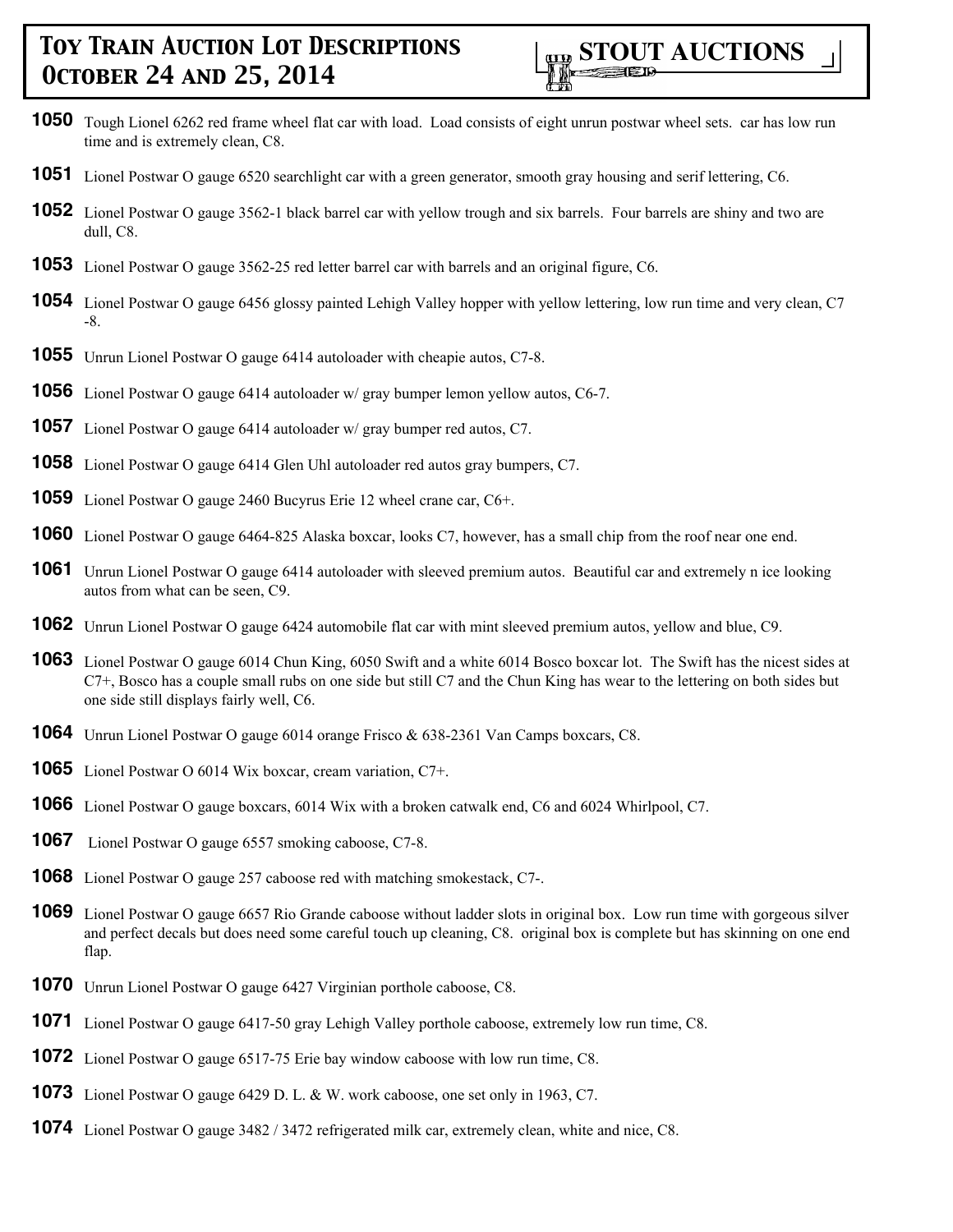- **1075** Unrun Lionel Postwar O gauge 1965 TCA boxcar, C8+.
- **1076** Unrun Lionel Postwar O gauge 1966 TCA bay window caboose, C9.
- **1077** Lionel Postwar O gauge 1968 TCA 671 steam turbine locomotive and 2671W tender, C7.
- **1078** Unrun Lionel Postwar O gauge TCA 6464-1970 boxcar, C7.
- **1079** Unrun Lionel Postwar O gauge TCA 6464-1971 boxcar, C9.
- **1080** Lionel Postwar O gauge unmarked 231 Rock Island alco shell, C7.
- **1081** Lionel Postwar O gauge 6800-60 separate sale airplane in original box with 1957 instruction sheet. Box has a small water stain but no loose or missing flaps. The Beechcraft bonanza is C6.
- **1082** Lionel Postwar O gauge 397 coal loader with yellow generator, guaranteed all original generator is C7, original base could use a cleaning and is C7, original tray has typical flaking of paint, C6.
- **1083** Lionel Postwar O gauge 971 Lichen, box has an intact cellophane window but the box itself has some shelf wear and creases.
- **1084** Lionel Postwar O gauge dealer abacus in sleeve. Sleeve has minor shelf wear, abacus is C9.
- **1085** Lionel Postwar O gauge dealer display 671-75 full box of 18v smoke lamps. The display box has water staining on one end and both ends have scribbled over numbers and one split corner. All twelve boxes inside are very nice and have their lamps.
- **1086** Lionel Postwar O gauge 6315 solid orange tank car with built date in original checkerboard box. The car has very strong lettering on one side but not as dark on the other side, very low run time, C7-8. Original box has no missing flaps but does have shelf wear and an old tag on one side.
- **1087** Lionel Postwar O gauge 2383 Santa Fe F3 AA set in master carton with both inner boxes. The locomotives have low run time and nice silver but could use a cleaning around the fine detail areas on the roof. The decals are very nice on both but one has a small split. The boxes were both opened from each end but have no missing flaps and are extremely square and straight. Both have writing on them but they still display well. The master carton has writing on the top and clear tape along the top seam. Trains are C7+.
- **1088** Lionel Postwar O gauge 2023 Union Pacific silver alco AA set in master carton. Trains are C7, master carton is very nice with two original inserts and one homemade.
- **1089** Lionel Postwar O gauge 2023 Union Pacific yellow gray in master carton. Trains are C6 with dummy unit having a hairline in the pilot as well as being slightly disfigured. The master carton is a brick with complete inserts.
- **1090** Two Lionel Postwar O gauge ZW 275 Watt transformers, both are very clean with good cords, one is an original Lionel cord, the other has been replaced, C7.
- **1091** Lionel Postwar rolling stock and accessories in original boxes to include such rolling stock as two 6462 New York Central gondolas with barrels, 3444 animated gondola, 6315 tank car, 6419 D. L. & W. work caboose, 6560 crane, 3424 operating brakeman car with 3424-100 telltale set and 3359 dump car. These items are all C6 to C8 with boxes that are nice looking and most have their inserts, they are mostly brittle. Also included are 110 and 111 trestle sets, three 260 bumpers, 1020 90 degree crossover two pairs of 1022 manual switches, 1122 remote control switches and seven catalogs including 1958, two 1959, 1960 and 1962-1965. The accessories and catalogs range from C6-8 in condition and have boxes that range from very nice to badly damaged.
- **1092** Lionel Postwar O gauge 746 Norfolk and Western J class locomotive with short stripe tender. This set looks very nice but has some type of mildew that will need to be carefully removed. If this is able to be successfully removed, the locomotive would be in the C7+ range. The boiler front does have some paint loss but that is the extent of issues. The tender is C7+ with no mildew and low run time.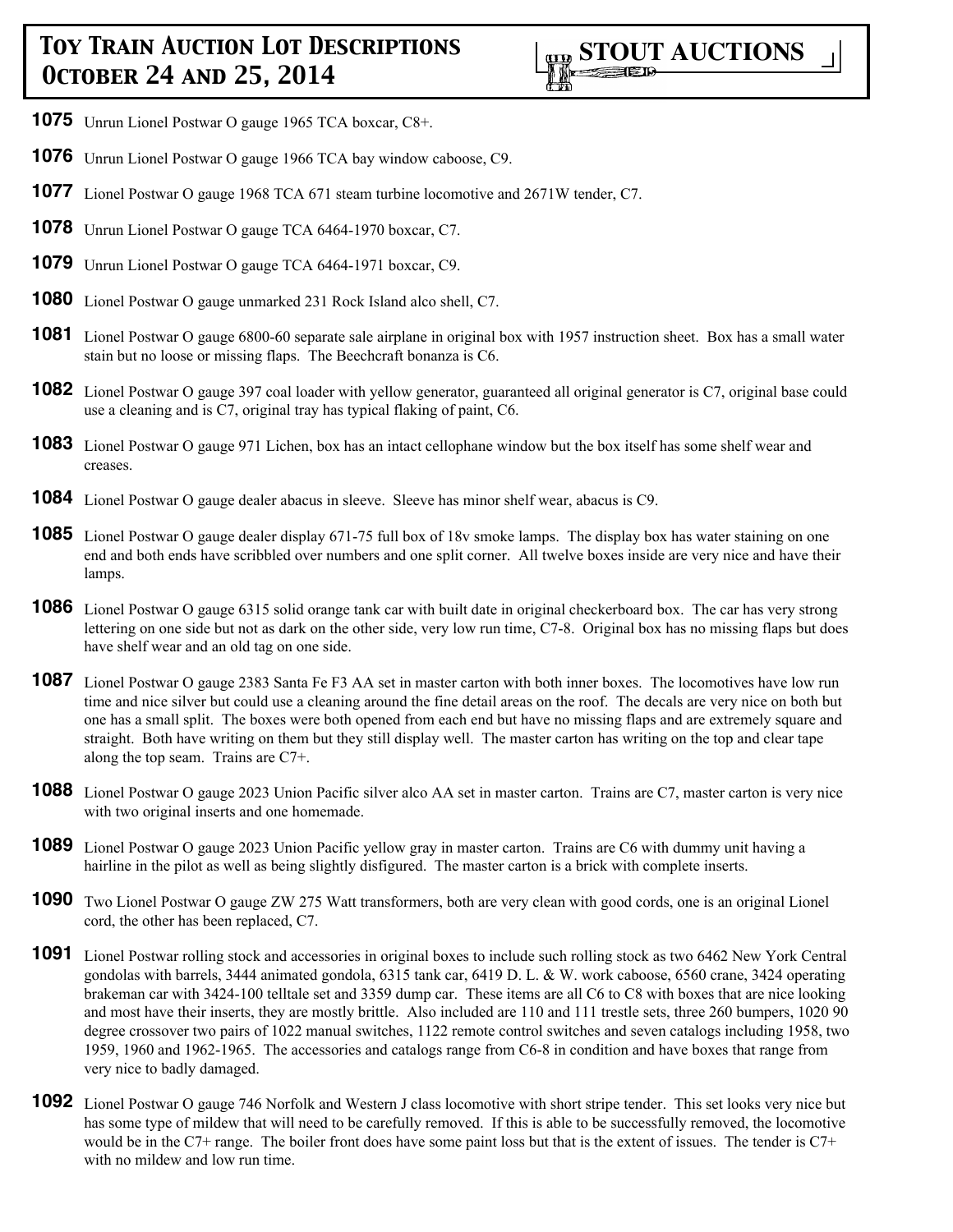

- **1093** Lionel Postwar O gauge restored 2332 Brunswick green GG1, looks very nice but the stripes over the vents are missing or incomplete on one side only and the paint is too thick on both sides and goes down into the grooves. A very nice looking restoration.
- **1094** Restored Lionel Postwar O gauge 1656 0-4-0 switcher & 6403B tender, a great looking set.
- **1095** Lionel Postwar O gauge 736 Berkshire & 2671W tender. The set looks very nice in the C7 range but has a small amount of mildew that will need to be cleaned off of both pieces.
- **1096** Lionel Postwar O gauge 2046 Hudson steam locomotive & 2046W tender. The set looks very nice in the C7 range but has a small amount of mildew that will need to be cleaned off of the locomotive only.
- **1097** Lionel Postwar O gauge 2350 New Haven EP-5 electric with nose decal. There is a lot of mildew on the roof and noses as well as some yellowing on the sides that will need to be cleaned up. if this can be cleaned, it should turn out to be a C7 or better example considering there are no nose cracks and no battery damage.
- **1098** Lionel Postwar O gauge 350 transfer table in original box, complete and appearing to be barely if ever used. C8 accessory in a very nice original box that has all inserts with no graffiti or tape repairs.
- **1099** Lionel Postwar O gauge 164 lumber loader in original box. The loader has no packets but includes 11 original logs and a nice controller with good wire that is still pliable. The loader will need to be cleaned up but is extremely nice otherwise and should easily clean to C7+. there are a few small paint chips from the yellow tray area that would keep it from being graded C8 or better. the original box is complete with inserts and has a nice label. there are no tape repairs but there is some masking tape used to seal the box at some point in time that is dried up. There is some graffiti on one side.
- **1100** Lionel Postwar O gauge 182 magnetic crane in original box, C6+ but needs cord as the original one was removed. It could use a cleaning and may clean to C7+. The original box is complete with an original insert. The box does have shelf wear as well as a nearly complete label with no graffiti or tape repairs.
- **1101** Lionel Postwar O gauge 282R gantry crane in OB with inserts, C7, could use a light cleaning. there are four insert pieces but unsure if that is a complete set. Box is extremely nice but has a couple small punctures on the flaps.
- **1102** Lionel Postwar O gauge 397 coal loader & 128 animated newsstand in original boxes. Both are C6+. 397 box has a correct insert but the box has graffiti all over one side and some on the inside as well, 128 box is very nice with no issues and a complete insert.
- **1103** Three Lionel Postwar O gauge 256 freight stations in original boxes. All three are clean, two have a single broken finial from the fence and one is missing a metal sign, C6. All three boxes are very nice with no issues.
- 1104 Lionel Postwar O gauge 38 water tank & 114 newsstand with horn in original boxes. Both accessories are C7+ with nice original boxes.
- **1105** Lionel Postwar O gauge 497 coaling station in original box with insert and instruction sheet. Station is C6+ but could clean up to C7. Box has minor graffiti on a couple sides but no missing flaps or tape repairs and includes the lower insert. The controller is in nice shape but the wire will need to be replaced as it is brittle in a few places.
- **1106** Lionel Postwar O gauge 2528WS The General set in original box with all perforated inner boxes, perforations intact and beautiful overall. One box has the tab held in with clear tape, all of the rest are all intact and extremely nice. Trains include a 1872 General locomotive, 1872T tender, 1877 flat car with horses, 1865 passenger car and 1866 baggage car (missing one smokestack), C6-7. Also included are super O track, parts packets with nearly complete parts and a 1927 instruction sheet. Set box is nice with an intact briefcase handle and no tape repairs or graffiti.
- **1107** American Flyer S gauge 20550 Frontiersman set & 24730 Overland Express in original boxes. The set includes A Franklin locomotive & tender, 20 passenger car and 40 baggage car. Other items to include 12 curved track sections, 2204 transformer, two unopened parts packets and many pieces of minty paperwork. The cars have been run but sparingly and are C8. The boxes are in fantastic shape with no missing flaps or tape repairs.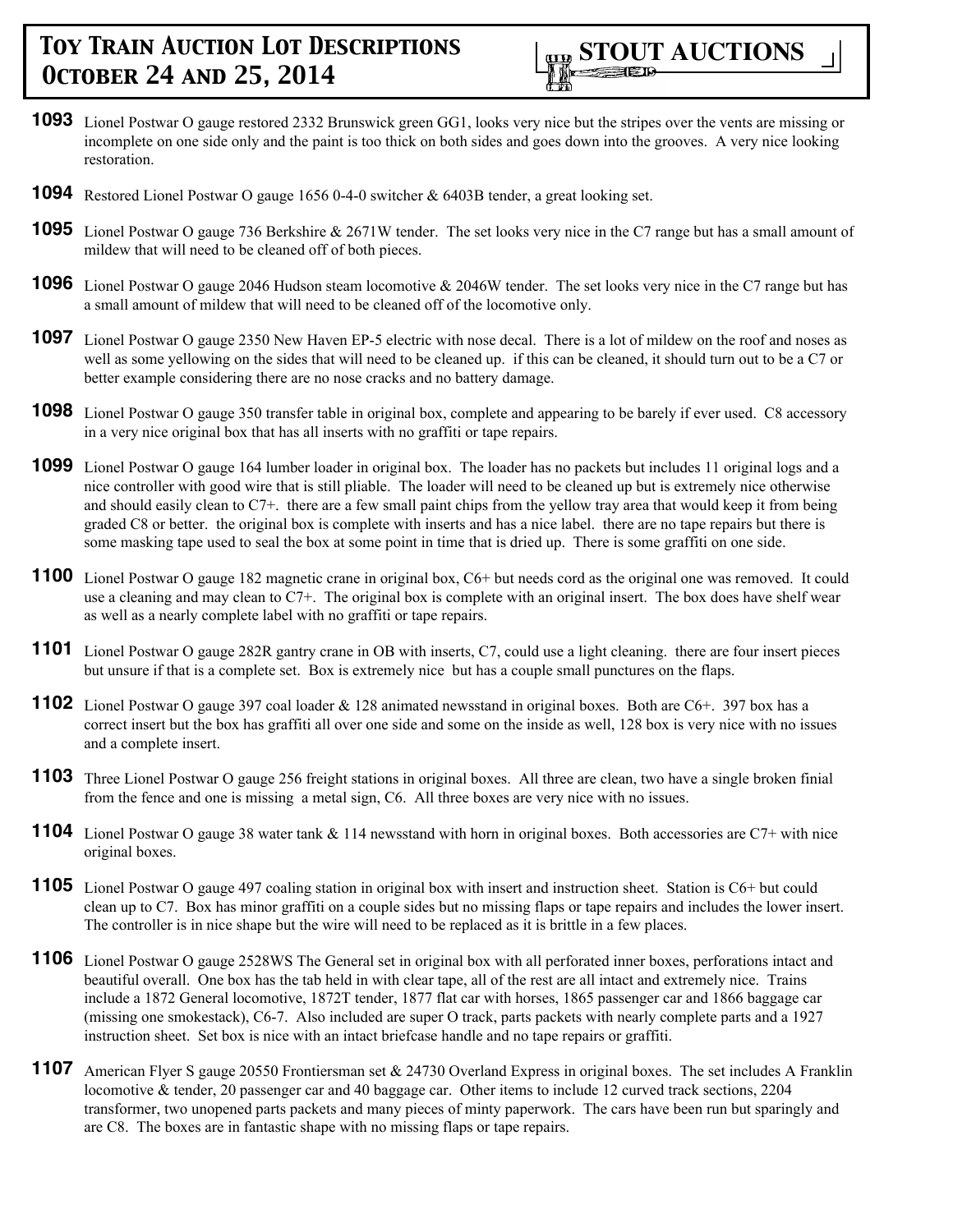- **1108** Lionel Postwar O gauge 1467W set with 2032 Eerie Alco AA units, 6465 tank car, 6456 Lehigh Valley hopper, 3656 operating cattle car with corral with cattle  $&$  controller (should be a 6656) and 6457 caboose (should be 6357). The trains are C6 with decent boxes that may have some missing inner flaps.
- **1109** Lionel Postwar O gauge 1507WS set with 2046 Hudson steam locomotive, 2046W tender, 6468 Baltimore and Ohio boxcar, 3472 milk car with platform, 6462 New York Central gondola, 6415 Sunoco 3 dome tank car, and 6357 caboose. Set box has some tears and minor skinning issues but is all here. Two of the trains have mild to moderate mildew issues and will need to be cleaned up, C6-7.
- **1110** Lionel Postwar O gauge 11560 Texas Special Alco freight set in original box to include 211 Texas Special Alco AA units, 6076 Lehigh Valley hopper, 6142 gondola with canisters, 6473 rodeo car 6465 tank car, 6059 Minneapolis and St. Louis caboose, track, transformer and paperwork. trains are C7+ and everything else looks nice as well. The original box has a complete insert but the lid has a corner split.
- **1111** Lionel Postwar O gauge 1123 and 1609 steam freight sets in original boxes.

1609 includes 246 loco, 1103T, 6162, 6467 and 6057. Box includes inserts and transformer.

1123 includes 1060 loco, 1050T tender, 6042 gondola with canisters, 6406 flat car with mustard yellow, gray bumper auto and red 6167 caboose. Box includes inserts, track and transformer.

Trains are all C7.

**1112** Lionel Postwar HO 14280 & 5752 steam freight sets in original boxes.

14280 set includes 0636 4-6-2 steam locomotive with Southern Pacific tender, 0865-250 gondola, 0836 hopper, 0873 rodeo car, 0874 boxcar (broken step), timber transport car and 0837 caboose, C7 unless otherwise noted. Box includes insert and track.

5752 set includes 0642 2-4-2 steam switcher with slope back tender, 0875 0847 0850 and 0841 caboose. Box includes insert, transformer and track.

- **1113** Lionel Postwar O gauge 963 Frontier & 981 Freight Yard sets in original boxes. The sets are complete but the 981 set has a reproduction chimney and a reproduction instruction sheet. there is no instruction sheet for the 963 frontier set. Parts are C7-8. Boxes are complete but 981 has tape repairs and 963 has water stains.
- **1114** Lionel Postwar O gauge 229 Minneapolis and St. Louis diesel Alco AB set, C7.
- **1115** Lionel Postwar O gauge 2031 Rock Island diesel Alco AA set, C6.
- **1116** Lionel Postwar O gauge unmarked Santa Fe F3, C6. Missing the screws to hold the shell to the frame. No battery damage.
- **1117** Lionel Postwar O gauge 19203X promotional set in original box. Set includes die cast 243 steam locomotive, 1130T tender, 6630 missile launching flat car with missile, 6343 barrel ramp car, 6062 gondola with three orange cable reels, 3362 helium tank unloading car, 6057 caboose, track, transformer, camtrol, smoke fluid, instruction sheets, wires, cut billboards and original box. trains are C6-7.
- **1118** Lionel Postwar O gauge 2359 Boston and Maine GP-9, C6 with no battery damage.
- **1119** Lionel Postwar O gauge 2348 Minneapolis and St. Louis GP-9, C7 with no battery damage.
- **1120** Unrun Lionel Postwar O gauge 213 Minneapolis and St. Louis Alco AA set, C7.
- **1121** Lionel Postwar O gauge 6517 bay window caboose, 6464 boxcars to include -375 Central of Georgia, -450 Great Northern and -650 Rio Grande in original boxes, C6-7 trains, boxes range from very nice to missing flaps and having graffiti as seen in the pictures.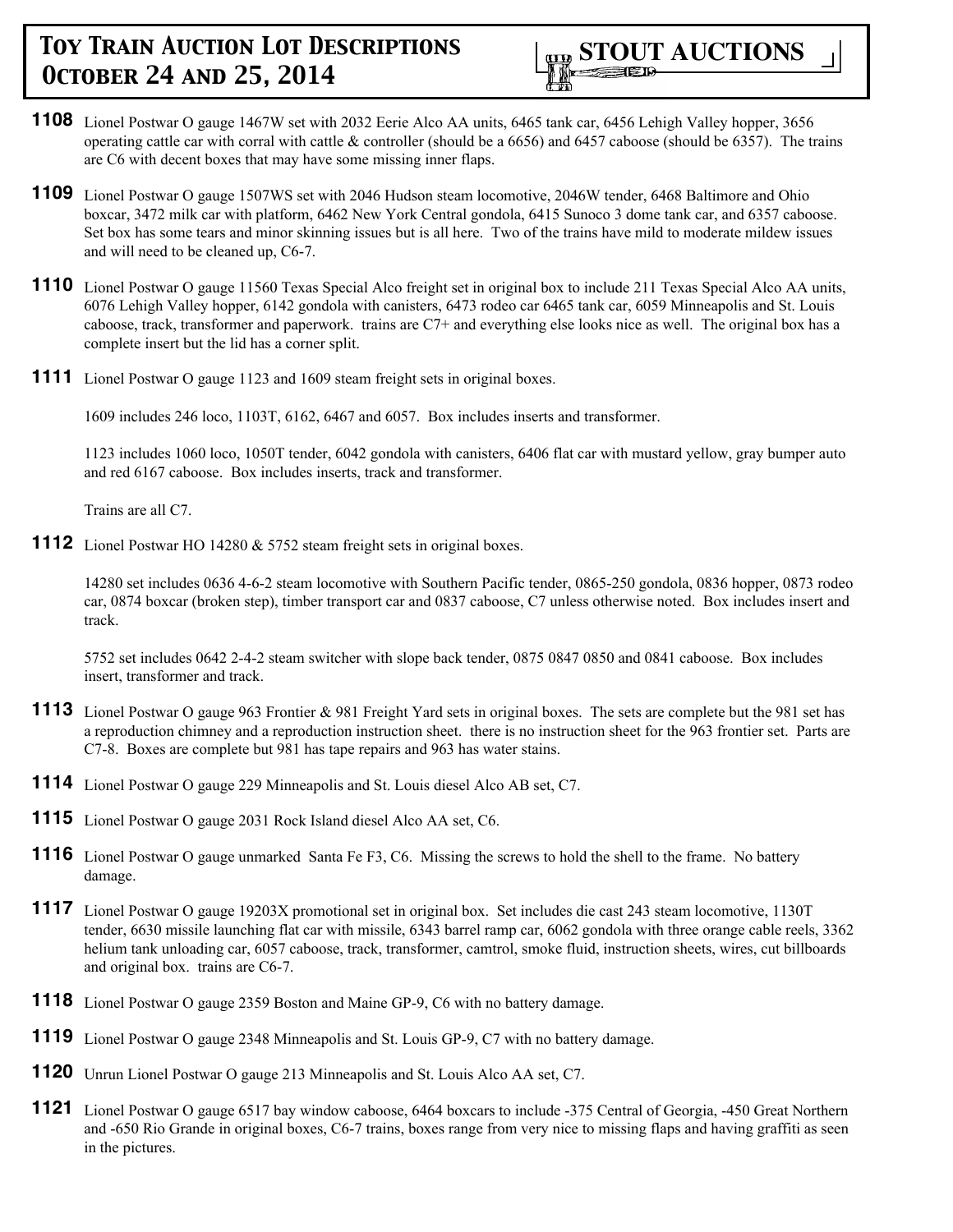

- **1122** Lionel Postwar O gauge 2531 silver dawn, 2532 silver bluff, 2533 silver range and 2534 cloud extruded aluminum passenger cars in original boxes, C6+. Original boxes are really nice and square, have three inserts and one has a missing end flap.
- **1123** Lionel Postwar O gauge 2357 tile red caboose, C7-.
- **1124** Lionel Postwar O gauge 128 animated newsstand and 334 dispatching board in original boxes, C7 accessories with brick OBs with inserts and complete unused but opened parts packets inside.
- **1125** Lionel Postwar O rolling stock 3672 Bosco, 6315 tank car, 3662 milk car, 6017 Boston and Maine caboose, 6464-500 Timken and -150 Missouri Pacific boxcars, 6457 caboose and 6443 brown tinplate observation cars. Everything here is C6 to C8 with most falling somewhere in between.
- **1126** Lionel Postwar O gauge 224 2-6-2 steam locomotive with freight cars including 6466WX tender, 6456 Lehigh Valley hopper, 6465 Sunoco tank car and 6420 D. L. & W. searchlight caboose with serif lettering, C6 to C6+..
- **1127** Lionel Postwar O gauge 1400 passenger set to include 221 Empire State steam locomotive with 221T New York Central tender, two 2430 Pullman cars (one is missing the Pullman stamp on one side) and a 2431 observation car. Trains are very clean and C7 to C7+ and all have original boxes that are in nice shape but one has a detached end flap and there may be some inner flaps missing from the 2400 boxes but the loco and tender boxes are complete with inserts.
- **1128** Lionel Postwar O gauge 2344 New York Central F3 ABA set, missing two porthole lenses that may be reproductions anyway, has severe battery damage to the belly of the powered unit as well as inside on the frame only. C6 powered unit, C6-7 dummy and B units.
- **1129** Lionel Postwar O gauge 2412 2414 2416 Santa Fe blue stripe passenger cars, C7.
- **1130** Lionel Postwar O gauge 675 steam locomotive with 2466WX tender, two 6440 Pullman cars and a 6441 observation car. 675 has been restored but everything else is all original, C6+. Original boxes for the passenger cars are average with one missing end flap and possible missing inner flaps.
- **1131** Restored Lionel prewar 752E City of Portland, Union Pacific set including 752W locomotive 733 baggage, 753 passenger and 754 observation cars. Very nice C8 restoration on the train, two restored lamp posts are included as well.
- **1132** Lionel Postwar O gauge 601 Seaboard switcher & freight cars to include 6462 New York Central gondola, two 6111 flat cars and a 6417 porthole caboose, C6+.
- **1133** Lionel Postwar O gauge Union Pacific 2023 Alco set in master carton. A unit has battery damage to frame only and the cover is loose due to the screw breaking off into the frame. Both have mildew issue that will need to be cleaned up but they look C6. The master carton is missing all inserts and has writing on one end but no missing flaps or tape repairs.
- **1134** Lionel Postwar O gauge 60 trolley with 2 piece spring bumper & blue lettering and 50 gang car with horn to the side in original box, C6+. Original box is nice but has no insert.
- **1135** Arcade 116 Ford Coupe with Rumble seat & pressed steel delivery van. The arcade car has a loose axle in the back but does have its original decal on the drivers door. The pressed steel truck is in need of a restoration job but is complete and will make for a good project.
- **1136** Lionel Postwar O gauge 3461 and 3461-25 automatic lumber cars, two 6462 gondolas, 3520 operating searchlight car, 6456 Lehigh Valley hopper and 6465 Sunoco tank car in original boxes. Trains are C6-8, boxes range from very nice with inserts to worn with missing flaps.
- **1137** Scarce Lionel Postwar O gauge 309-100 factory sealed with 309-35 instruction sheet, C7-8.
- **1138** Lionel Postwar O gauge 256, operating freight station, 157 illuminated platform, 132 illuminated station, eight 156 platforms and three 2256 modern era platforms. This is a General Condition lot meaning we have not graded or examined every item in the lot so the condition will typically vary from C6-7 with the possibility of an item or two in the lot having a lower or higher grade, General Condition lots cannot be returned.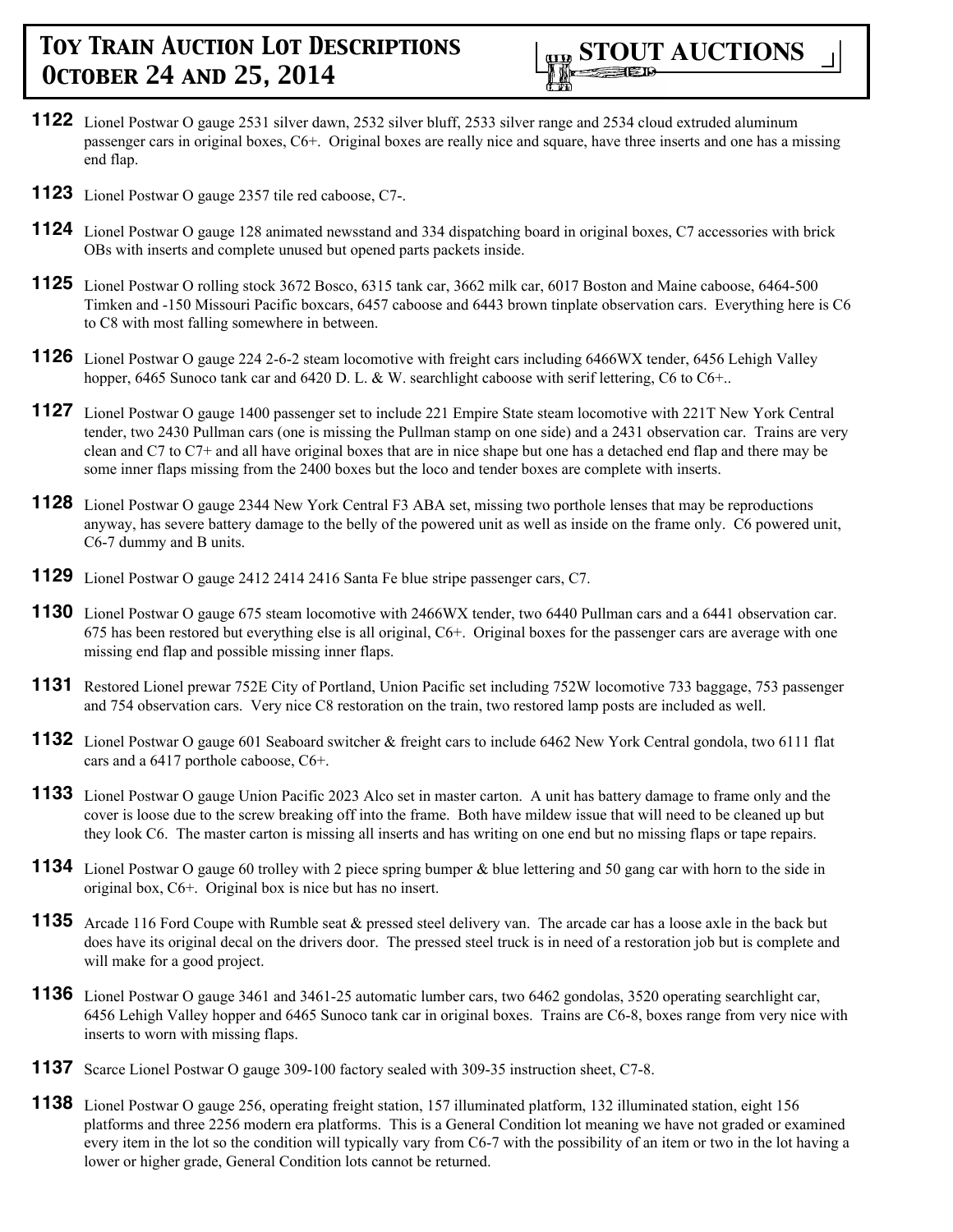

- **1139** MTH Tinplate Traditions Lionel 9E standard gauge locomotive in dark green, 511 light green flat car with lumber load, 521 peacock ore car and 500 red caboose with nickel trim in original boxes with inserts, C8. The locomotive is missing the two screws to hold the cab onto the frame.
- **1140** MTH Tinplate Traditions standard gauge 4001 & 4002 switches in original boxes, C10 unused and a Lionel classics 1115 station in original box, C9.
- **1141** Lionel Postwar O gauge ZW 275 watt transformer, all original with brittle cord that needs replaced, C7.
- **1142** Large grouping of Lionel Postwar O accessories in original boxes to include a 193 water tower with blinking light, 45N automatic gateman, two 153 block signals, 154 road crossing flasher, two 314 plate girder bridges, 450 signal bridge, 927 lubrication kit, four 71 lamp posts, three UCS remote track sets, 167 whistle controller, LTC lockon and a 308 railroad sign set. This is a General Condition lot meaning we have not graded or examined every item in the lot so the condition will typically vary from C6-7 with the possibility of an item or two in the lot having a lower or higher grade, General Condition lots cannot be returned. Most of the boxes are in great shape but a few have loose or missing flaps.
- **1143** Large group of Lionel Postwar O gauge accessories to include 38 water tower, 397 coal loader, two 140 banjo signals, three 153 block signals, two 151 semaphores, two 155 crossing signals, 152 crossing gate and an all silver 394 rotating beacon. Also included is a restored 313 Bascule bridge. This is a General Condition lot meaning we have not graded or examined every item in the lot so the condition will typically vary from C6-7 with the possibility of an item or two in the lot having a lower or higher grade, General Condition lots cannot be returned.
- **1144** Pullman embossed passenger car step box. Exterior of the box has been repainted black, but the silver on the underside appears to be original. No major damage or rust.
- **1145** Union Switch and Signal US&S dwarf signal. Full size in original paint with original light sockets and lenses. Red and yellow lens interior. See photos for best description.
- **1146** Adlake red globe Penn Central lantern with PC logo embossed on the top. Very lightly used. Also attached is original unused Monon baggage tag with some age spotting.
- **1147** Lionel Postwar O gauge 2355 Western Pacific F3 AA set, no battery damage outside but a small rust spot inside the battery compartment, C6.
- **1148** Lionel Postwar O gauge 2031 Rock Island Alco AA set that looks fantastic C7 but has touch ups on the red stripes on the sides.
- **1149** Lionel Postwar O gauge 2041 Rock Island Alco AA set with nearly no run time, very nice C7-8 but could still use a light cleaning.
- **1150** Unique Art Rock Island tin litho O gauge diesel AA set, C6.
- **1151** Marx modern tinplate white Rock Island locomotive set mint in original box. Set includes 8251 Rock Island steam locomotive, two tenders (one with whistle), 92000 Monon coal hopper, 90172 B. & L. E. flat car with load, 3030 Western Pacific boxcar and 1785 Rock Island caboose. Set may have been run once or twice but no more than that, C9.
- **1152** Unrun Marx modern tinplate 7601 Y2K Rock Island groceries & sundries boxcar in original box, C10.
- **1153** Marx O gauge Rock Island diesel AB set, low run time, C7. Also includes two different 147815 Rock Island boxcars and a 586 Rock Island work caboose with a broken stack, C6.
- **1154** Marx tinplate 552 gondolas & 548 Guernsey milk gondola. There are seven different variations represented of the 552 gondola as well as a scarce milk car, C6.
- **1155** Marx Rock Island 799 (repaired pilot) and two 1998 switchers and a 17858 caboose, C6 to C7.
- **1156** Marx Rock Island diesel ABA set with freight cars including 147815 boxcar and 17858 bay window caboose, C6-7.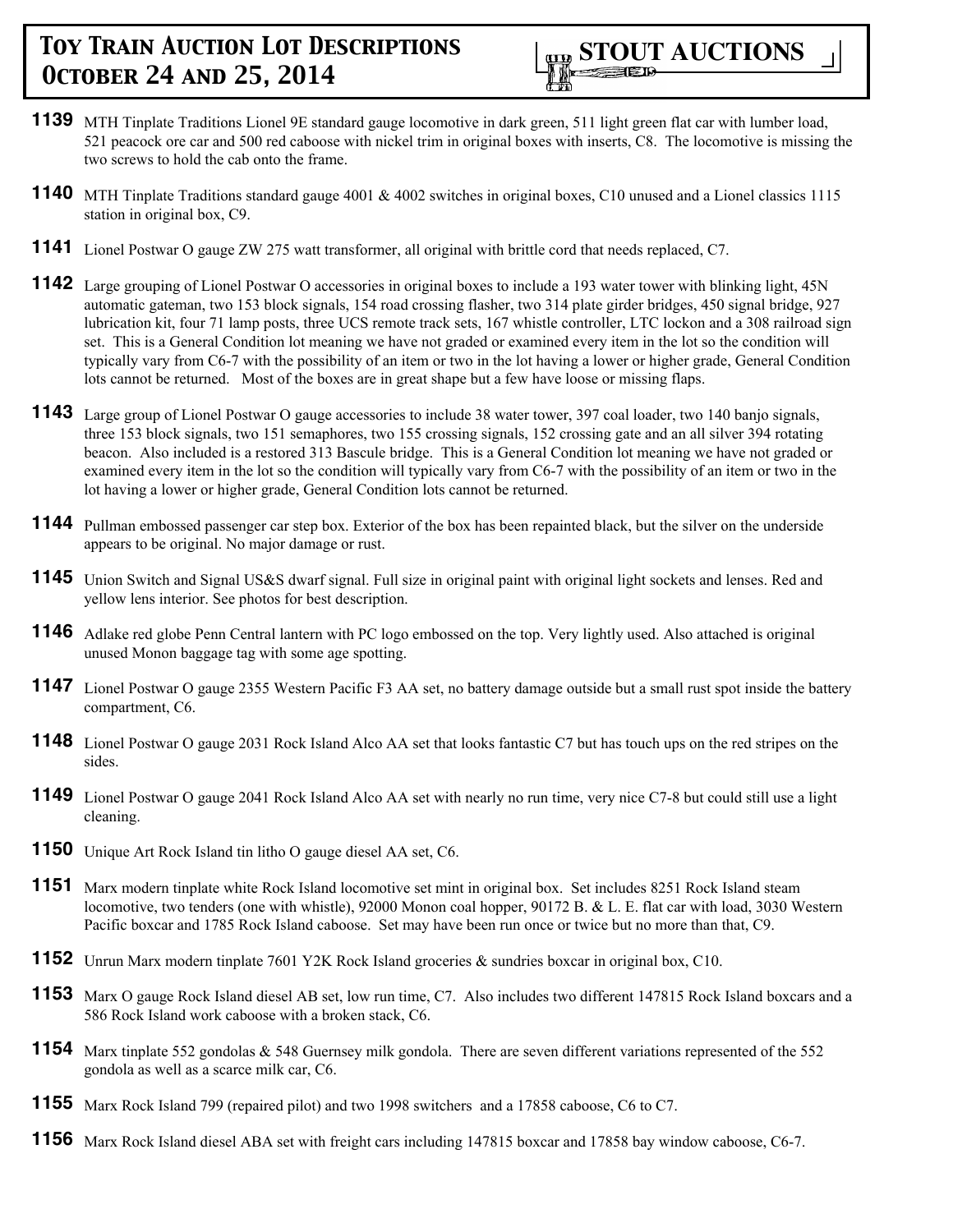

- **1157** Lionel Postwar O gauge 2041 Rock Island Alco shell only, C8-9.
- **1158** Lionel Postwar O gauge 6464-75 and 6464-175 Rock Island boxcars with one original box, C6-7. Box is complete with minor shelf wear.
- **1159** Customized Lionel Postwar O gauge Rock Island Alco AB set. Shells have been repainted and are on postwar frames. Likely created from a Texas Special set, a custom hole was cut into the pilot of the A unit for the addition of a coupler, both units are equipped with die cast, non-operating couplers.
- **1160** Group of Lionel Postwar O gauge rolling stock to include 6456 Lehigh Valley hopper, 3474 Western Pacific operating boxcar, 2461 transformer flat car, 3359 twin bin dump car, 3520 operating searchlight car, 3656 cattle car with corral and figures in a rough and worn box and a 2472 Pennsylvania caboose. Also included is a scale 2 rail built kit from the 50's, wood and metal Rock Island boxcar. This is a General Condition lot meaning we have not graded or examined every item in the lot so the condition will typically vary from C6-7 with the possibility of an item or two in the lot having a lower or higher grade, General Condition lots cannot be returned.
- **1161** Marx Rock Island trestle & girder bridges and an American Flyer water tower. Includes three shorter Rock Island and one long generic trestle bridges, all painted silver, and five girder bridges that are painted red, yellow, blue and two silver. These are all C6 with nice decals.
- **1162** Four Lionel Postwar KW transformers in reproduction boxes. All four have new cords attached and appear to be in nice shape, C6-7.
- **1163** Lionel Postwar O gauge accessories to include a 362 barrel loader in original box C4, 256 freight station in original box C7, 132 illuminated station C7 and 140 banjo signal is C6. The American Flyer water tower is in nice shape cosmetically but needs to have the mount for the spout reattached to the side as it is currently just hanging loose. its is also without a controller, C6-.
- **1164** Ives O gauge Rock Island 151370 reefer, equipped with single axle trucks but in C6 with some scratches as seen in the pictures.
- **1165** MTH Lionel prewar standard gauge 219 crane in OB peacock, it has been run but is still C7-8.
- **1166** American Flyer prewar wide gauge 4017 gondola, 4021 caboose and 4022 machinery car in original boxes. Trains are very nice C7, boxes are decent but two of them have some tape repairs. Also included is a 4020 stock car in C6 with no box.
- **1167** Lionel prewar standard gauge 211 flat and 212 gondola cars, C6.
- **1168** Restored American Flyer prewar wide gauge steam freight set to include a 4672 42-4-2 cast iron steam locomotive, 4693 tender, 4006 hopper, 4010 tank car and 4018 boxcar. Nice restoration done by James A. Wolf as noted on the bottom of the boxcar only.
- **1169** MTH tinplate traditions accessories to include 1019 maroon lamp post, 1096 87 railroad crossing signal and 4005 standard gauge track bumper set as well as K Line 1084 57 corner lamp set and 1077 69N warning bell, all C9-10 in original boxes.
- **1170** MTH tinplate traditions 1043 high tension tower set, 4003 & 4004 switches and two 1108 lamp post sets in original boxes. Everything is C9-10 in original boxes.
- **1171** MTH tinplate traditions Lionel standard gauge 212 gondola, 215 tank car, 216 hopper, 217 caboose and 220 searchlight car, all in original boxes. Cars have been run but are still very clean and C8.
- **1172** MTH tinplate traditions Ives Black Diamond passenger set to include 1134 steam locomotive, 241, 242 and 243 passenger cars in original boxes. Everything has been run but is still very nice, C8. All boxes have inserts and paperwork.
- **1173** MTH tinplate traditions Lionel 400E steam locomotive with New York Central tender, black with brass trim in original box, C8 with very light amount of run time, stock number 10-1061. Box and insert with packing & instructions are in great shape.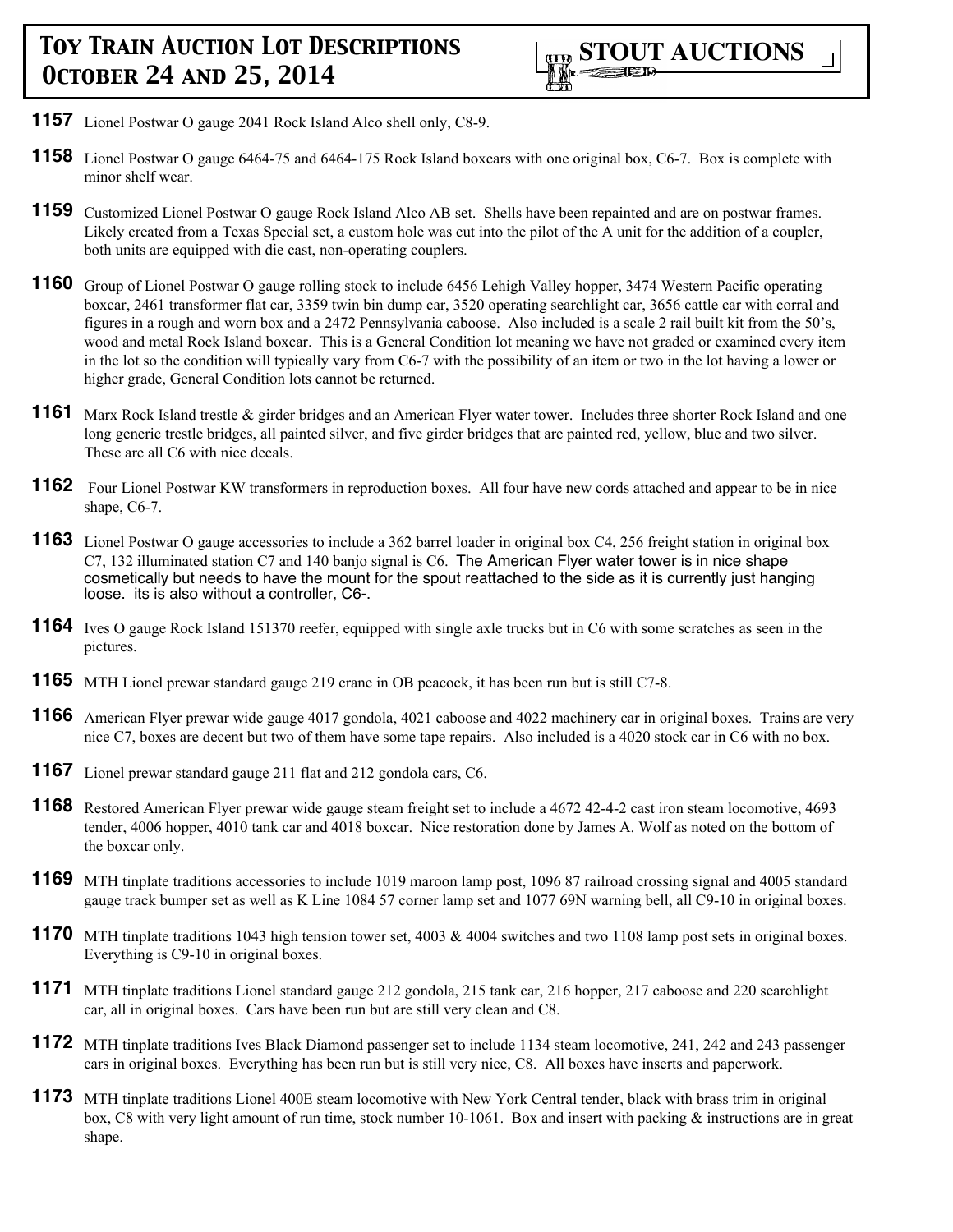

- **1174** Lionel classics standard gauge 200 series tank car, box car and caboose in original boxes. Cars have been run but are still very nice, C8. Original boxes are nice with inserts. The MTH 213 cattle car is in a plain brown box with no original packing and C8 with low run time.
- **1175** Lionel classics 13108 gray 400E steam locomotive & tender in original box with insert. Set has been run but remains in C8 condition and is very clean.
- **1176** Lionel Postwar O gauge 1615 steam switcher with 1615T tender in original boxes. Both have very light run time, C7-8. Switcher box is nice with one sealed end that has penciled writing , the tender box has inner tape repairs and is missing two flaps.
- **1177** Lionel prewar standard gauge freight cars to include three 517 cabooses, 516 hopper, 512 gondola and 514 stock car, all C6.
- **1178** Lionel prewar standard gauge freight & passenger cars to include 114 boxcar, 112 gondola, 113 stock car, 33 Pullman and 36 observation cars, C6-.
- **1179** Lionel prewar standard gauge cars including a restored 217 caboose, original 337 Pullman & 338 observation cars C6; and a McCoy Erie gondola C6.
- **1180** Lionel Postwar O gauge ZW 275 watt transformer, C6- with an old cord that is not original.
- **1181** Lionel Postwar O gauge 2331 Virginian FM with no battery damage but has screw cracks on both ends, C6 with low run time.
- **1182** Lionel Postwar O gauge ZW 275 watt transformer with a modern replaced cord, C6.
- **1183** Lionel Postwar O gauge 2321 Lackawanna FM diesel with maroon top, no battery damage and a screw crack on the back only, C6.
- **1184** Lionel Postwar O gauge 400 RDC-1 and 404 RDC-4 Baltimore and Ohio Budd motorized units, C6.
- **1185** Lionel Postwar O gauge 2332 Brunswick green GG1 with faded gold stripes, missing Pennsylvania keystone decals and a red atomic motor, C6
- **1186** Lionel Postwar O gauge 2521 President McKinley observation car, 2531 Silver Dawn observation car (missing one name plate) and two 2534 Silver Bluff aluminum passenger cars, C6- to C7.
- **1187** Large group of Marx & Lionel postwar O gauge trains. Lionel items to include 1655 steam locomotive, 6654W tender, 6465 tank car, 6462 New York Central gondola and 6257 caboose. Marx items to include 333 4-6-2 steam locomotive with New York Central tender, 1666 and 999 2-4-2 steam locomotives, Penn Central tender and caboose, GEX 4583 searchlight car, 147815 Rock Island boxcar, 467110 Baltimore and Ohio boxcar, 51170 Erie gondola and three New York Central 3/16 passenger cars, 234, 234 and Meteor. This is a General Condition lot meaning we have not graded or examined every item in the lot so the condition will typically vary from C6-7 with the possibility of an item or two in the lot having a lower or higher grade, General Condition lots cannot be returned.
- 1188 Large box full of Bachmann & K-Line Plasticville items, mostly built, two boxes included. This is a General Condition lot meaning we have not graded or examined every item in the lot so the condition will typically vary from C6-7 with the possibility of an item or two in the lot having a lower or higher grade, General Condition lots cannot be returned.
- **1189** Lionel Postwar HO gauge 0055 Minneapolis and St. Louis and 0059 Minuteman Husky switchers, 0581 Pennsylvania rectifier and a Marx 1621 New Haven switcher. The 0055 is in a decent original box with insert, C6-7.
- **1190** Lionel Junior prewar O gauge 1065E streamlined set to include a 1700 locomotive, two 1701 passenger cars and a 1702 observation car, C6.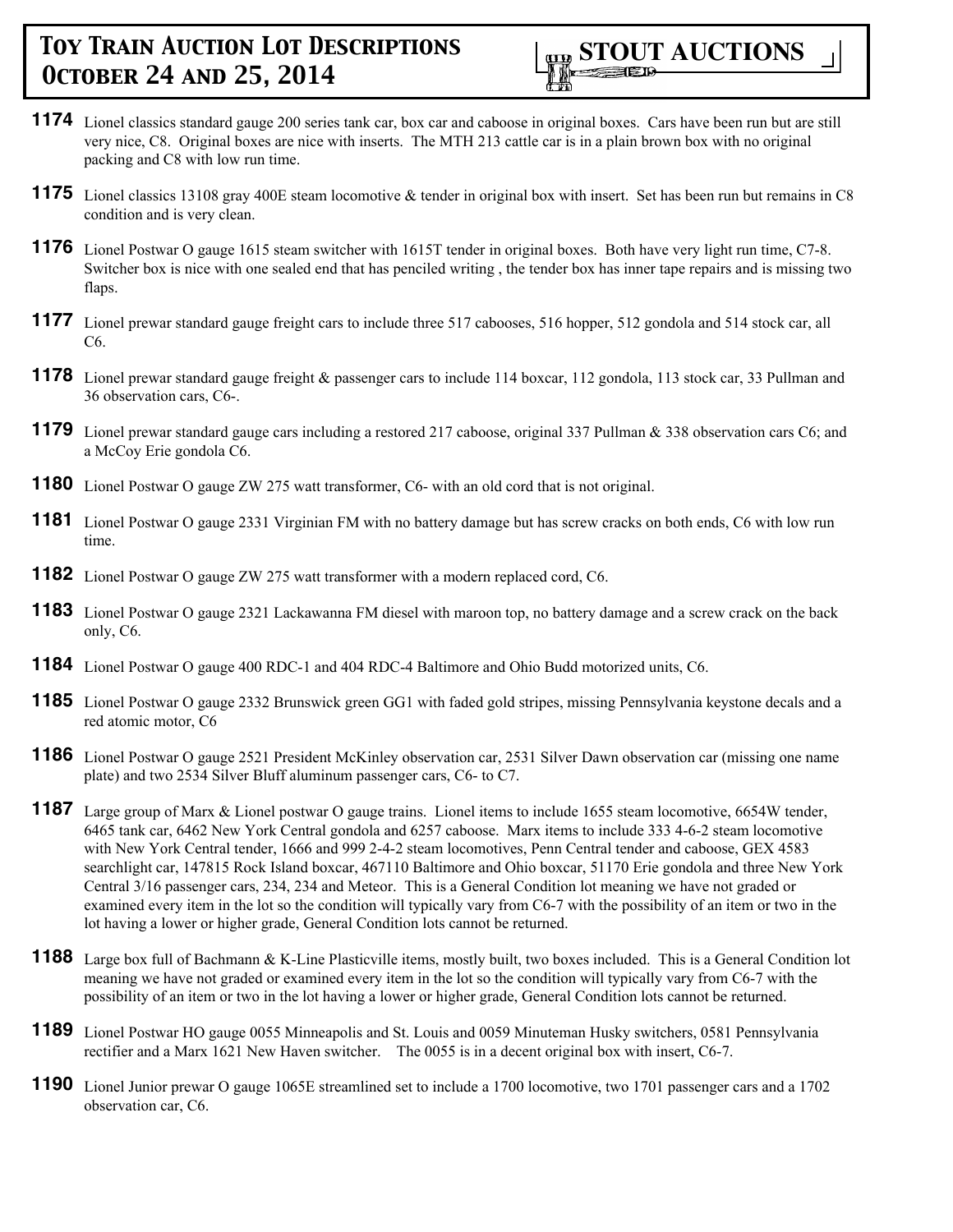- **1191** Large group of Lionel prewar parts and trains to include standard gauge 217 and 517 cabooses, 512 gondola. O gauge items to include locomotive driver, leading  $\&$  trailing wheels / trucks, assorted small parts screws, bolts, lamps, contactors, CTC lockons, some track, 450 signal bridge, modern era block signal, several Lionel prewar and postwar instruction booklets, American Flyer S gauge 930 caboose and other assorted parts. This is a General Condition lot meaning we have not graded or examined every item in the lot so the condition will typically vary from C6-7 with the possibility of an item or two in the lot having a lower or higher grade, General Condition lots cannot be returned.
- **1192** Marx Commodore Vanderbilt freight set to include a nice Commodore Vanderbilt loco, New York Central tender, 817 Colorado and Southern reefer, 554 Northern Pacific hopper, 552 Rock Island gondola, 553 Santa Fe tank car, 556 New York Central caboose and a modified 92812 Reading caboose with American Flyer S chassis. trains are all C6 but clean.
- **1193** MTH Lionel prewar standard gauge 214R reefer, 218 ballast car and a 33rd TCA convention reefer. The first two have been run and are C8, the TCA car is unrun and C9.
- **1194** Lionel Postwar O gauge B-476 display in original box. The board is C7 with one dinged corner and flattened shrubbery. Original box has some water stains that caused minor discoloration to a small amount of track.
- **1195** Impossible to find Lionel postwar 6817 scraper cardboard insert in nice shape with no tears but one small crease.
- **1196** Lionel Postwar O gauge 6816 flat car with Allis Chalmers type 3 dozer, car is C7, dozer is unbroken but needs a good cleaning. Original box is missing the perforated window and is deformed.
- **1197** Lionel Postwar O gauge 2465 Sunoco tank car with center decal in OB, C6.
- **1198** Lionel Postwar O gauge 6015 yellow on gray mold Sunoco tank car, looks C6 from one side, however, it has some chipped paint and two pieces chipped off of the platform from the other side.
- **1199** Lionel Postwar O gauge 3656 stock car factory error unmarked on one side, also has an open vibrator unit, C6.
- **1200** Lionel Postwar O gauge 3620 searchlight car w/ orange molded housing painted gray, C6.
- **1201** Scarce Lionel Postwar O gauge X6454 Baby Ruth boxcar with brown painted doors, C7.
- **1202** Lionel Postwar O gauge x2454 Pennsylvania boxcar orange painted doors and flying shoe couplers, C7+.
- **1203** Lionel Postwar O gauge 6361 factory error unnumbered log car w/ gold chains in original checkerboard box, C9. Box is nice with minor shelf wear.
- **1204** Lionel Postwar O gauge 3672 Bosco car unpainted variation with platform & cans, C6 due to a stress crack on one catwalk end.
- **1205** Lionel Postwar O gauge x 6454 Baby Ruth & x2454 Pennsylvania boxcars. The Baby Ruth car has scarce black painted doors and the Pennsylvania car is painted orange with brown painted doors and flying shoe trucks. Both cars look C6 from the side but have both catwalk ends broken off of each car.
- **1206** Lionel Postwar O gauge 2442 Clifton, 2444 Newark, 2445 Elizabeth and 2446 Summit passenger cars with window stripes, C6.
- **1207** Unrun Lionel Postwar O gauge 6162 and lightly run 6562 New York Central gondolas with a worn 6562-25 original box. Both cars have rivet holes that were synonymous to a 6342 culvert gondola. Both could use a good cleaning, C6. Box is missing all flaps from one end and has a puncture and tape repairs.
- **1208** Lionel Postwar O gauge tank cars including 2755 with gray paint but is rubber stamped 2855 on the frame, 2755 with gray paint, flying shoe trucks and whirly wheels that has a loose truck and a 2855 with black painted body, C6.
- **1209** Lionel Postwar O gauge 6464 boxcars including -1 silver Western Pacific with interior roof ribs C6, and a -100 Western Pacific blue feather with one catwalk end broken off, C5-6.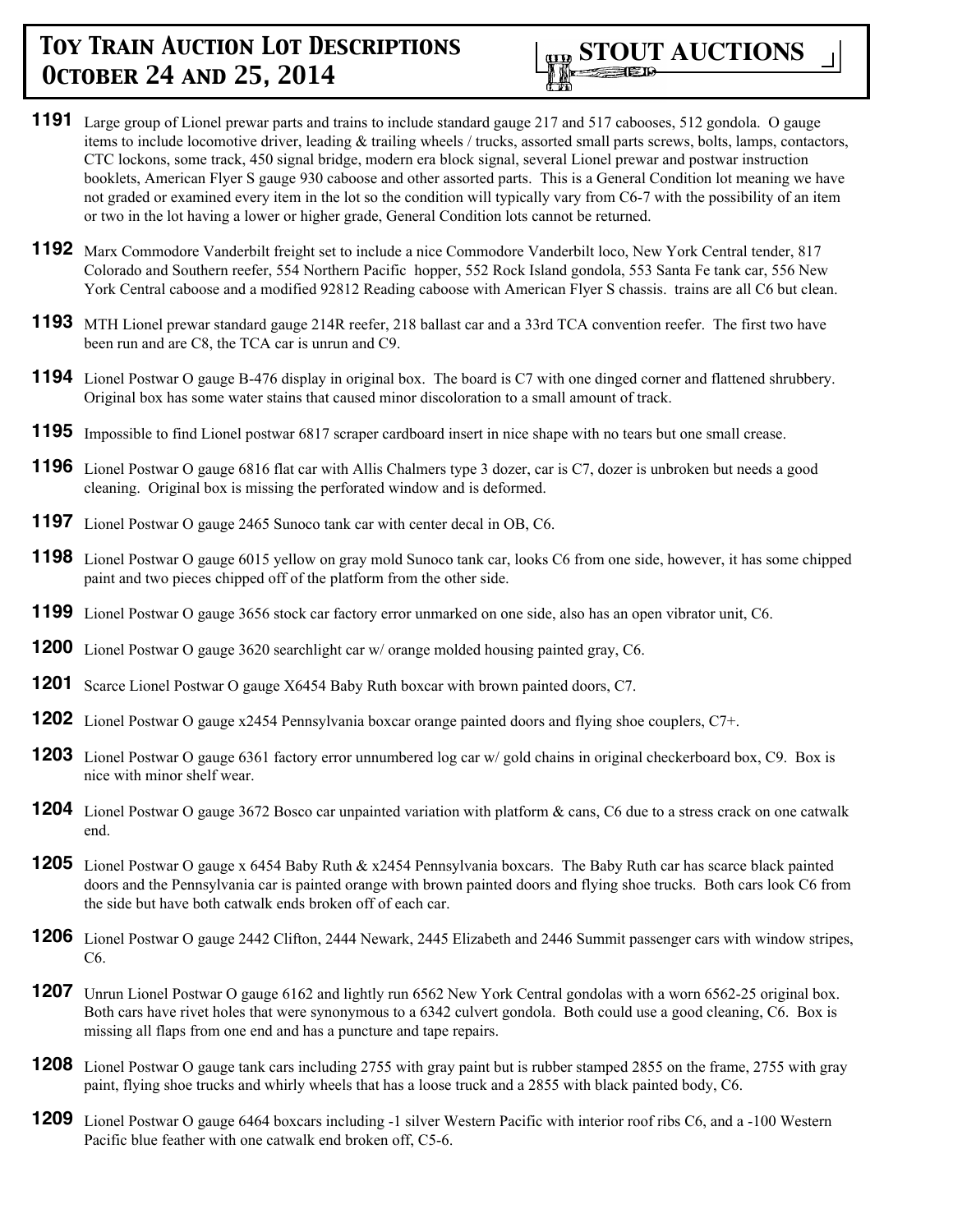

- **1210** Lionel Postwar O gauge 6446 Norfolk and Western with unpainted gray body, 6436 Lehigh Valley covered and two 6636 Alaska Railroad hoppers with two original boxes, one has shelf wear and the other is worn with some missing flaps, C6.
- **1211** Lionel Postwar O gauge 6464-725 black New Haven boxcar with correct -425 checkerboard box, C7 car with a nice box.
- **1212** Lionel Postwar O gauge 1877 flat car with horses yellow railings Halloween set, possibly one railing missing, two horses are damaged, C6-.
- **1213** Lionel Postwar O gauge 3650 searchlight extension car with a very dark frame that is nearing olive in color, very scarce color variation, C6-7, includes original instruction sheet.
- **1214** Lionel Postwar O gauge 6465 Sunoco tank car stamped 6455 on the frame and has two small Sunoco decals on each end, C6.
- **1215** Lionel Postwar O gauge accessories to include two 260 black bumpers, one with track connection and one without as well as an orange base 154 highway flasher, C6.
- **1216** Marx seven piece Army supply train to include a 500 steam locomotive with 500 tender, flat car with searchlight, flat car with wind up rollover tank, flat car with cannon, flat car with recent hole cut into the top and lighted official car, C5-6.
- **1217** Lionel Postwar O gauge 321 trestle bridges in tan and orange original boxes, C7-8.
- **1218** Lionel Postwar O gauge Helios in original box, looks to be complete and in very nice shape including a possibly unused gravity booster that is still stapled in the box that is marked "DO NOT REMOVE", C7.
- **1219** Lionel modern 100th anniversary lantern in original box with inserts, C9-10.
- **1220** Lionel Postwar O gauge 156 157 illuminated platforms in original boxes. The 157 has a scarce red base but the base is slightly warped, C7.
- **1221** Lionel Postwar O gauge 229 Minneapolis and St. Louis Alco AB set, C6.
- **1222** Lionel Postwar O gauge 227 and 228 Canadian National Alco A units, no pilot damage on either one, C6 to C6+.
- **1223** Lionel Postwar O gauge 626 Baltimore and Ohio 44 ton switchers, C6 and C7 respectively with one worn original box that has no insert.
- **1224** Lionel Postwar O gauge 210 UNMARKED Texas Special Alco A unit, no screw crack or pilot damage, C6.
- **1225** Lionel Postwar O gauge 6362 wheel car factory error lettering on one side that runs downhill from left to right, C6.
- **1226** Lionel Postwar O gauge 2023 Union Pacific AA Alco set, no battery or pilot damage but the B unit has a nose crack, C6.
- **1227** Lionel Postwar O gauge 202 Union Pacific 232 and New Haven Alco A units, no screw cracks, C6.
- **1228** Lionel Postwar O gauge 2023 silver Union Pacific Alco AA set, no battery or pilot damage, C6.
- **1229** Lionel Postwar O gauge 2023 yellow Union Pacific Alco AA set, no battery damage but the powered unit's pilot is slightly bent, C6.
- **1230** Two unrun Lionel Postwar O gauge 3357 cop and hobo cars with one original box, one complete unused 3357-23 parts box and one incomplete unused 3357-23 parts box. All complete and C8. The teal colored variation is C6 and the normal blue car is C8.
- **1231** Lionel Postwar O gauge 375 motorized turntable in original box, C6.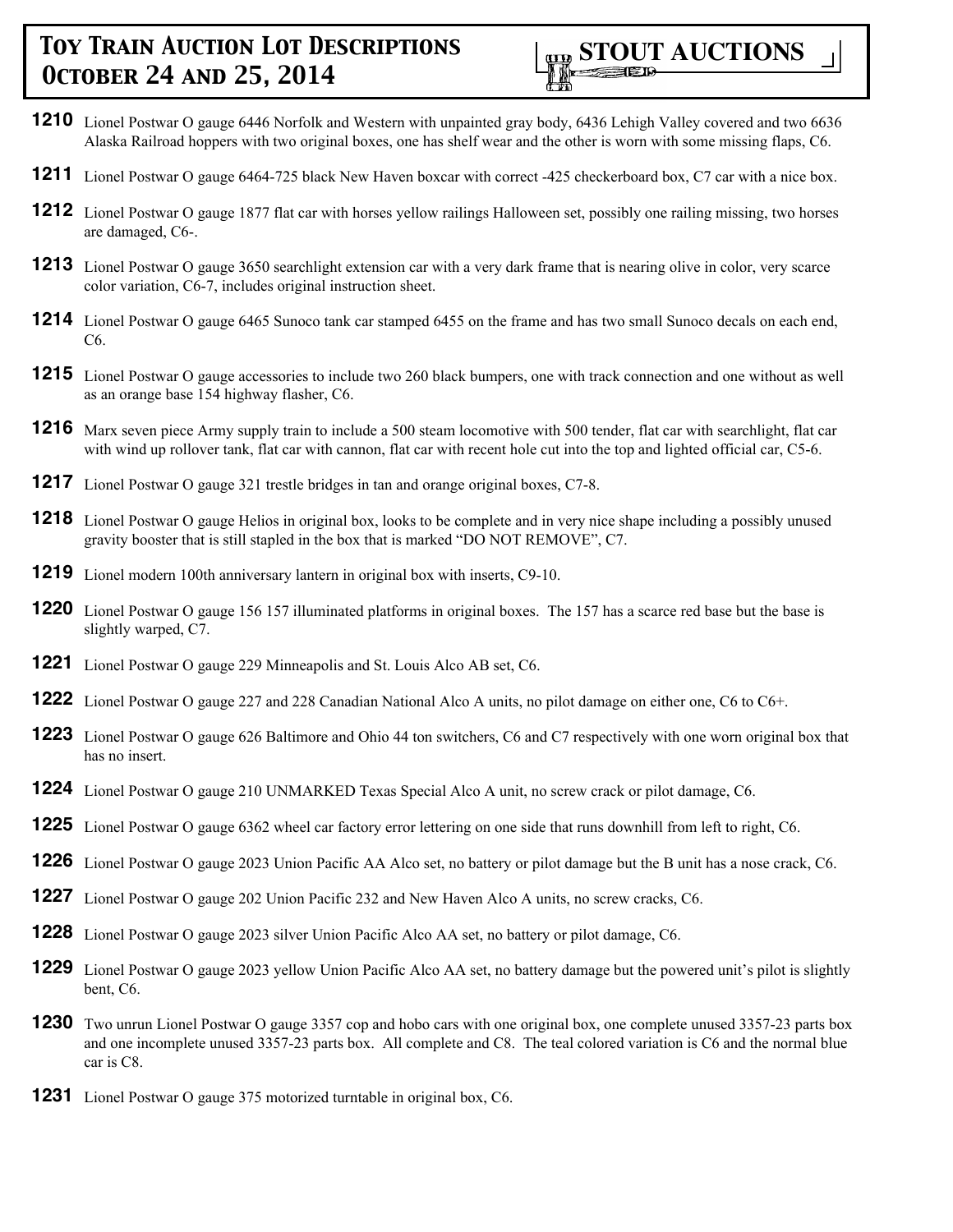

- **1232** Lionel Postwar O gauge service station instruction sheet booklet that was for customers use at the counter. Includes sheets for locomotives, operating cars, transformers, accessories, track & switches. Nice shape with some wear as could be expected.
- **1233** Lionel prewar O gauge Skyline Engine House building kit that was a catalog premium offer in 1942, C9, unbuilt in a nice box.
- **1234** Lionel Postwar O gauge accessories to include two 460 piggyback transportation sets in C6+ and a 461 platform with truck and trailer in C7 with original boxes. The 461 has one cardboard insert but no instruction sheet.
- **1235** Lionel Postwar O gauge 30 and 38 water towers in original boxes. No. 30 tower has a double wall but is not a water pumping variety, also equipped with a red roof and black trestle section, water funnel and original box with insert, C6. No 38 tower with 38-70 color tablets packet. 96C controller and water funnel in original box with a partial insert, C6.
- **1236** Sakai standard model railway in OB Japan tin train set in 3/16 scale with a Hudson & Pacific motif. includes a 2-6-2 steam locomotive, tender, two boxcars, gondola, tank car and caboose. original box is worn with tape repairs but has inserts and a very nice label on the lid, C7.
- **1237** Lionel Postwar O gauge 671RR steam locomotive, 2046W-50 Pennsylvania tender, two 2440 Pullman and 2441 observation cars, C6. The passenger cars all have flying shoes on them.
- **1238** Lionel Postwar O gauge factory error 6456 Lehigh Valley hopper in original box, C6. The car has lettering on one side only, original box is worn with some missing flaps.
- **1239** Lionel Postwar O gauge 2481 Plainfield, 2482 Westfield and 2483 Livingston anniversary passenger car set, C6.
- **1240** Lionel Postwar O gauge boxcars to include 6464-300 Rutland type IIb and 6464-500 Timken type III unpainted yellow body, C6.
- **1241** Lionel Postwar O gauge 1666 steam locomotive, 2466T tender, 2400 Maplewood (crack in roof), 2401 Hillside and 2402 Chatham passenger cars with three original boxes. The two passenger car boxes are missing all end flaps but have their inserts, the locomotive box isn't missing any flaps but has no insert. Trains are C6-7 unless otherwise noted.
- **1242** Lionel Postwar O gauge 2541 Alexander Hamilton, 2542 Betsy Ross, 2543 William Penn and 2544 Molly Pitcher Congressional passenger cars, C6.
- **1243** Lionel Postwar O gauge 6464-275 (A) and 3494-275 Bangor and Aroostook State of Maine boxcars. Operating car has only B.A.R. with no number. The last car included is a Tuscan 6468 Baltimore and Ohio boxcar. All three are C6.
- **1244** Lionel Postwar O gauge accessories to include a 299 code transmitter set with instructions, 199 microwave tower and 195 floodlight in original box that is a factory error with 199 microwave tower molded into the base but rubber stamped in red 195 flood light, C6-7. Original box is for 195 and has all flaps but also has tape residue.
- **1245** Lionel Postwar O gauge 394 dark green beacon, 394 red base with silver superstructure beacon, 395 yellow floodlight tower and 494 silver beacon with three original boxes with inserts, C6 except for C7 395. Boxes have wear and some tape repairs.
- **1246** Lionel Postwar O gauge 6464-900 New York Central boxcar in over stamped box, car is unrun but has a set of modern era wheels replacing one set of postwar wheels, C7. Box is really nice with intact perf and tab, no missing flaps and no tape repairs, over stamped 3428 mail car box.
- **1247** Lionel Postwar O gauge 6315 glossy painted Gulf tank car, unrun 6436 Detroit & Mackinac hopper, unrun 6464-375 Central of Georgia and 6464-525 Minneapolis and St. Louis boxcars with three original boxes. Cars are C7-8, boxes are nice with no missing flaps or tape repairs.
- **1248** Lionel Postwar O gauge searchlight cars to include 6520 with maroon generator and crackle finish on hood, 6520 with orange generator and satin finish on hood and a 3650 searchlight extension car, C6+ cars with two worn boxes.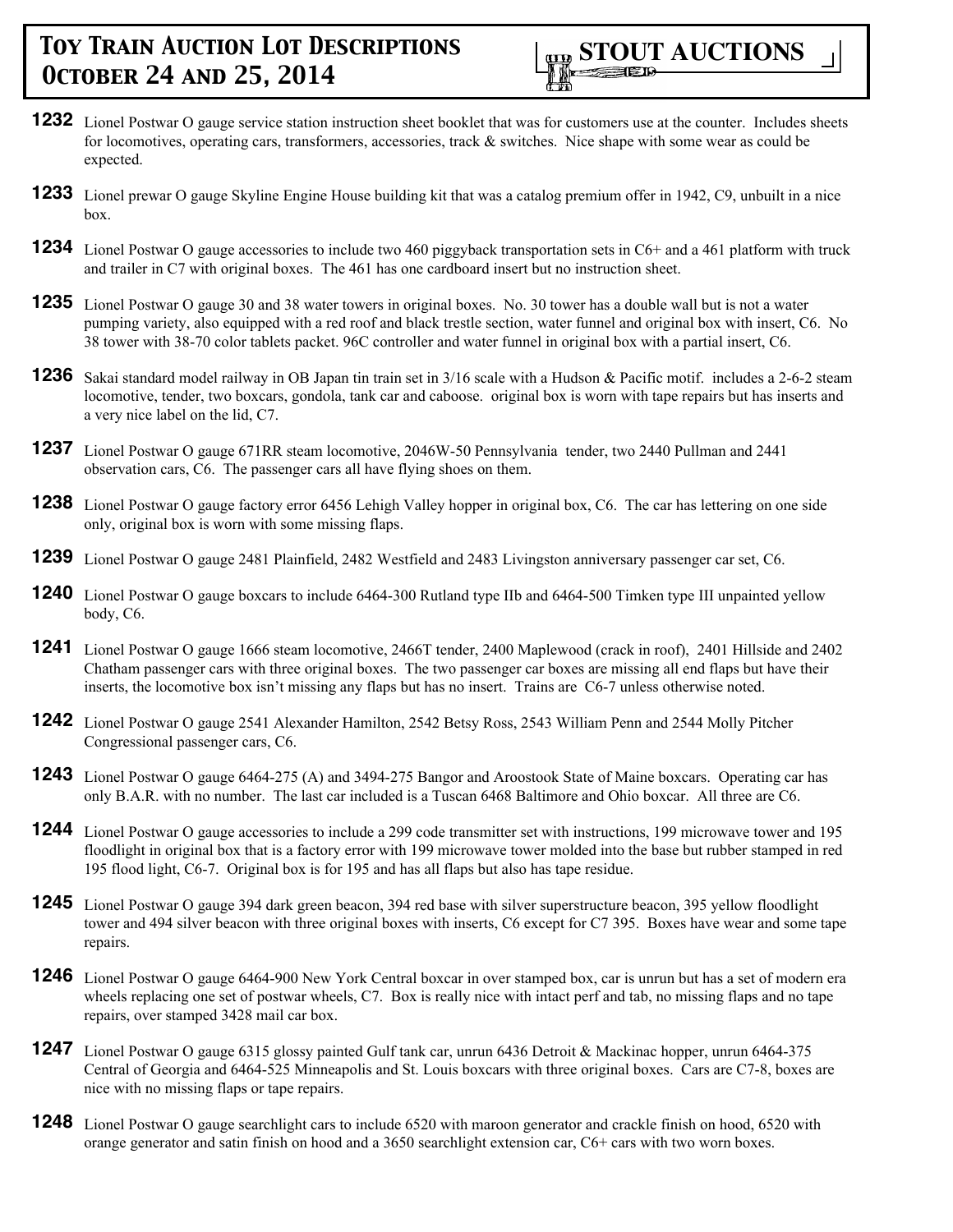

- **1249** Lionel Postwar O gauge dealer service 5c test set with test leads, C6.
- **1250** Lionel Postwar O gauge 57 AEC switcher box with insert, perforated window is still hanging on but the box does have shelf and storage wear. No missing flaps or tape repairs but the small thumb tab is missing from the front.
- **1251** Lionel Postwar HO gauge 0565 powered and 0575 dummy Santa Fe Alco A units and two 0535W B units with horns in original boxes, C6-7 with nice to worn boxes.
- **1252** Lionel Postwar HO gauge, two Baltimore and Ohio 0564 powered A units, 0595 Santa Fe dummy A unit, two 0575 Santa Fe B units and an 0577 Alaska B unit in original boxes, C6-7 in nice boxes with inserts and cellophane windows.
- **1253** Lionel Postwar HO gauge 0581 Pennsylvania rectifier, 0596 New York Central GP-9, 0597 Northern Pacific GP-9 and 0598 New York Central GP-7 in original boxes, C6-7. Boxes are generally nice and have inserts, two have graffiti and one has shelf wear.
- **1254** Lionel Postwar HO gauge 0625LT and 0635LT 4-6-2 steam locomotives with Southern Pacific tenders in original boxes, C6 with worn original boxes that do have their inserts.
- **1255** Lionel Postwar HO gauge 0625LT and 0635LT 4-6-2 steam locomotives with Southern Pacific tenders and a 0602 0-6-0 switcher with Pennsylvania tender in original boxes, C6 with slightly worn original boxes that do have their inserts but missing two end flaps.
- **1256** Lionel Postwar HO gauge, two 0602LT 0-6-0 steam switchers with Pennsylvania slope back tenders and three 0605 0-4-0 switchers in original boxes, C6-7 with nice to worn original boxes that all have their inserts.
- **1257** Lionel Postwar HO gauge 0645 steam locomotive 0645W Southern Pacific tender in original boxes, C6-7 with very nice boxes and inserts although a piece of cellophane is missing from the locomotive box in front of the 909 smoke fluid bottle.
- **1258** Lionel Postwar HO gauge, two 0050 gang cars, 0570 Navy yard switcher, 0059 Minuteman switcher and 0068 executive inspection car in original boxes, C6-7 with nice boxes that all have inserts. one cellophane window is missing and one is damaged and dirty.
- **1259** Lionel Postwar HO gauge 0845 0861 0880 0836 0836 0866 0337 in original boxes. This is a General Condition lot meaning we have not graded or examined every item in the lot so the condition will typically vary from C6-7 with the possibility of an item or two in the lot having a lower or higher grade, General Condition lots cannot be returned. The boxes all have their inserts but some have damaged cellophane windows.
- **1260** Lionel Postwar HO gauge military & space 0850, 0847, 0319, 0823, 0333 and 0349 in original boxes with inserts, C6-8 cars with nice to slightly worn boxes.
- **1261** Lionel Postwar HO gauge 0872-200, 0864-285, 0864-300, 0864-325, 0366 and 0801-1 in original boxes with inserts except for the 0864-285 box. Trains are C6-8 in nice to slightly worn boxes.
- **1262** Lionel Postwar HO gauge Pennsylvania passenger cars in original boxes to include four 0708-1 baggage cars, two 0709-1 vista dome cars, 0710-1 observation car and an unboxed 0711-1 Pullman car. Trains are C6-7 with nice to worn boxes that all have their inserts.
- **1263** Lionel Postwar HO gauge 0866, 0370, 0834, 0873, 0337 and 0866-25 in original boxes. Trains are C7-8 in nice boxes that all have their inserts.
- **1264** Lionel Postwar HO gauge Texas Special passenger cars in original boxes to include 0704-1 baggage, 0705-1 Pullman, two 0706-1 vista dome and 0707-1 observation cars. trains are C6-7 with nice to worn boxes with original inserts.
- **1265** Lionel Postwar HO gauge freight to include four 0865-435, 0535W, 0874, 0836 and 0837 in Hillside boxes with inserts. Trains are C7-8 in mostly nice original boxes, one is worn and all have their inserts.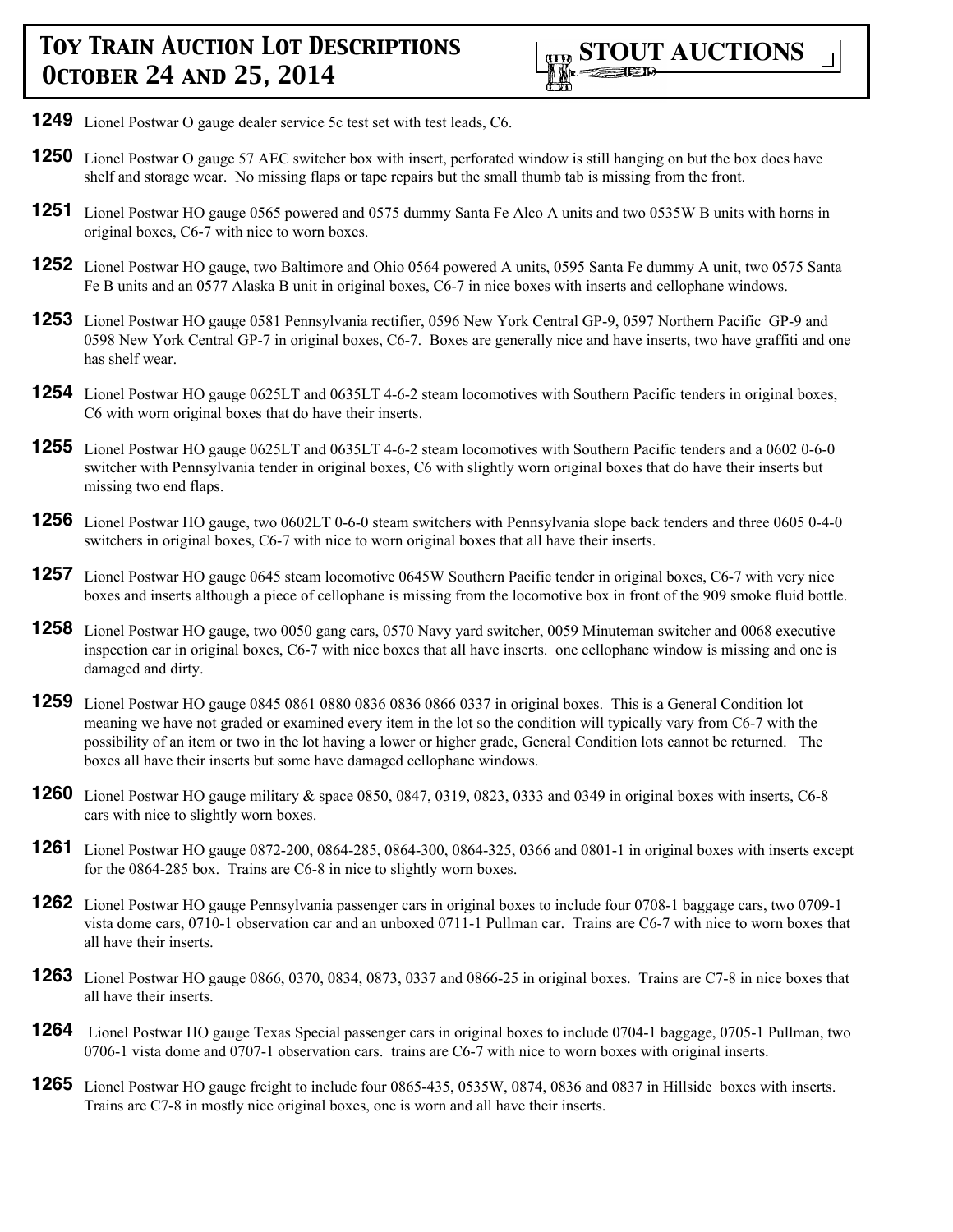

- **1266** Lionel Postwar HO gauge track and switches in original boxes. A very nice selection including 5703-15, 5700-10, 0909, 0989 track sections, 0919 uncoupling and rerailing tracks, 0929 uncoupling track, 0990 crossings, 0903 short straight track, 0900 remote track section, 0905 straight track, two 0145-200 contactor track sections, three each 0923 and 0922 right and left hand remote control switches, 0941 pair of manual switches and 0921 pair of remote switches. Everything is really nice, C7-8, but not all boxes have complete contents. The boxes are all very nice to slightly worn.
- **1267** Lionel Postwar HO gauge 0494 0111 0197 0145 0214 in nice original boxes with no missing flaps and all inserts, C7-8.
- **1268** Lionel Postwar HO gauge Santa Fe passenger cars in original boxes to include 0712 baggage, 0713 Pullman, 0714 vista dome and 0715 observation cars, C8-9 in brick original boxes with inserts.
- **1269** Lionel Postwar HO gauge freight cars in original boxes to include 0800-200, 0801-1, 0807-1, 0808, 0821, 0824-200, 0862 -25, 0863, 0865-250, 0880, 0039 and 0810. Trains are C6-8 with very nice to slightly worn original boxes that all have their inserts.
- **1270** Lionel Postwar HO gauge accessories in original boxes to include 0960, 0310, 0221, 0222, 0197, 0214, 0415, 0417, 0140 and 0145. Items range from C6-7 with a few nice to mainly worn original boxes.
- **1271** Lionel Postwar HO gauge 0114, 0115, two 0117 and 0118 engine houses in original boxes, C6-7 houses with very nice to worn boxes. One of the 0117's is without a box.
- **1272** Lionel Postwar HO gauge New Haven passenger cars in original boxes to include 0700-1 baggage, two 0701-1 Pullman, 0702-1 vista dome and 0703-1 observation cars. Trains are C6-8 with nice original boxes with inserts.
- **1273** Lionel Postwar HO gauge military cars in original boxes to include three 0847, two 0850, 0813, 0816, 0875, 0365 and 0805-1. Trains are C6-8 with very nice to lightly worn original boxes with inserts.
- **1274** Lionel Postwar HO gauge Texas Special Alco & passenger set in original boxes to include 0566-1 Alco powered A unit, 0704-1 baggage, 0705-1 Pullman, 0706-1 vista dome and 0707-1 observation cars. Trains are C7-8 with nice original boxes with inserts.
- **1275** Lionel Postwar HO gauge to include two 0470 missile launching platform with exploding target car and a 0480 missile firing range set, C6-7 sets that are generally complete but one car has a missing side. Boxes are very nice for the 0470 but the 0480 has some tape repaired flaps and shelf wear.
- **1276** Lionel Postwar HO gauge accessories in original boxes to include 0110 and 0111 trestle sets, 0900 remote track section, 0140 banjo signal, 0145 automatic gateman, 0415 cape cod set and 0418 industrial area set, C7-9 with very nice to worn original boxes.
- **1277** Lionel Postwar HO gauge accessories in original boxes to include 0145, three 0909, 0989, 0110, two 0145-200, 0921, 0922 an two 0923s. Accessories are C6-8 with nice to worn original boxes.
- **1278** Lionel Postwar HO gauge freight cars in original boxes to include 0860, 0860-200, 0842, 0357-30 components, 0301, 0864 -325, 0819-275, 0817-300, 0809, 0819-225, 0301, 0865-225 and 0879-1. Trains are C6-8 with very nice to worn original boxes.
- **1279** Lionel Postwar HO gauge Plasticville sets in original boxes to include 0413 railroad structure set, 0415 cape cod, 0417 farm set and 0418 industrial area set. They look complete with some small pieces still sealed in small packets, boxes are all worn except the 0415 set.
- **1280** Lionel Postwar HO gauge freight cars in original boxes to include 0300, 0301, 0809, 0811-25, 0819-225, 0862-25, 0862 -200, 0865-225, 0865-250 and 0877. Trains are C6-8 with very nice to lightly worn boxes with inserts.
- **1281** Lionel Postwar HO gauge passenger cars & Alco units in original boxes to include three 0575 Santa Fe B units, 0565 Santa Fe powered A unit, 0708-1 Pennsylvania baggage car and 0712 Santa Fe baggage car. Trains are C6-7 with worn boxes, 2 boxes are missing their inserts.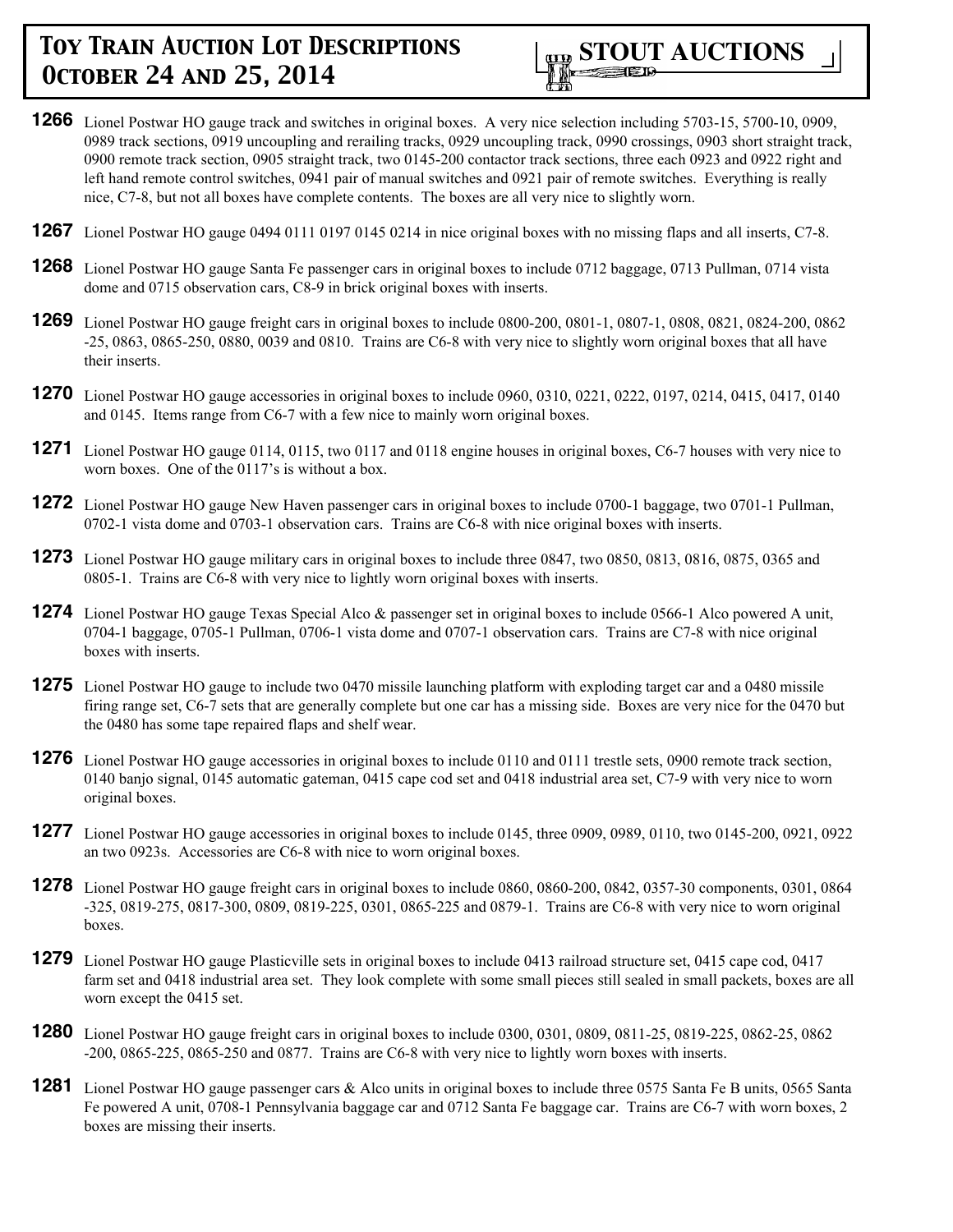

- **1282** Lionel Postwar HO gauge cabooses in original boxes to include 0817 -25, -150, -200, -250, -300, 0827, 0857 and 0841. Trains are C7-8 with very nice boxes with the exception of the 0827 box which is worn. All boxes have their inserts.
- **1283** Lionel Postwar HO gauge freight cars in original boxes to include two 0889, 0879, 0357, 0819 and 0819-275. Trains are C7-8 with nice original boxes. All inserts are here but one box has all flaps missing from one end.
- **1284** Lionel Postwar HO gauge freight cars in original boxes to include 0842, 0872-200, 0819, 0817-150, 0809, 0841, 0864-325, 0860-200, 0847, 0301, two 0300 and 0879-1. Trains are C6-7 with nice to slightly worn original boxes that all have the original insert and no missing end flaps.
- **1285** Lionel Postwar HO gauge freight cars in original boxes to include 0872-1, 0864-700, 0842, 0850. 0834-1, 0349, 0039, 0889, 0821 two 0817-150, 0847-110 and a 0181 cab control transformer. Trains are C6 and the boxes are generally worn and missing their inserts but a few of them still have their original inserts.
- **1286** Lionel Postwar HO gauge passenger cars to include three 0708 baggage, three 0709 vista dome and two 0710 observation, all Pennsylvania cars, two 0723 Pennsylvania Pullmans, 0706 Texas Special vista dome and Santa Fe cars to include 0712 baggage, four 0713 Pullmans and two 0715 observation cars. There are no boxes but they are all in nice shape for being loose, C6-7.
- **1287** Lionel Postwar HO slot car accessories in original boxes and on blister cards to include two 5155, 5054, 5057, 5151, 5150, 5104, 5419, 5163, B5404, B5478 and B5111. Accessories are C6-8 but some boxes may have incomplete contents. Boxes are all pretty nice but one has a missing end flap. Blister cards are decent but far from mint.
- **1288** Lionel Postwar HO slot cars and accessories in original boxes and on blister cards to include, 5160, 5155, 5153, 5523, B5151, B5478, two B5404, B5111, 5163 and 5541-100. Loose cars to include two different Corvettes, three 1/32 racers and a split window Corvette and three modern slot cars, two in boxes. This is a General Condition lot meaning we have not graded or examined every item in the lot so the condition will typically vary from C6-7 with the possibility of an item or two in the lot having a lower or higher grade, General Condition lots cannot be returned.
- **1289** Lionel Postwar HO 9544 Pikes Peak slot set in original box with instructions and many parts including the landscape pieces but no cars. All of the pieces appear to be C6-7 and the box is very nice.
- **1290** Two Lionel Postwar HO 9546 slot racing sets in original boxes. the sets are nearly identical, one has two Mercedes SL and the other has a Corvette Stingray and a Mercedes SL. Parts look C6-7 and the boxes are nice, too. They have not been inventoried but there appears to be one complete and one incomplete set.
- **1291** Lionel Postwar HO Raceway 33 slot racing set in original box. Set appears to be missing a few pieces but does have two cars, one of which is missing three tires. Set box has some tears and tape repairs but displays well.
- **1292** Lionel modern HO locomotives & freight cars in original boxes to include 5509 Southern Pacific Alco A, 5514 Southern GP-9, 5505, Rock Island Alco A, 8572 pig car, 8543, 8411 and 8541 reefers, 8510, 8400 and 8515 boxcars and two 3401 operating crane cars. trains are C6-8 in nice to slightly worn boxes with all inserts.
- **1293** Lionel modern HO freight cars in original boxes to include 8422 operating crane car & work caboose, 8572 pig car, 8570 cattle car, two 3401 operating crane cars and 8400, 8401, 8510, 8511, 8512, 8513 and 8514 box cars. All are C6-8 with mostly nice original boxes but one has some water damage.
- **1294** Lionel modern HO building kits in original boxes to include five 4557 rooming house with figures (four are factory sealed in shrink wrap), sealed 4555 stockyard with figures and a 4552 water tower & sanding station that has no shrink but is sealed shut. Very nice sets with very nice boxes.
- **1295** Sixteen Lionel modern HO freight cars in original boxes to include two 8412, 8740, 8741, 8742, two 8743, two 8540, 8541, and 8542 reefers; 42279 covered gondola, 98421 work caboose, 8761 & three 8760 flat cars. All cars are C7-8 with nice to worn boxes that have all inserts.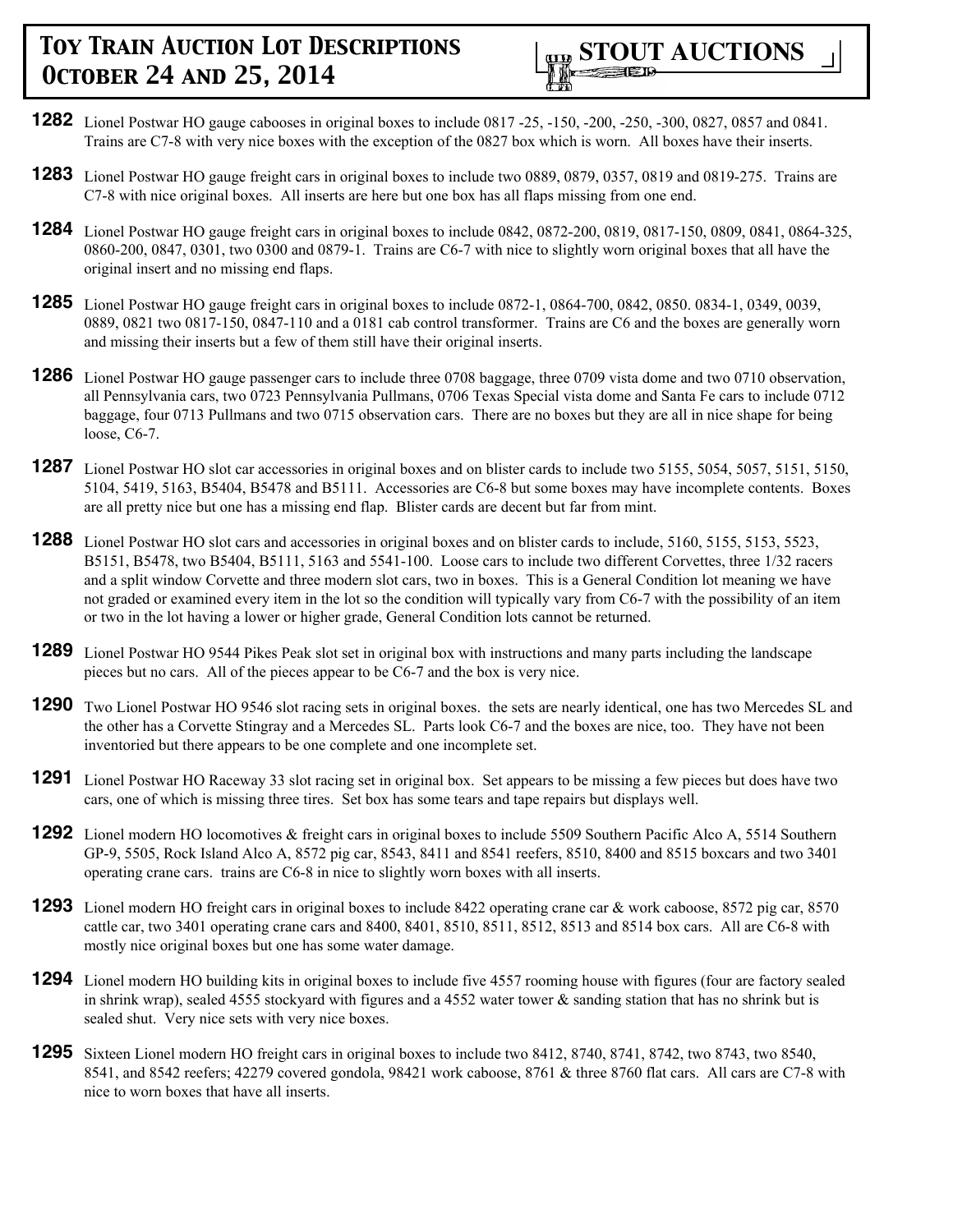- **1296** Fourteen Lionel modern era HO freight cars in original boxes to include two 8406, 8601, 8600, 8604, 8419 and 8720 cabooses; 8730 gondola; 8414 and unnumbered flat cars and 8401, 8711, 8612 and 8510 box cars. Trains are C6-8 with nice to worn boxes, a few missing their insert.
- **1297** Five Lionel modern HO locomotives in original boxes to include two 5714 Union Pacific GP-9, 5710 Norfolk and Western GP-9, 5610 Chessie System GP-9 and a 5506 Union Pacific Alco A unit, C7-8 with nice to slightly worn boxes with all inserts.
- **1298** Five Lionel modern HO locomotives in original boxes to include 5622 Santa Fe GP-9, 5522 Rio Grande, 181 Burlington Northern GP-9, 5520 SOO Line and a 5600 Santa Fe Alco powered A unit, C7-8 with nice to slightly worn boxes with all inserts.
- **1299** Five Lionel modern HO locomotives in original boxes to include 5614 Great Northern and 5613 Canadian National Alco A units, 5700 Penn Central, 5611 Illinois Central and 5511 Grand Trunk GP-9s, C7-8 with nice to slightly worn boxes with all inserts.
- **1300** Large group of Marx and Lionel trains and toys. Marx items include tin lithographed Union Pacific locomotives, various freight cars, two rail track, trestle bridges, beacon tower and two small tin buildings. Lionel items include 6464-475, 6465, 6419, 6047, 1103T, 6411, 2456 as well as some leftover parts. This is a General Condition lot meaning we have not graded or examined every item in the lot so the condition will typically vary from C6-7 with the possibility of an item or two in the lot having a lower or higher grade, General Condition lots cannot be returned.
- **1301** Lionel modern HO gauge Continental Express steam freight set in original box with all inner boxes. Set includes a Southern Pacific Daylight GS-4 steam locomotive, tender and 8604 caboose, 8742 reefer, 8770 stock car (damaged), Dow tank car, 8760 flat car, 8731 Chesapeake and Ohio gondola, track transformer and a few accessories. the trestle bridge and signal bridge are missing. C7 unless otherwise noted.
- **1302** Lionel / Parker Brothers modern HO Canada province cars locomotive & caboose in original boxes to include The Confederation Flyer Alco & caboose and 10 boxcars, C8-9 with nice boxes and inserts.
- **1303** Lionel Parker Brothers modern HO gauge CP rail T112020 GP, two 20130 hoppers, 20105 boxcar, British Columbia 20201 boxcar and CN 20140 wood stock car, C79 with nice to slightly worn boxes with inserts.
- **1304** Sixteen Lionel modern HO gauge freight cars in original boxes to include 8701, 8702, 8703, 8710, 8711 boxcars, 8755 & 8766 hoppers, 8409 & 8431 gondolas, Southern & Norfolk and Western semi tractor trailers, 8575 & 8770 stock cars and 8604 &8601 cabooses, C7-9 in nice original boxes with inserts.
- **1305** Sixteen Lionel modern HO gauge freight cars in original boxes to include 8703, two 8612, 8712, 8613, 8704, 8400 & 8710 boxcars, 8730 gondola, 8571, 8770 & 8573 stock cars, 8604 caboose and 8556, 8755 & 8417 hoppers, C7-9 in nice to slightly worn boxes with inserts.
- **1306** Two Lionel Postwar HO raceway sets in original boxes. Both sets appear to be complete with two cars each, track, some scenery and paperwork. Boxes are ion decent shape, one is browned and has a lot of tape repairs, C6-7.
- **1307** Marx 9522 Southern Pacific diesel freight set in original box. Set includes Southern Pacific 6000 AA Alco diesel set with 1235 caboose, 80982 Wabash gondola, 37956 Pennsylvania boxcar, crossing signal, track and transformer, C6.
- **1308** Lionel Postwar O gauge 2363 Illinois Central F3 AB & 2346 Boston and Maine GP-9. All three pieces look C6+ to C7 but have had the roof fans and other parts painted silver, no battery damage or screw cracks.
- **1309** Cart full of Lionel & other manufacturers modern & postwar HO & O gauge locomotives, freight cars, track, accessories and parts. This is a General Condition lot meaning we have not graded or examined every item in the lot so the condition will typically vary from C6-7 with the possibility of an item or two in the lot having a lower or higher grade, General Condition lots cannot be returned. This lot is very heavy and will likely cost a lot to have it shipped, pickup is highly suggested.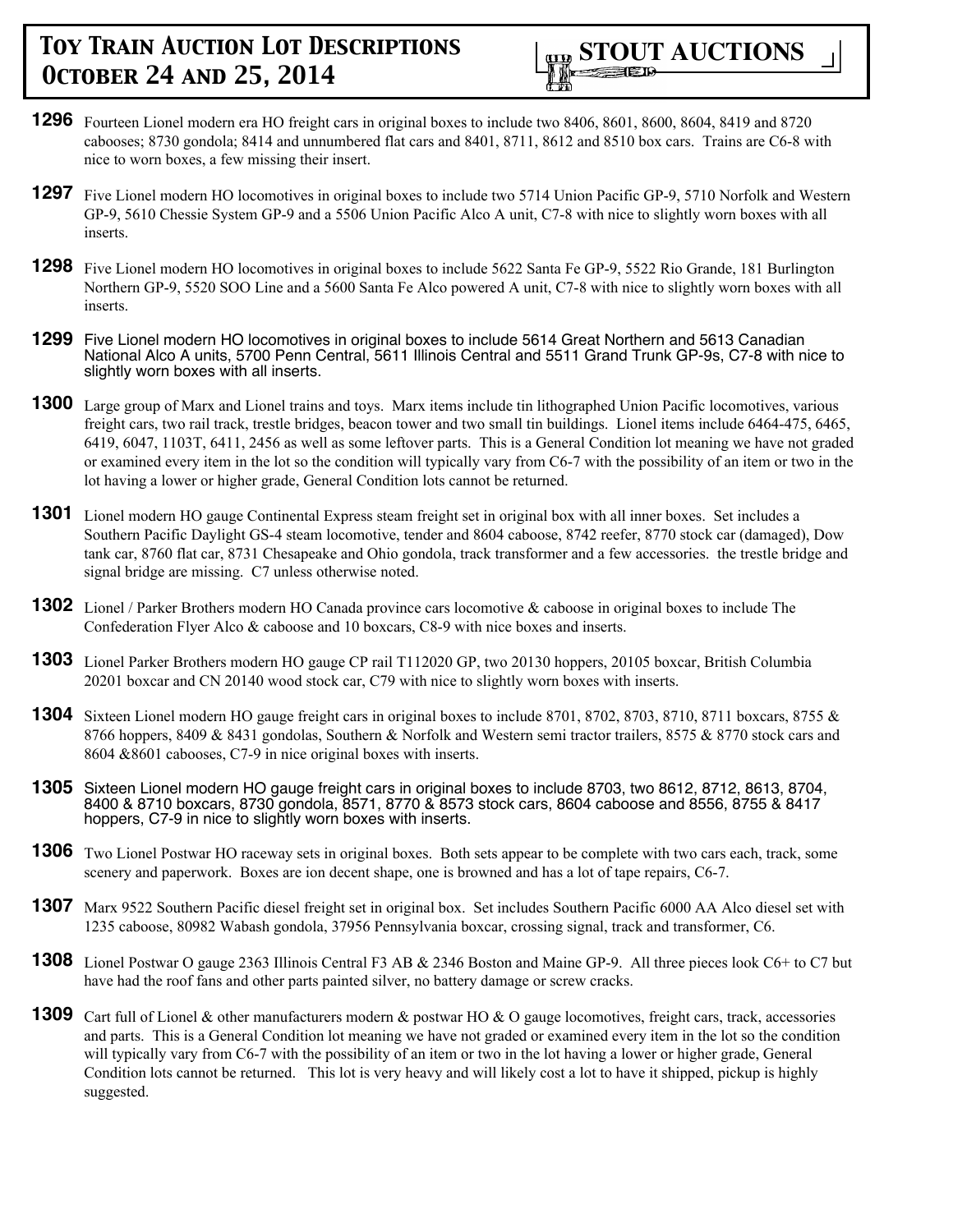

- **1310** Large group of Lionel modern O gauge steam locomotives, freight cars and two Western Pacific F3 shells as seen in the pictures. This is a General Condition lot meaning we have not graded or examined every item in the lot so the condition will typically vary from C6-7 with the possibility of an item or two in the lot having a lower or higher grade, General Condition lots cannot be returned.
- **1311** American Models modern S gauge Rock Island F7 ABB "DX" set, C8-9 in original box with inserts. One B unit has a step that has been broken off but is still in the box which is very nice also. A.C. Hi-rail units equipped with a sound unit.
- **1312** American Models modern S gauge Santa Fe war Bonnet Alco PA-1 A-B-A set in original box with paperwork, C8-9. A.C. Hi-rail units equipped with a sound unit.
- **1313** American Models modern S gauge Rock Island F7 ABB DX in original box with paperwork, C8 with run time in a very nice original box.
- **1314** American Models modern S gauge UTTX Trailer Train SC6-5T in original box with five units to include Triple Crown, Evergreen, K Line, CSX and Southern Railway Containerized Freight semi trailers along with five flat cars, C9-10. Box and inserts are all very nice.
- **1315** Twelve American Models modern S gauge Hi rail flat cars in original boxes to include 6005 C&NW,6010 Great Northern, 6011 Illinois Central, 6012 New Haven, 6013 New York Central, 6015-TK Norfolk and Western, 6016 Missouri Pacific, 6018 Santa Fe, 6021 Union Pacific and 6022 Frisco. Cars are C9-10 and may or may not have been run. Boxes are nice and crisp and most appear to be unopened.
- **1316** Twelve American Models modern S gauge Hi-rail cabooses in original boxes to include 7503-A Baltimore and Ohio, 7517- B New Haven, 7521-A Pennsylvania, 7522-B Rock Island and two 7525-A Union Pacific. Cars are all C9-10 in very nice original boxes that do not appear to have been opened.
- **1317** Twelve American Models modern S gauge Hi rail hoppers & boxcars in original boxes to include 2210 Santa Fe, 2210 Northern Pacific & 2225 Frisco boxcars, 2227 Bangor and Aroostook State of Maine reefer and four 3406 Peabody hoppers, C9-10 in very nice boxes that appear to have never been opened.
- **1318** Showcase Line S-Helper 3 car hopper sets in original boxes to include 00772 Lehigh Valley and 01120 offset Detroit & Mackinac, C9-10 in very nice boxes.
- **1319** Showcase Line S-Helper Pennsylvania SW-1 & New York Central SW-9 diesel switchers in original boxes, C9-10 in very clean boxes with inserts.
- **1320** Showcase Line S-Helper freight cars in original boxes to include 00578 C&NW boxcar, 00560 Reading flat car, 00602 Rock Island caboose, 00972 3 bay hopper 2002 Christmas car and six reefers to include 00583 & 00592 Dutch Cleanser, 00690 CBLX, 90104 OREX and 00802 URTX, C9-10 in very nice boxes.
- **1321** Ten Showcase Line S-Helper reefer cars in original boxes to include 00485 Robin Hood Beer, 00495 Merchants Dispatch, 00502 Atlantic & Pacific, 00504 Old Heidelberg Beer, 00513 Berghoff Beer, 00514 Wilson car Lines, 00515 Zion Figs, 00516 Ballantine Beer, 00518 Parrot Potatoes and 00572 Ralston Purina. cars are C9-10 in very nice boxes with all inserts.
- **1322** Nine Showcase Line S-Helper freight cars in original boxes to include 01007 Schlitz Beer reefer, 01021 Bangor and Aroostook State of Maine, 01022 L&N Dixie #1, 01126 DT&I #1, 01127 DT&I #2 boxcars, 01138 Great Northern 2003 Christmas stock car, 00727 B&LE ore car, 00761 comp Hb Ann Arbor #4 and 00985 pan Hb Ann Arbor #4. Cars are C9 -10 in very nice original boxes with inserts.
- **1323** Showcase Line S-Helper B&LE ore car sets in original boxes, two five car sets numbered 00728 set A and 01412 set B, C9 -10 with very nice original boxes.
- **1324** Four Showcase Line S-Helper flat cars with trailers in original boxes to include 00178 Bangor and Aroostook State of Maine, 00179 Nickel Plate, Pennsylvania #2 and CNW #2. cars are trailers are C9-10 with nice boxes.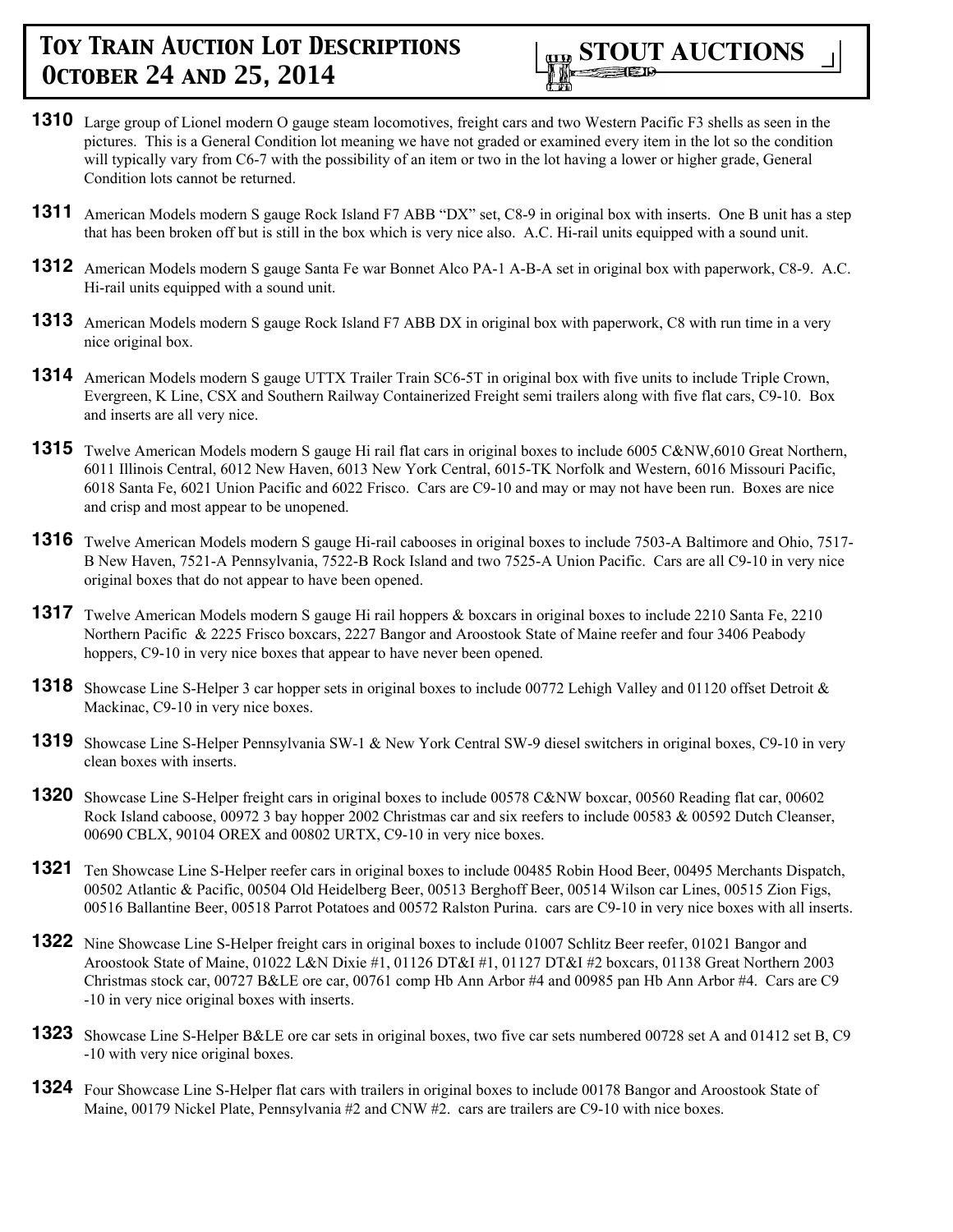

- **1325** Five Showcase Line S-Helper flat cars with trailers in original boxes to include 00191 New York Central #1, 00194 TTX with Union Pacific trailer, 0300-7 Santa Fe, 00304-5 Great Northern and Pennsylvania #3 with Pennsylvania #2 trailer. The cars are trailers are C9-10 with nice boxes.
- **1326** Six Showcase Line S-Helper freight cars in original boxes to include 02200 Chesapeake and Ohio caboose, 00263-5 Boston and Maine flat car, 00302 MEC pulpwood load, 00331 Santa Fe BC-WL load, 00333 Great Northern WL Wey load and 00334 Great Northern WC-WP load bulkhead flat cars. Cars are C9-10 with very nice original boxes.
- **1327** Ten Showcase Line S-Helper freight cars in original boxes to include 00202 Union Pacific 35' trailer, 00053 Chicago and Northwestern stock car, 00078 P&LE hopper, 00081 Western Pacific hopper, 00082 Katy hopper, 00136 Canadian National stock car, 00142 USRA Clinchfield, 00149 Canadian National stock car, 00283 and 00413 Jack Frost 2 bay hoppers. Cars are C9-10 with very nice boxes.
- **1328** Four Showcase Line S-Helper 3 car sets in original boxes to include an incomplete 00344 Santa Fe set with one car only, 00345 Chicago and Northwestern, 00350 New York Central and 00352 Union Pacific. The cars included are a mix of reefers, boxcars and stock cars which are all C9-10 with very nice boxes.
- **1329** American Models S scale AC Flyer Pennsylvania K4 steam locomotive & tender in original box, low run time, C8+ with a very nice box and insert, and some paperwork. Equipped with chug, smoke, whistle and bell.
- **1330** American Models modern S scale freight cars in original boxes to include two 1998 NTTM TCA C&NW hoppers, 7718 Erie bay window caboose, 3458 Pennsylvania 4 bay hopper, 306 New York Central hopper; flat cars to include 6006 C&O, 6008 Canadian Pacific, 6010 Great Northern and 6017 Pennsylvania; boxcars to include 1505 Union Pacific, 1514 Pennsylvania and 5002 Evergreen. Cars are C9-10 with very nice boxes.
- **1331** American Models modern S scale A.C. Hi-rail Brunswick green 5 stripe GG1, C9-10 in original box with paperwork and soft foam insert.
- **1332** American Models modern S scale A.C. Hi-rail Tuscan 5 stripe GG1, C9-10 in original box with soft foam insert.
- **1333** American Models modern S scale A.C. Hi-rail Lackawanna Baldwin switcher, C9-10 in a nice original box with soft foam insert.
- **1334** American Models modern S scale 507 New Jersey zinc and 509 American Maize tank cars and K Line K511-001 Ford boxcar in original boxes, C9-10 with nice boxes.
- **1335** American Models modern S scale Hi-rail black Pennsylvania passenger set in original boxes to include 70' RPO, 70' Coach, two 80' Pullman (12-1 and 10-1-2) and 70' observation cars, C9-10 with nice boxes and inserts.
- **1336** American Models modern S scale Hi-rail Tuscan Pennsylvania passenger set in original boxes to include 70' RPO, 70' Coach, two 80' Pullman (12-1 and 10-1-2) and 70' combine cars, C9-10 with nice boxes and inserts.
- **1337** Eight American Flyer modern S gauge freight cars in original boxes to include 48713, two 48806, 48480, 48407, 48310, 48402 and 48406. Trains are C9-10 with very nice boxes.
- **1338** Eleven American Flyer modern S gauge freight cars in original boxes to include 48328, 48329, 48330, 48333, 48334, 48352, 48353, 48354, 48408, 48714 and 48721. Cars are C9-10 with nice boxes.
- **1339** American Flyer modern S gauge 49601 Missouri Pacific PA-1 passenger set mint and factory sealed with add on 48914 eagle Spirit passenger, 48915 Eagle View vista dome and 48933 dining cars as well as a PB-1 B unit with diesel Railsounds in original boxes. Trains are C9-10 with very nice boxes.
- **1340** American Flyer modern S gauge 49602 Northern Pacific passenger set & add ons in original boxes to include 48114 PA-1 powered & non powered diesel locomotive AA set, 48116 dummy B unit, 48920, 48921, 48922, 48923 and 48924 cars plus add ons to include two 48925, 48934 and 48117. Trains are C9-10 with beautiful original boxes.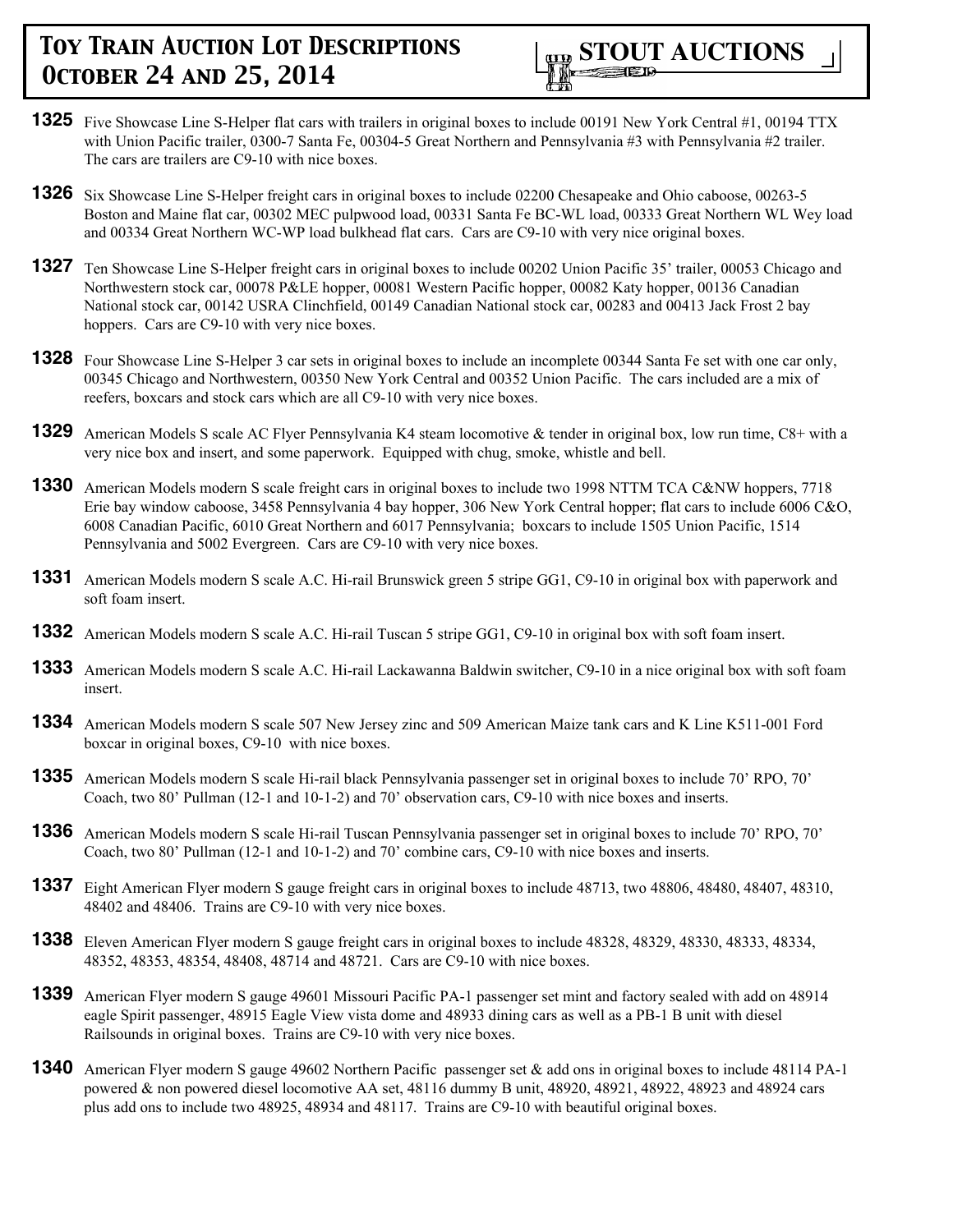

- **1341** Downs Model Railroad S scale tank cars in original boxes to include 3985 Wyandotte Chemicals, 1709 Domino sugar, 31057 Baker's chocolate, RSSVP #12 and #14 Canada starch; 79256 Colfax shortening & oils and 3272 Texaco star. Trains are C9-10 in nice boxes with inserts.
- **1342** American Models S scale Hi rail Pennsylvania & Union Pacific GP-9 locomotives in original boxes, C9-10, unrun with nice boxes and soft foam inserts. The Pennsylvania diesel still has parts on sprues that need to be added to the model.
- **1343** Crown Model Products SR-8002 Hoods Milk and SR-9003 Stroh's wood reefers in original boxes, C9-10.
- **1344** American Flyer modern S gauge freight cars and 49808 track gang in original boxes to include 48214 caboose, 48619 hopper, 48284 gondola and 48531 flat car with cable reel, C9-10 with nice boxes and inserts.
- **1345** American Flyer postwar S gauge 374 and 375 Texas and Pacific GP-7 diesel locomotive set, C7 with reproduction boxes.
- **1346** American Flyer postwar S gauge 370 GM and 372 Union Pacific GP-7 switchers, C6-7 with reproduction boxes.
- **1347** American Flyer postwar S gauge 499 New Haven EP-5 electric locomotive, C7 with a reproduction box.
- **1348** American Flyer postwar S gauge 343 switcher & Nickel Plate tender, C6-7 with a reproduction box.
- **1349** American Flyer postwar S gauge to include two 715 and two 915 operating flat cars with original loads and control buttons, C6 to C6+ with reproduction boxes.
- **1350** Four American Flyer postwar S gauge 914 log unloading cars with control buttons, C6 to C6+ with mostly newer logs.
- **1351** American Flyer postwar S gauge operating cars to include four Chicago Burlington and Quincy 919 dump cars, two 974 operating boxcars, 973 milk car and 971 lumber unloading car, C6-7.
- **1352** American Flyer postwar S freight cars to include two 970 Silver Meteor operating brakeman cars, two 945 work cabooses, two 911 Chesapeake and Ohio gondolas with pipes, 916 gondola with canisters, 924 Jersey Central covered hopper, 915 operating flat car with button and two 920 Southern gondolas, C6-7.
- **1353** Group of American Flyer postwar S gauge gondolas & tank cars to include three 925 and three 926 Gulf tank cars, 920 Southern, 805 Pennsylvania, two 804 Norfolk and Western, two 931 Texas and Pacific and three 941 Frisco gondolas, C6 -7.
- **1354** American Flyer postwar S gauge accessories to include two 768 fuel depots (one has been restored), three 577 billboards with whistles and three 758 Sam the semaphore man. This is a General Condition lot meaning we have not graded or examined every item in the lot so the condition will typically vary from C6-7 with the possibility of an item or two in the lot having a lower or higher grade, General Condition lots cannot be returned.
- **1355** American Flyer postwar S scale accessories to include five 160 highway flashers, 586 wayside platform with cart and porter, 766 Guilford station with controller & 4 figures, and two 770 loading platforms. This is a General Condition lot meaning we have not graded or examined every item in the lot so the condition will typically vary from C6-7 with the possibility of an item or two in the lot having a lower or higher grade, General Condition lots cannot be returned.
- **1356** American Flyer postwar S gauge accessories to include 779 oil drum barrel loader, 767 Branford diner, 586F wayside station and 596 water tank in original boxes, C6 to C6+ in nice to slightly worn original boxes with some tape repairs on the 770 box.
- **1357** American Flyer postwar S gauge accessories to include 785 coal loader (missing scoop bucket), 755 talking Mystic station, 741 tool shed and two 593 switch towers. This is a General Condition lot meaning we have not graded or examined every item in the lot so the condition will typically vary from C6-7 with the possibility of an item or two in the lot having a lower or higher grade, General Condition lots cannot be returned.
- **1358** American Flyer postwar S gauge passenger car set to include 951 baggage, 952 Pikes Peak, 953 Niagara Falls, 954 Grand Canyon and 955 coach, C7.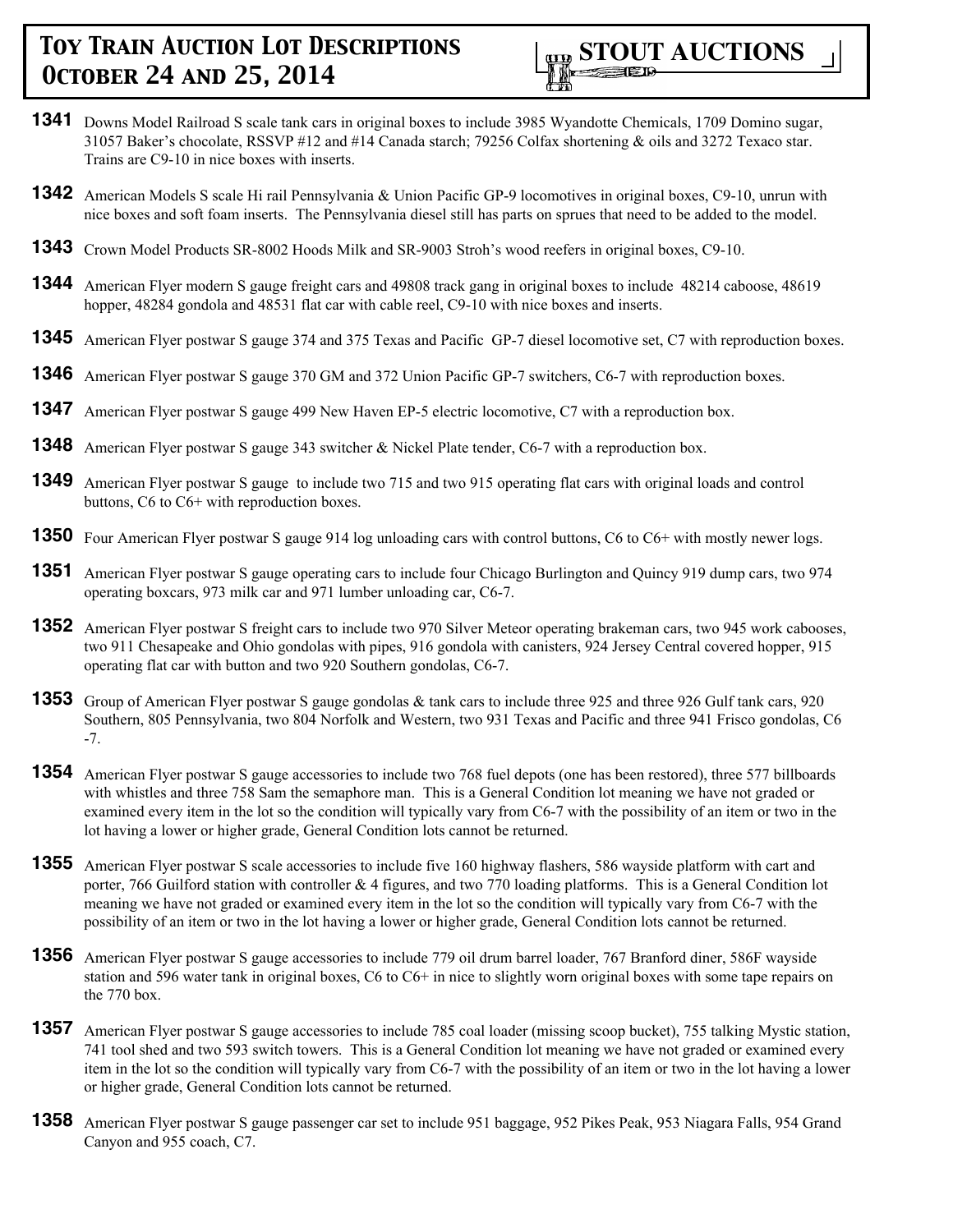- **1359** American Flyer postwar S gauge 490 492 Northern Pacific diesels in reproduction boxes. Trains look C7 from the sides but the 492 has a roof rub  $\&$  a missing step and the 490 has small spots of spray paint on the roof.
- **1360** American Flyer postwar S gauge 474 and 475 Rocket diesels in reproduction boxes, C6.
- **1361** American Flyer postwar S gauge 495 with all steps missing and 497 with roof rubs, New Haven alco units in reproduction boxes, C6-.
- **1362** American Flyer postwar S gauge 490 and 492 Northern Pacific Alcos in reproduction original boxes, C7+.
- **1363** American Flyer postwar S gauge 360 and 364 Santa Fe Alcos in reproduction boxes, C7 but missing war bonnet decals on the 360 and one coupler each.
- **1364** American Flyer postwar S gauge 484, 485 and 486 Santa Fe Alco ABA set in reproduction boxes, C7+.
- **1365** American Flyer postwar S gauge 960 961 962 962 963 passenger cars in reproduction boxes, C6-7.
- **1366** American Flyer postwar S gauge 342 DC 0-8-0 switcher & Nickel Plate tender in reproduction box, C7.
- **1367** American Flyer postwar S gauge aluminum 660 combine, 661 coach, 662 coach and 663 observation cars in reproduction boxes, C6-7.
- **1368** Two American Flyer postwar S gauge 661 aluminum coach cars with link couplers in reproduction original boxes, C6-7.
- **1369** American Flyer postwar S gauge 660 combo and 662 vista dome aluminum passenger cars in reproduction boxes, C6-7.
- **1370** American Flyer postwar S gauge 343 0-8-0 switcher & Nickel Plate Road tender, C6+ but may clean to C7.
- **1371** American Flyer postwar S gauge 336 4-8-4 Challenger steam locomotive & Union Pacific tender, C6.
- **1372** American Flyer postwar S gauge green passenger set consisting of two 951 baggage, 952 Pikes Peak, 953 Niagara Falls and 954 Grand Canyon cars, C6-7.
- **1373** American Flyer postwar S gauge red passenger set consisting of 951 baggage, 952 Pikes Peak, 953 Niagara Falls, 954 Grand Canyon, 918 baggage and 975 combine cars, C6-7.
- **1374** American Flyer postwar S gauge cabooses with reproduction original boxes to include two 806, two 904, 938, 24631 and three 977 (two of which have homemade replacement figures). They all look C6-7 however, three have a single missing catwalk end.
- **1375** American Flyer postwar S gauge freight cars to include a 638 & five 630 Reading cabooses, 629 and 736 Missouri Pacific stock cars, 644 crane car and 7210 Erie flat car with searchlight and green generator with three reproduction boxes, C6. All of these have link couplers.
- **1376** American Flyer postwar S scale cabooses to include two 935 (broken catwalks), 979 (C7), 25052 (badly damaged in two areas and missing a railing), 24633 (C7+) and two 930 (one with cracked catwalk end) cabooses with reproduction original boxes, C6 unless otherwise noted, even the ones with broken catwalk ends but the 25052 is C5.
- **1377** Ten different American Flyer postwar S gauge boxcars to include 802 & 923 Illinois Central, 947 Northern Pacific, two variations of 913 Great Northern, 933 Baltimore and Ohio, two variations of 937 MKT, 807 Rio Grande, 922 GAEX and 942 Seaboard, C6-7.
- **1378** American Flyer postwar S gauge 287 Chicago and Northwestern steam locomotive & tender with original marked corrugated wrap, C6-7.
- **1379** Showcase Line S scale 00960 Santa Fe freight ABBA set in original boxes. Each box contained one A and one B unit but was designed to hold three units total. Trains are C8-9 with light run time.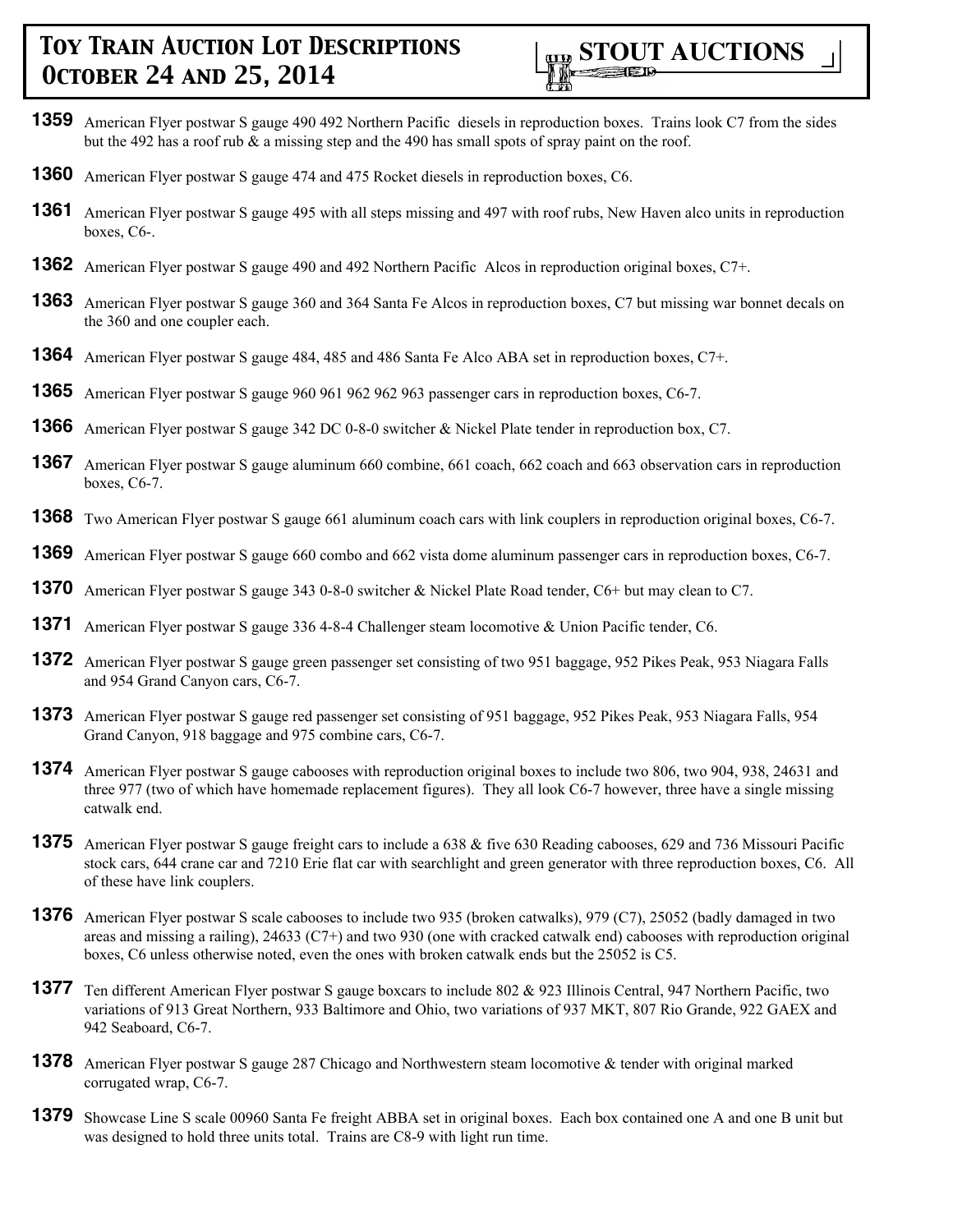

- **1380** American Flyer postwar S gauge freight cars with knuckle couplers to include 942, 807, 922, 947, 803, 923 and 802 boxcars and three 929 stock cars, C6 to C6+.
- **1381** American Flyer postwar S gauge freight cars with knuckle couplers to include two 921 and 801 hoppers, 644 crane, two 7210 flats with searchlight and red generators, 948 track cleaning car and 936 flat with cable reel, C6.
- **1382** American Flyer postwar S scale freight cars with knuckle couplers to include 921, 632, four 940 and two 801 hoppers as well as three 7210 flat cars, one complete and two with missing parts, C6 unless otherwise noted.
- **1383** American Flyer postwar S scale freight cars with link couplers to include 629 stock car, three 633, 642 and 647 boxcars, 632 hopper, 625 tank car, 631 gondola, 648 track cleaner and 717 operating log unloading car, C6
- **1384** American Flyer postwar S scale freight cars with link couplers to include two 629 stock cars, two different 633 and 642 boxcars, two 632 hoppers, 634 & 934 searchlight flat cars, C6
- **1385** American Flyer postwar S scale freight cars with link couplers to include three 631 gondolas, three 625 tank cars, 605 & 42597 flat cars with log loads, 640 hopper and two 716 operating hoppers, C6 to C6+.
- **1386** Ten American Flyer modern S gauge locomotive and nine freight cars in original boxes to include 8350 Boston and Maine GP7, 9002 Boston and Maine log carrier, 9402 Boston and Maine caboose, 9706 New York Central & 9703 Boston and Maine boxcars, 9101 Union Oil & 9104 Boston and Maine tank cars and 9200 Chessie, 9203 Boston and Maine & 9207 Baltimore and Ohio hoppers, C6-7 with nice boxes, trains have some run time.
- **1387** American Flyer modern S gauge freight cars in original boxes to include 9700 Santa Fe, 9702 Baltimore and Ohio, 9710 Santa Fe, two 9711 Southern Pacific and 48308 Maine Central boxcars, 9100 Gulf tank car, 48802 Pennsylvania reefer, 9400 Chessie & 48705 Pennsylvania cabooses, C7-8 with run time.
- **1388** American Flyer & American Models modern S gauge freight cars in original boxes to include American Flyer 52094 Ann Arbor hopper, 48515 New Haven flat car with girder load and American Models 242 Reading & 409 Milwaukee Road mill gondolas and 106 Grand Trunk boxcar, C7-8 with run time.
- **1389** American Flyer postwar S gauge 470, 471 and 473 Santa Fe ABA set in reproduction boxes, C7 but with some decal wear.
- **1390** American Flyer postwar S gauge Comet passenger set to include 466 diesel, 960 Columbus, 962 Hamilton vista dome and 963 Washington passenger cars, C6.
- **1391** American Flyer postwar S gauge 360 and 364 Santa Fe Alco AB set, C6+, they are equipped with a link coupler and tow bar on the B unit and just a tow bar on the A unit.
- **1392** American Flyer postwar S gauge passenger set to include Silver Flash 481 Alco, 960 Columbus, 962 Hamilton and 963 Washington passenger cars, C6+ diesel with C6- passenger cars. Includes four reproduction boxes.
- **1393** American Flyer postwar S gauge freight cars to include 948 track cleaner and two flat cars with cable reels 936 and 7210 all with knuckle couplers. Also included but with link couplers are three  $7210$  flat cars, two with searchlight  $\&$  generator and a 644 crane car. All are C6 to C6+.
- **1394** American Flyer postwar S gauge North Coast Limited passenger cars in reproduction original boxes to include Northern Pacific 24843 combine with skirt chipped in two places on the same side, 24849 vista dome and 24853 observation, C6+ unless otherwise noted.
- **1395** American Flyer postwar S scale 471 & 472 Santa Fe Alco AB set in reproduction original boxes, C6-7.
- **1396** American Flyer postwar S gauge red stripe passenger car set to include 960 Columbus combine, 961 Jefferson Pullman, 962 Hamilton vista dome and 963 Washington observation, C6 to C6+.
- **1397** American Models New York Central Budd Cars in original boxes to include David B. Hill, William L. Marcy and Morgan Lewis, C9 with very nice boxes and inserts.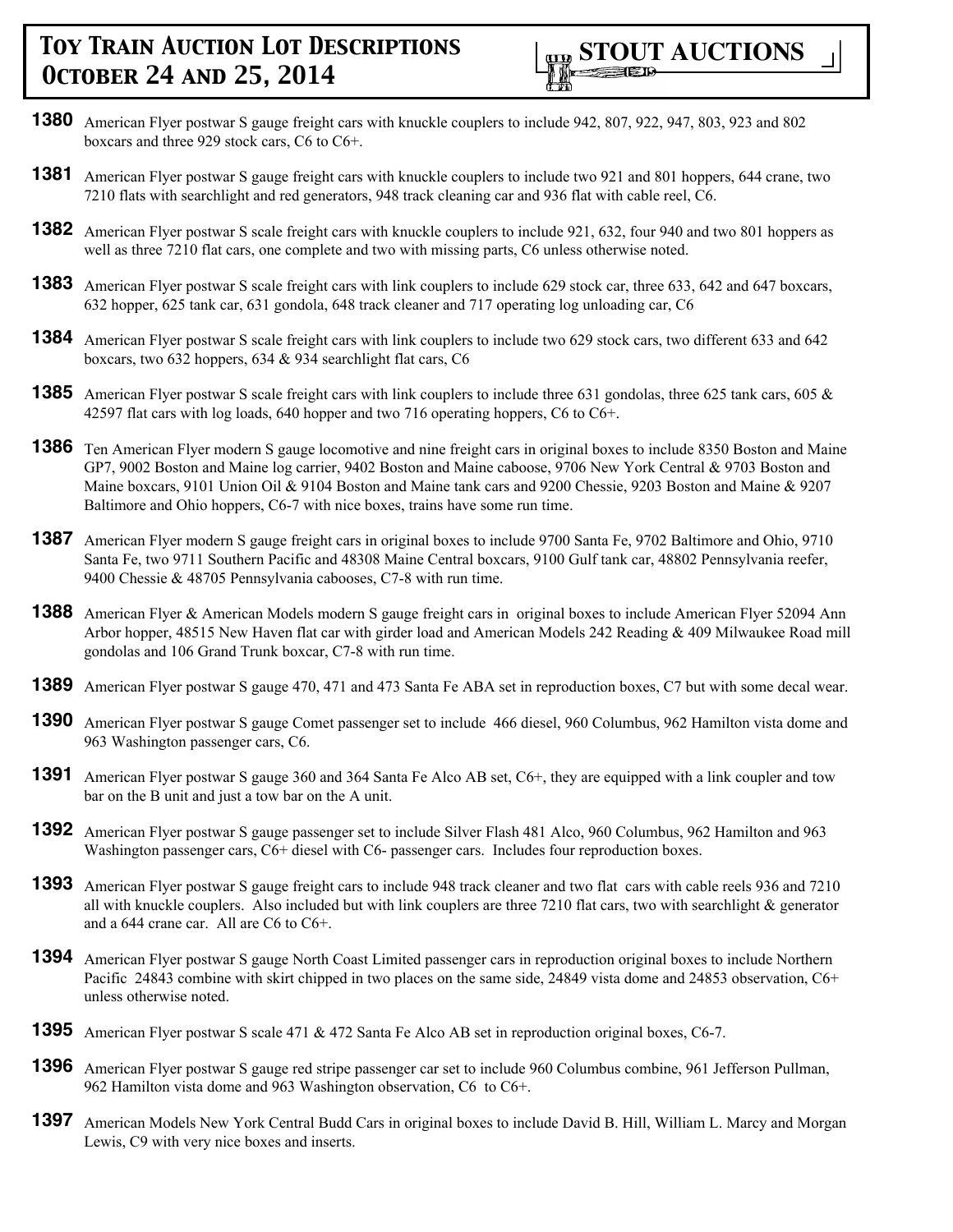- **1398** American Models Pennsylvania Budd Cars in original boxes to include 4004, 4011 and 4013, C9 with very nice boxes and inserts.
- **1399** American Models Santa Fe Budd Cars in original boxes to include 3030, 3039 and 3089, C9 with very nice boxes and inserts.
- **1400** American Models Union Pacific Budd Cars in original boxes to include 5521, 5523 and 5527, C9 with very nice boxes and inserts.
- **1401** American Models Pennsylvania Budd Cars in original boxes to include 1102, 1126, 1155 and 4002, C9 with very nice boxes and inserts.
- **1402** American Models Pennsylvania passenger set in original boxes to include 1107 baggage, 1223 coach and 1468 observation cars, C9-10 with nice boxes
- **1403** American Models Crescent Limited passenger cars in original boxes to include Henry W. Grady and J. T. Morgan, C9-10 in nice boxes.
- **1404** American Models Baltimore and Ohio passenger cars in original boxes to include 5482 and 5488, C9-10 in nice boxes.
- **1405** MTH Rail King S scale accessories to include 9120 Gabe the lamplighter & 11051 water tower, C9-10 in nice boxes with shipping carton.
- **1406** American Flyer modern S gauge & MTH Rail King accessories to include two 49811 oil derricks and an MTH 9119 #787 log loader in original boxes, C9-10.
- **1407** MTH Rail King S gauge 9046 operating coaling tower in original box, has been displayed but still C8-9 with nice box, insert & instructions.
- **1408** American Flyer modern S gauge 48943 Silver Flash dining and 48964 New York Central baggage cars in original boxes, C9-10.
- **1409** American Flyer postwar S gauge accessories to include 35 brakeman with lantern set, 731 pike planning kit, 578 station figure set and four 26 service kits (not all service kits are complete), C6 with nice to worn boxes and inserts.
- **1410** American Flyer postwar S gauge green stripe passenger cars to include three 962 Hamilton vista dome cars and a 963 Washington, C6.
- **1411** American Flyer postwar S gauge green stripe passenger cars with reproduction boxes to include 960 Columbus combine, 961 Jefferson Pullman, 962 Hamilton vista dome and 963 Washington observation cars, C6.
- **1412** American Flyer postwar S gauge 2-4-2 steam locomotives with Reading tenders to include 300 and two 302 sets, C6 to C6-.
- **1413** Three American Flyer postwar S gauge circus train to include 353 steam locomotive and tender, 649 passenger coach and three 643 flat cars, (two with original loads, one with a reproduction loads containing zebra and pelican), one original box with a sealed insert and two reproduction boxes, C6.
- **1414** American Flyer postwar S gauge accessories to include a 586F platform and two 792 terminals, C6.
- **1415** American Flyer postwar S gauge chrome passenger cars to include 960 Columbus, two 962 Hamilton and 963 Washington passenger cars, C6-.
- **1416** American Flyer postwar S gauge 907, 909, 911, 916, 920 and 924 gondolas and flat cars in original boxes that are in great shape but have some writing on two of them and a couple missing inner flaps, C7-8.
- **1417** American Flyer postwar S gauge 988 Missouri Pacific / Wabash and 989 Chicago and Northwestern reefers in reproduction boxes, 988 looks C8 but has a ding on one catwalk end, 989 is C7-8.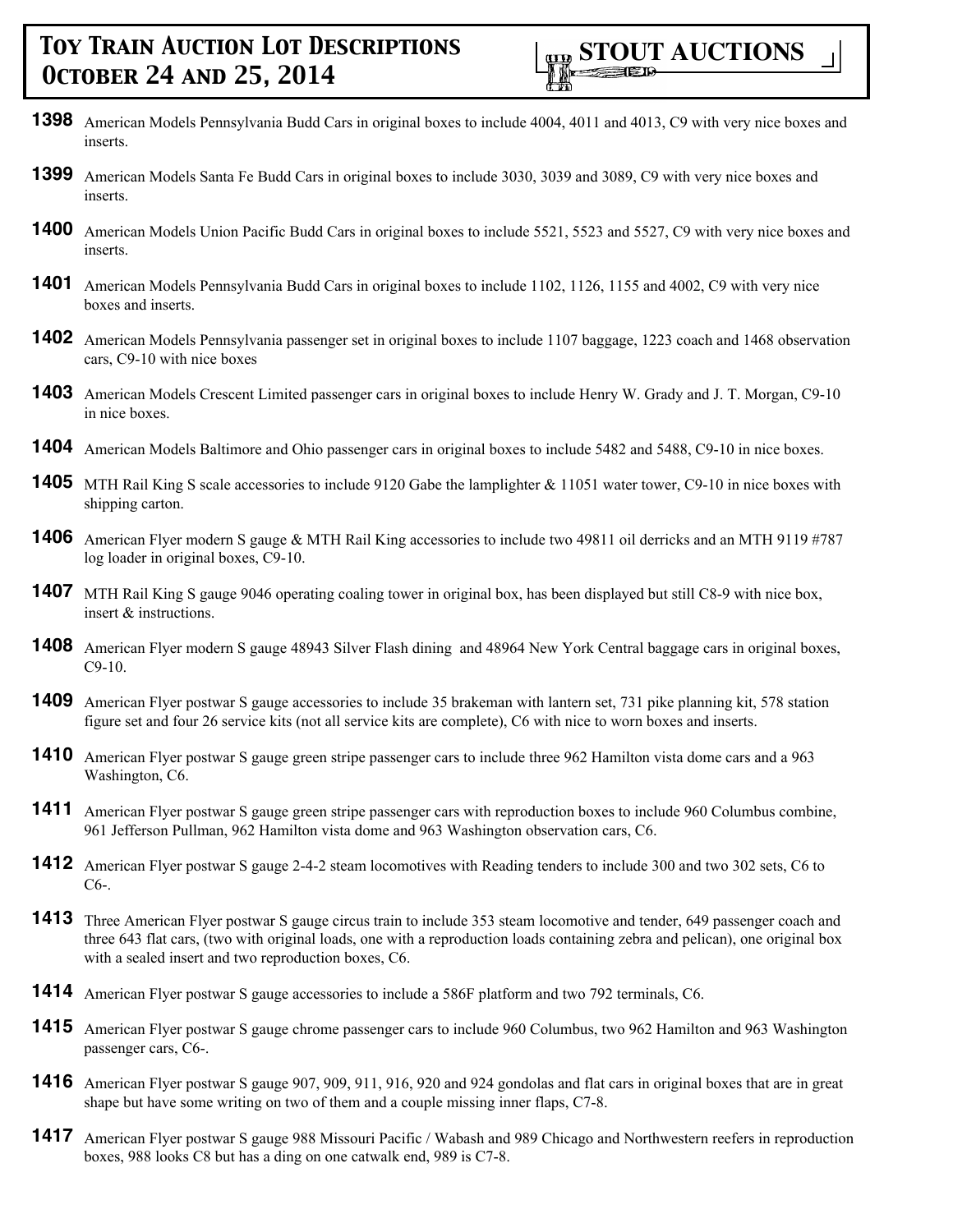

- **1418** American Flyer postwar S gauge freight cars in reproduction boxes to include 631, 641, 630, 638,715, 623, 625G and 643 circus flat car, all with link couplers, C6 with a total of 6 boxes.
- **1419** American Flyer postwar S gauge red stripe passenger cars to include two 961 Jefferson Pullman, 962 Hamilton vista dome and 963 Washington observation cars, C6.
- **1420** American Flyer postwar S mixed passenger cars with link and knuckle couplers to include red 735 New Haven, green 650 & two 651 New Haven, two dark green Pullman and one red Pikes Peak 652 cars and a red Niagara Falls 953, C6 to C6+.
- **1421** Two American Flyer postwar S gauge 969 rocket launcher flat cars with one 25044 original box, C6-.
- **1422** American Flyer postwar S gauge cabooses and one cement car to include 630 Reading, 977 action, three 930 and three 938 cabooses; 924 Jersey Central cement car in original boxes. Many of the boxes have missing tuck flaps as well as some inner flaps missing here and there and tape repairs. Trains are C6-7 with no damaged catwalks.
- **1423** Five American Flyer postwar S gauge steam locomotives with tenders to include 293 4-6-2 with New York New haven & Hartford tender, 303 & 308 4-4-2 with Reading Lines tenders, 316 4-6-2 with Pennsylvania tender and The Royal Blue 350 with Baltimore and Ohio tender, all C6- to C6 with cleaning needed.
- **1424** American Flyer postwar S gauge freight cars in original boxes to include 906 crane car with knuckle couplers, 625 tank car, 629 stock car, 715 automatic dump car with repro load, three 632 hopper, one die cast Virginian and two plastic Lehigh New England Cars range from C6 to C7, boxes are worn and have tape repairs and missing flaps.
- **1425** American Flyer postwar S gauge tank cars in reproduction boxes to include 910 C6-7, two 912 Koppers, 24324 Hooker and two 958 Mobilgas, C6. Boxes are in great shape.
- **1426** American Flyer postwar S gauge 283 steam locomotive and Chicago and Northwestern tender with green 951 baggage & 955 coach cars, C6.
- **1427** American Flyer postwar S gauge boxcars to include 980 Baltimore and Ohio, 981 Central of Georgia and two 982 Bangor and Aroostook State of Maine in reproduction boxes, C6 to C6+.
- **1428** American Flyer postwar S gauge stock cars in reproduction original boxes to include 994 & 24076 Union Pacific and 929 Missouri Pacific, C6-7.
- **1429** Unrun American Flyer postwar S gauge 979 deluxe caboose in a 24618 original box, C9.
- **1430** American Flyer postwar S gauge freight cars to include two 24216 Union Pacific and two 24219 Western Maryland hoppers, two 928 New Haven flat cars, 42597 flat car with log load and 928? flat car with modern era military tanks in reproduction boxes, C6.
- **1431** American Flyer postwar S gauge freight cars to include 973 milk car with platform and track trip, 956 Monon flat with piggyback trailers and 24127 Monon gondola in reproduction boxes, C6-7.
- **1432** American Flyer postwar S gauge rolling stock to include 605 & 905 tin flats with log loads, 909 & 42597 flat cars with girder loads, 944 work crane and 945 work caboose in reproduction boxes, C6.
- **1433** American Flyer postwar S gauge 982 Bangor and Aroostook State of Maine, 983 Missouri Pacific, 984 New Haven and 985 Boston and Maine boxcars in reproduction boxes, C6-7.
- **1434** American Flyer postwar S gauge boxcars to include two 24048 Minneapolis and St. Louis and a 24065 New York Central in reproduction boxes, C6-7.
- **1435** Seven American Flyer postwar S gauge gondolas in reproduction boxes to include three 24125 Bethlehem Steel, 24106 & 805 Pennsylvania, 916 Delaware and Hudson and 911 Chesapeake and Ohio, C6 .
- **1436** Showcase Line from S helper service, Inc. 01053 S scale 2-8-0 Baltimore and Ohio steam locomotive in original box with very low run time, C9.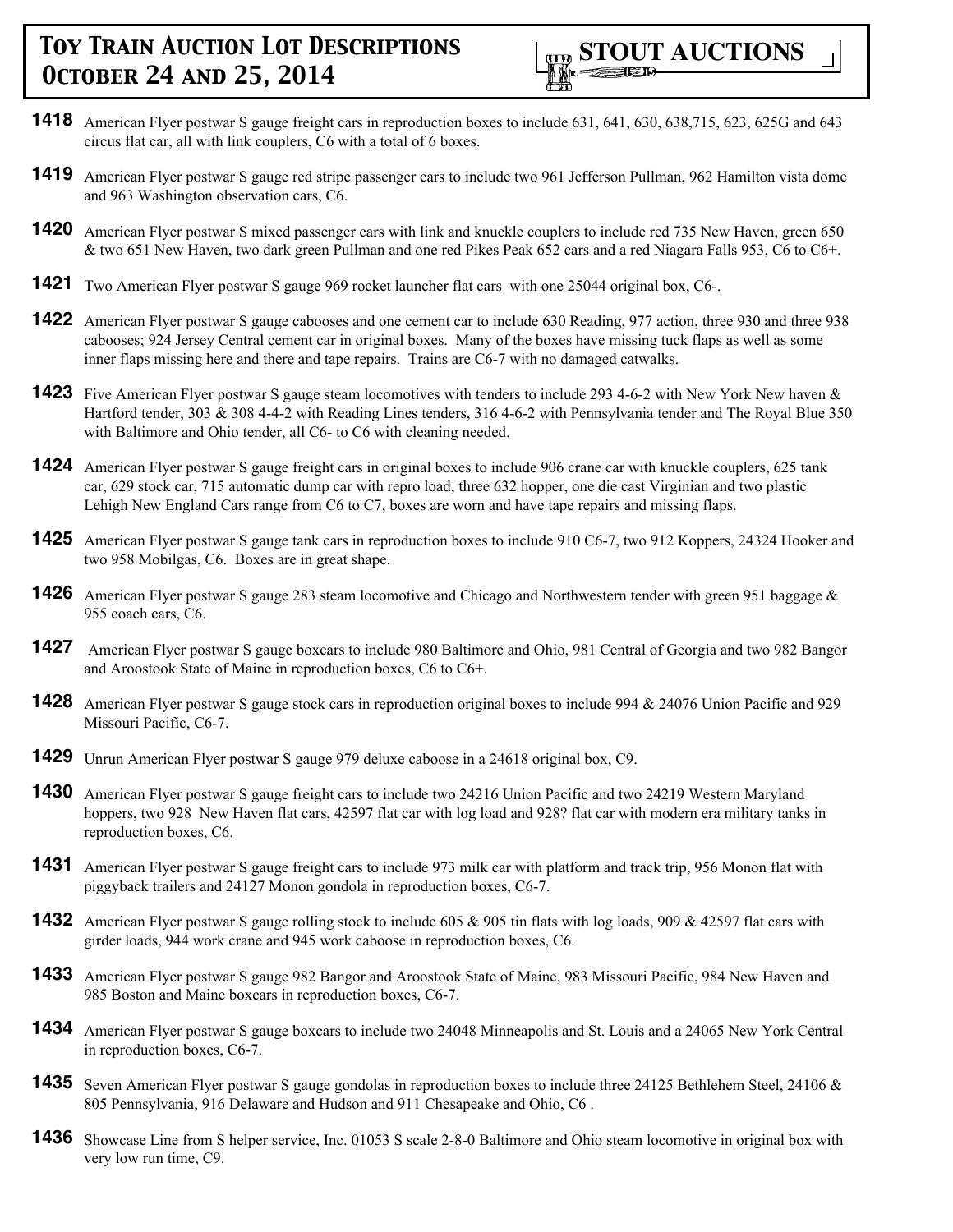- **1437** American Flyer postwar S gauge Brunswick green passenger cars to include two 652 coach, 653 combine and 654 observation cars in reproduction boxes, C6-7.
- **1438** American Flyer postwar S accessories to include 751 log loader with six logs but no controller and 752A Seaboard coaler with controller, C6.
- **1439** Showcase Line from S-Helper services, Inc. 00372 New York Central F3 passenger AB set in original box, C9.
- **1440** American Models modern S scale AC Hirail with sound unit, EMD E8 Union Pacific 2 unit locomotive in original box, C9 -10.
- **1441** Four Showcase Line by S-Helper service, Inc. modern S scale rolling stock to include 00302 & 00337 bulkhead flat cars with pulpwood loads, 00349 Missouri Pacific boxcar and 00140 Union Pacific stock car, C9-10.
- **1442** American Flyer postwar S gauge accessories to include two 761 semaphores, 762 two-in-one whistle, 747 figure 8 trestle set and 750 trestle bridge, C6 in nice to slightly worn or faded original boxes.
- **1443** Two American Flyer postwar S gauge K771 operating stock yards, one with an original box and one with a 976 Missouri Pacific stock car equipped with knuckle couplers. Both have their cattle and controllers but one controller will need to be rewired, C6.
- **1444** Large group of American Flyer postwar S gauge empty boxes in nice to rough condition and everything in between, includes 4 set boxes, passenger car boxes, accessory boxes and some rolling stock boxes. This lot is being sold as is with returns.
- **1445** American Flyer modern S gauge 49805 Gabe the lamplighter tower and Rail King 9111 & 9107 operating platforms and 9049 O gauge floodlight tower in original boxes, C9-10.
- **1446** American Flyer 21004 0-6-0 switcher with Pennsylvania tender, C7.
- **1447** American Flyer modern and postwar S gauge cars & shells to include homemade 24323 Bakers Chocolate tank car, Gargantua circus car and 80012 Erie boxcar. The rest are all modern pieces as seen in the pictures. This is a General Condition lot meaning we have not graded or examined every item in the lot so the condition will typically vary from C6-7 with the possibility of an item or two in the lot having a lower or higher grade, General Condition lots cannot be returned.
- **1448** Large grouping of various American Flyer postwar S gauge controllers, control buttons, track trips, air chime whistle controllers and generators and accessory specific buttons. This is a General Condition lot meaning we have not graded or examined every item in the lot so the condition will typically vary from C6-7 with the possibility of an item or two in the lot having a lower or higher grade, General Condition lots cannot be returned.
- **1449** American Flyer postwar S gauge locomotives & tenders for parts or restoration to include Silver Bullet, three Royal Blue and two 312. Sold as-is as seen in the pictures with no returns.
- **1450** Large group of American Flyer postwar S gauge passenger cars for parts or restoration to include 650, 732, 655, 653, 652 and 955 cars. There are mainly 650 and 732 cars and they are all mixed red and green and many are missing their couplers. This is a General Condition lot meaning we have not graded or examined every item in the lot so the condition will typically vary from C6-7 with the possibility of an item or two in the lot having a lower or higher grade, General Condition lots cannot be returned.
- **1451** Large group of American Flyer postwar S gauge locomotives and locomotive shells for parts or restoration to include 343 with 2 tender shells, 314AW, two 572. two 300AC, 302AC, 301, 308 and three 42597 flat cars. This is a General Condition lot meaning we have not graded or examined every item in the lot so the condition will typically vary from C4-6 with the possibility of an item or two in the lot having a lower or higher grade, General Condition lots cannot be returned.